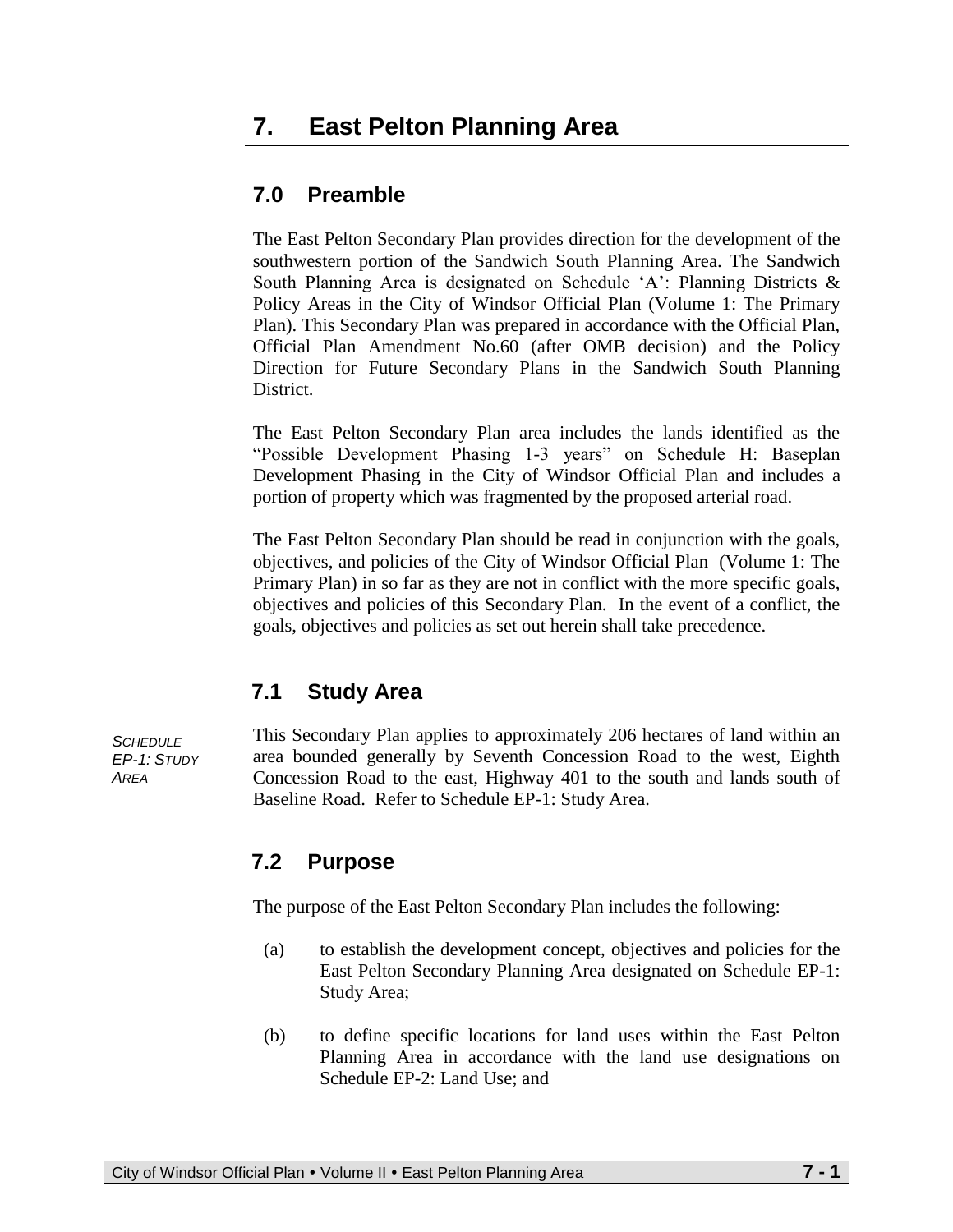(c) to define the road network within the East Pelton Planning Area in accordance with the designations on Schedule EP-3: Major Road Plan.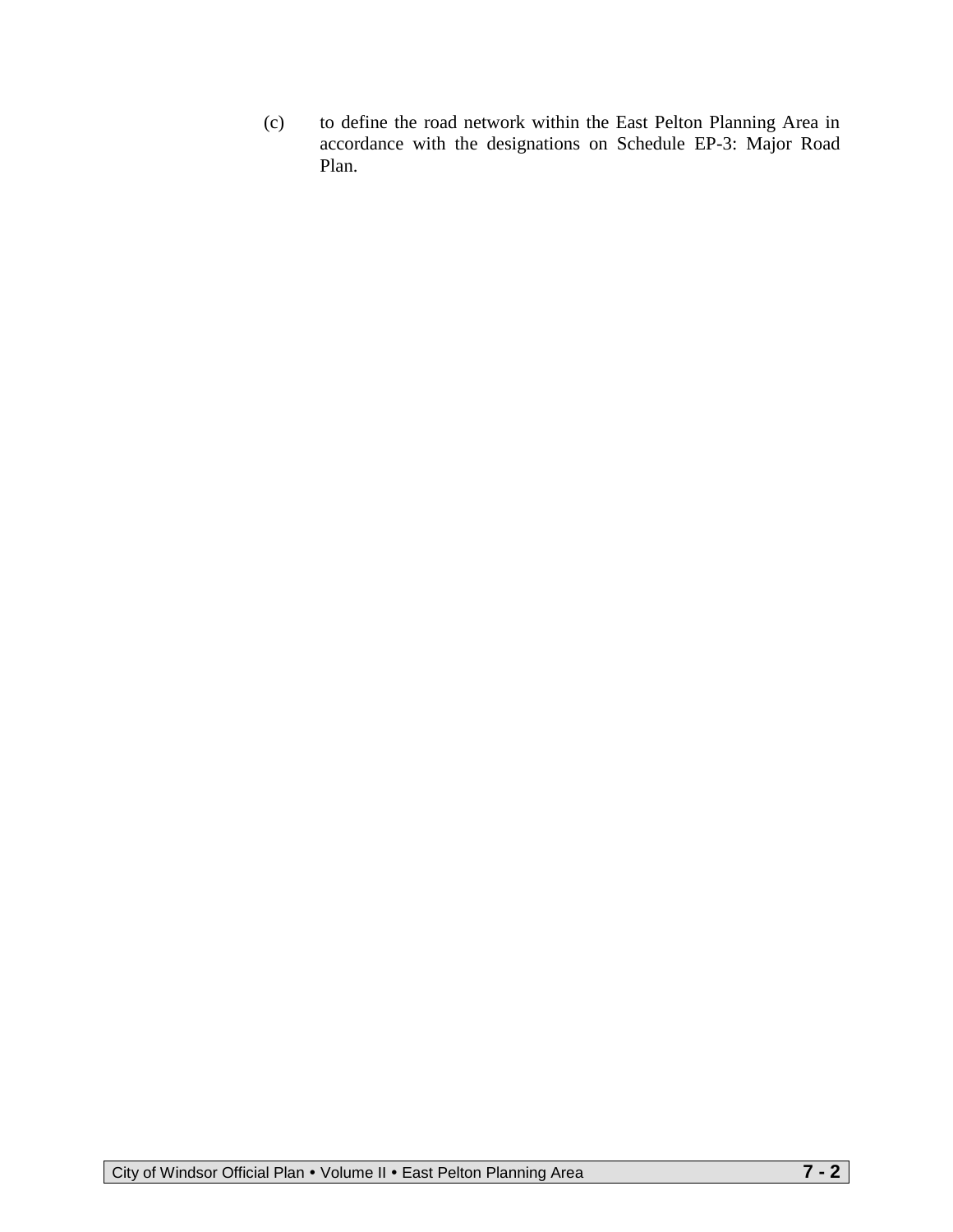# **7.3 Background**

- *LOCATION* The subject lands are located in the south western section of the Sandwich South Planning District and are identified as "Agricultural Transition Area" on Schedule 'A': Planning Districts  $\&$  Policy of the City of Windsor Official Plan. The Sandwich South Planning District lands (also known as the Boundary Adjusted Lands) were added to the City of Windsor in December 2002 through a Boundary Adjustment Agreement between the Town of Tecumseh, County of Essex and the City of Windsor. The "Boundary Adjusted Lands" were needed by the City of Windsor to accommodate future growth, particularly employment growth.
- *OFFICIAL PLAN* In 2004, the Official Plan Amendment No.60 was adopted by Council to expand the City of Windsor urban boundary in accordance with the Boundary Adjustment Agreement and establish land use designations and policies to guide future development. The East Pelton lands were designated "Future Urban Areas" as shown on Official Plan Schedule 'D': Land Use and identified as a "1-3 Years Possible Development Phasing" on Schedule 'H': Baseline Development Phasing.
- *STUDY AREA* The original East Pelton Secondary Plan area represents a relatively small (approximately 110 hectares) land area when compared to the Sandwich South Planning District (approximately 2350 hectares). The Secondary Plan boundary is "L" shaped which is consistent with the "1-3 years" phasing boundary as on Schedule 'H' of the Official Plan. It also corresponds to the sanitary sewage service area of the Lou Romano Water Reclamation Plant. As part of the Secondary Plan review process, the East Pelton Secondary Plan boundary was expanded twice. Firstly to address the fragmentation of a land parcel (known as the Hurley property) resulting from the proposed east-west Arterial Road location. A Sanitary Sewer Service Brief for the East Pelton Secondary Plan was prepared to consider accommodating the Hurley Lands (176 residential units estimated yield). The Brief estimated that sufficient sewer system capacity exists, subject to system flow monitoring confirmation satisfactory to the City Engineer. The second boundary expansion resulted from a request from the Coco Group of Companies (referred to as the Coco Proposal) to expand the boundary northerly to the Sixth Concession Drain, in effect squaring off the area. In support of the request a report titled " Trunk Sanitary Sewer Capacity Assessment for Servicing of Annexed Lands West" dated February 18, 2009 was prepared by Stantec Consulting Ltd. The report was reviewed by the City of Windsor staff and approved with conditions. The boundary expansions increased the East Pelton Secondary Plan area from approximately 110 hectares to approximately 206 hectares in area.

*CURRENT LAND USE* The East Pelton Secondary Plan area contains primarily agricultural lands and two existing institutional land uses, the Windsor Christian Fellowship and the Croatian National Sports Club. Planning consideration was also given to a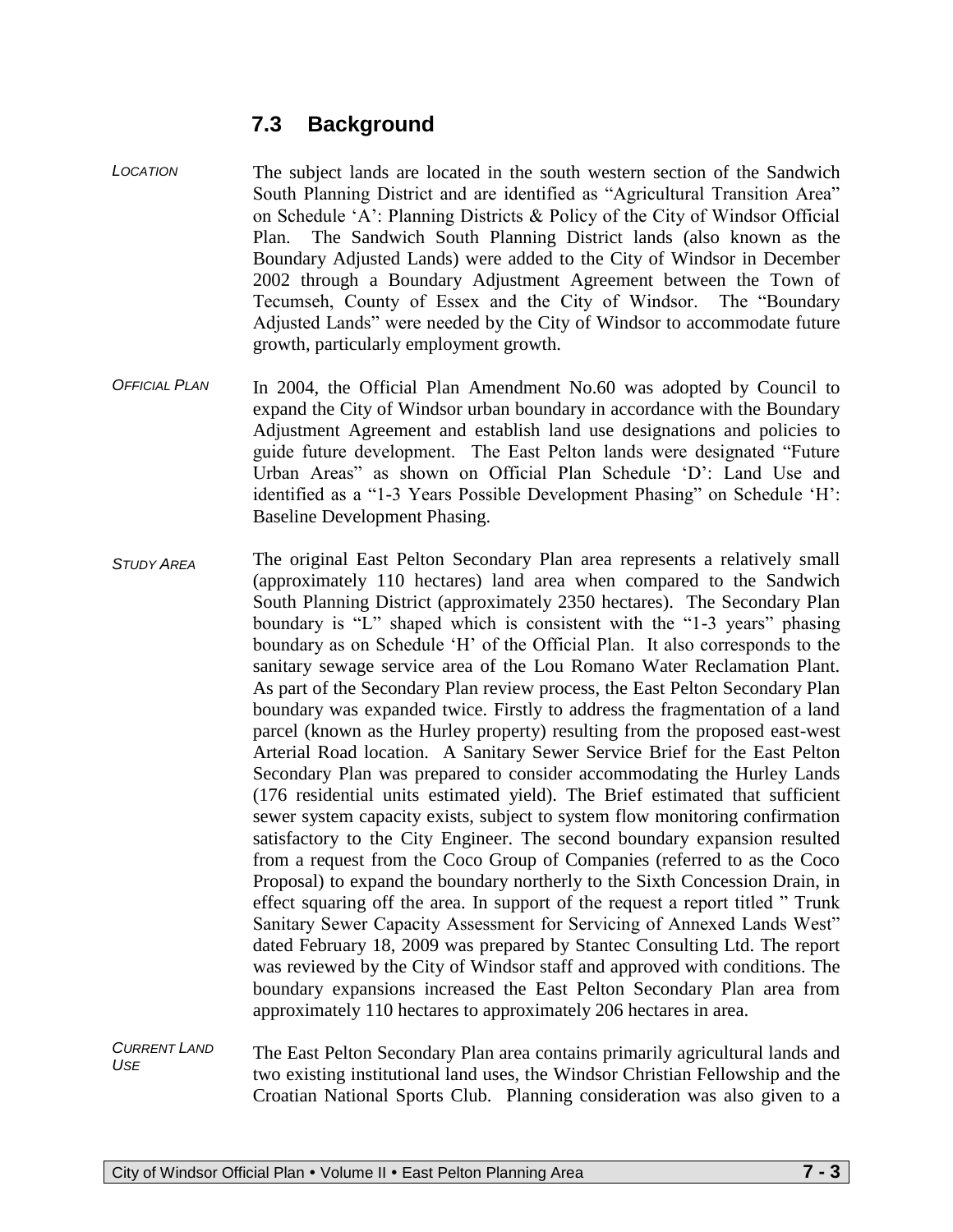proposed new Provincial detention centre, known as the "South West Detention Centre". Official Plan Amendment and Zoning By-law Amendment applications for the proposed detention centre have been submitted to the City of Windsor Planning Department and are being reviewed concurrently with the Secondary Plan. The proposed detention centre site is located in the eastern portion of the Secondary Plan area fronting onto the  $8<sup>th</sup>$  Concession Road.

*LAND USE CONSIDERATIONS* Land use considerations and potential constraints that were considered in the preparation of the Secondary Plan included:

- (a) The vicinity of the Windsor International Airport;
- (b) The CN East Pelton Railway Spur;
- (c) Highway 401;
- (d) Existing municipal drains (6th and 7th Concession Drains); and
- (e) Integration with the surrounding road network. (Walker Road, 7th Concession Road and 8th Concession Road

*PUBLIC INFORMATION CENTRES*

With the support of the City of Windsor, the East Pelton Secondary Plan was initiated in the Fall 2007 by Dillon Consulting Limited on behalf of two property owners. Due to a potential conflict of interest, Dillon Consulting withdrew from the project. In November 2008, The Jones Consulting Group Ltd. was retained as the lead consultant to complete the Secondary Plan. The Development Concept Plan and the planning goal, objectives and policies established in the Secondary Plan were derived in part from meetings with City staff, government agencies, affected property owners and the public. Two Public Information Centres (PIC) were held in October 2008 and January 2009 to solicit public opinion on the Draft East Pelton Secondary Plan land development concepts, policies and background information. A third and final PIC was held in April 2009, to obtain input with respect to the expanded 206 hectare study area.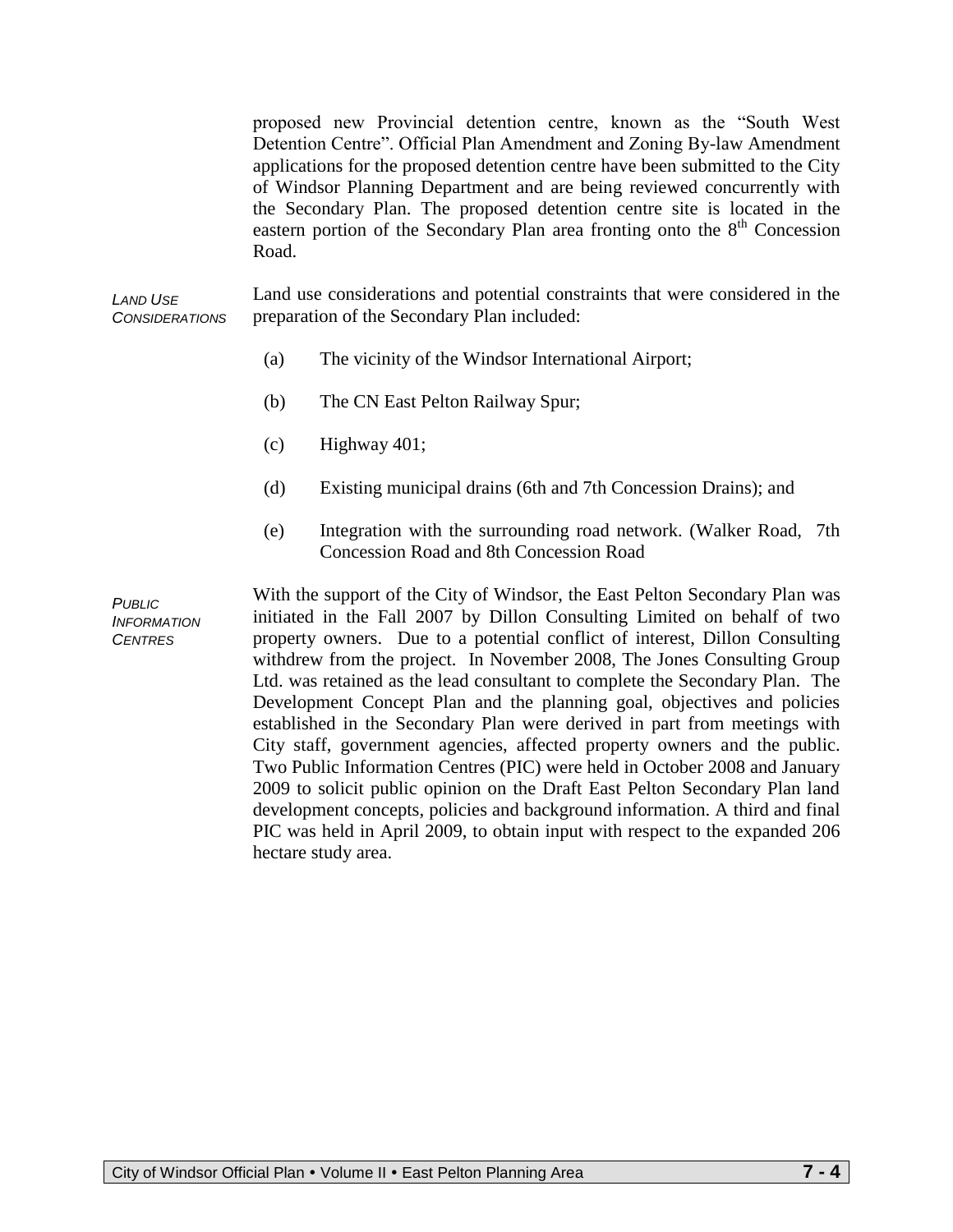# **7.4 Development Plan**

**KEY ELEMENTS OF** *DEVELOPMENT PLAN* The Development Plan embodied in this Secondary Plan is based upon a number of key elements, including:

- (a) a new *Residential* area*;*
- (b) a vibrant, *Mixed Use* and *Community Node* area;
- (c) a *Commercial Centre* designed to accommodate larger scale employment and/or retail uses;
- (d) a *Commercial Corridor* designed for vehicle oriented retail and service uses;
- (e) an *Institutional* area to accommodate existing minor institutional uses and potential major institutional uses;
- (f) a *Private Recreation* area that provides locations for private community sports clubs to offer recreational and social activities to its members;
- (g) a comprehensive *Open Space System* which will become an important structuring element, organizing and defining the residential neighbourhood; and
- (h) a comprehensive set of *Urban Design* polices addressing site planning, built form and streetscapes.

The *Development Plan* is attached as Appendix 'A'. While the Plan does not form part of the Official Plan, it shall serve as a basis for the Urban Design Master Plan and to guide to subdivision plans, consents, zoning categories and site plans.

## **7.4.1 Mix Use – Community Node**

The Mixed Use – Community Node designation will form the basis of a neighborhood centre and will anchor the planning area to the west. It is intended to provide for a range of retail and service commercial uses serving the residents of the planning area and adjacent new residential areas. Served by a Class 1 arterial road to the south and supported by a network of collector roads, the Mixed Use – Community Node corridor will be an easily accessible focal point in the planning area as well as for future residential development to the east.

A variety of permitted uses may accompany this designation, including, but not limited to, convenience retail, service commercial, office and community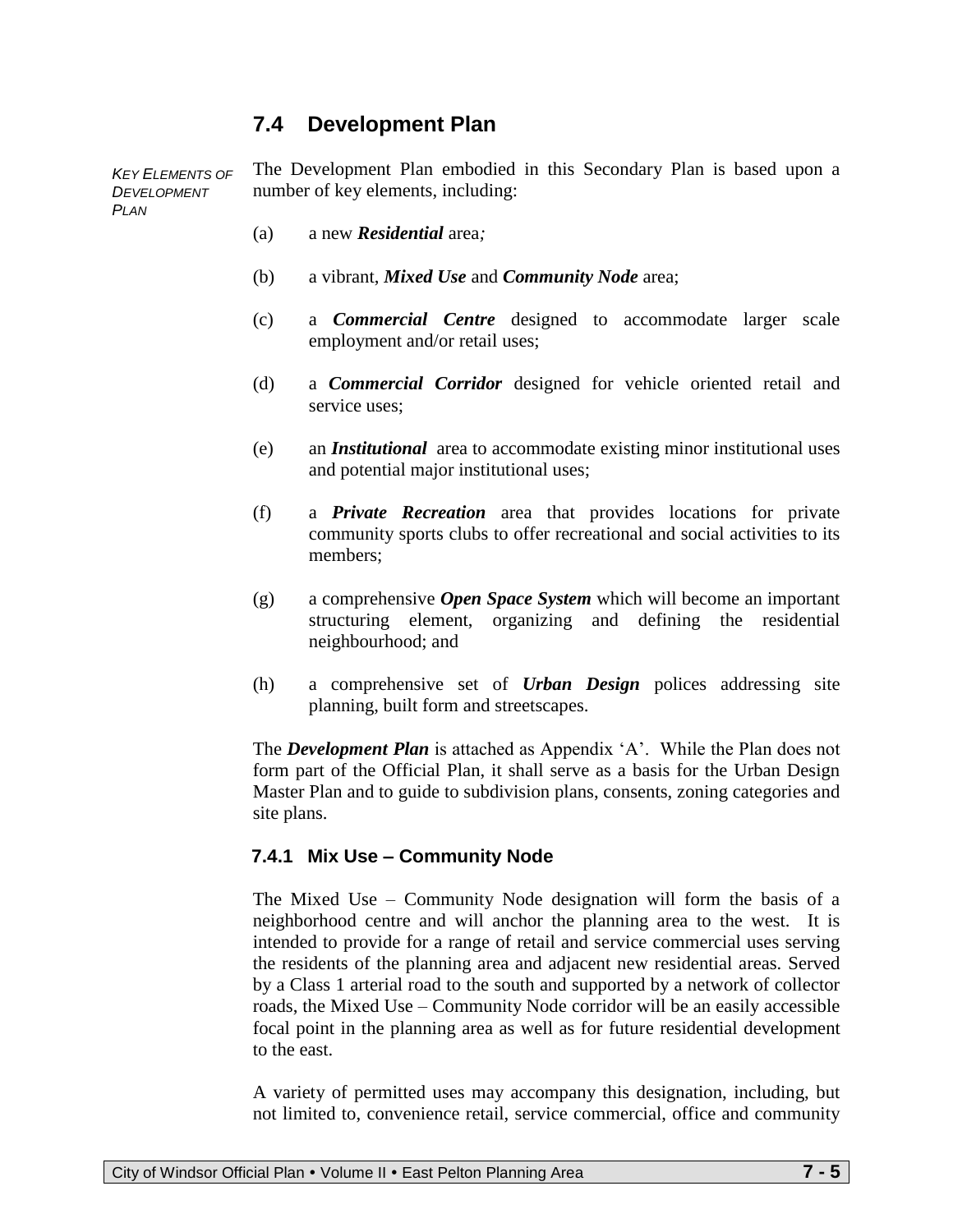facilities. Residential uses may include both low and medium density development form. This area may ultimately develop at a ratio that may accommodate an even blend of both commercial and residential development. Open space and recreation could then be supported to provide a 'complete community' identity. Depending on urban design influences and the manner in which design controls are intervened, the Mixed Use – Community Node designation may well take on a feeling of self-sufficiency, offering a unique living/working experience within the Plan Area.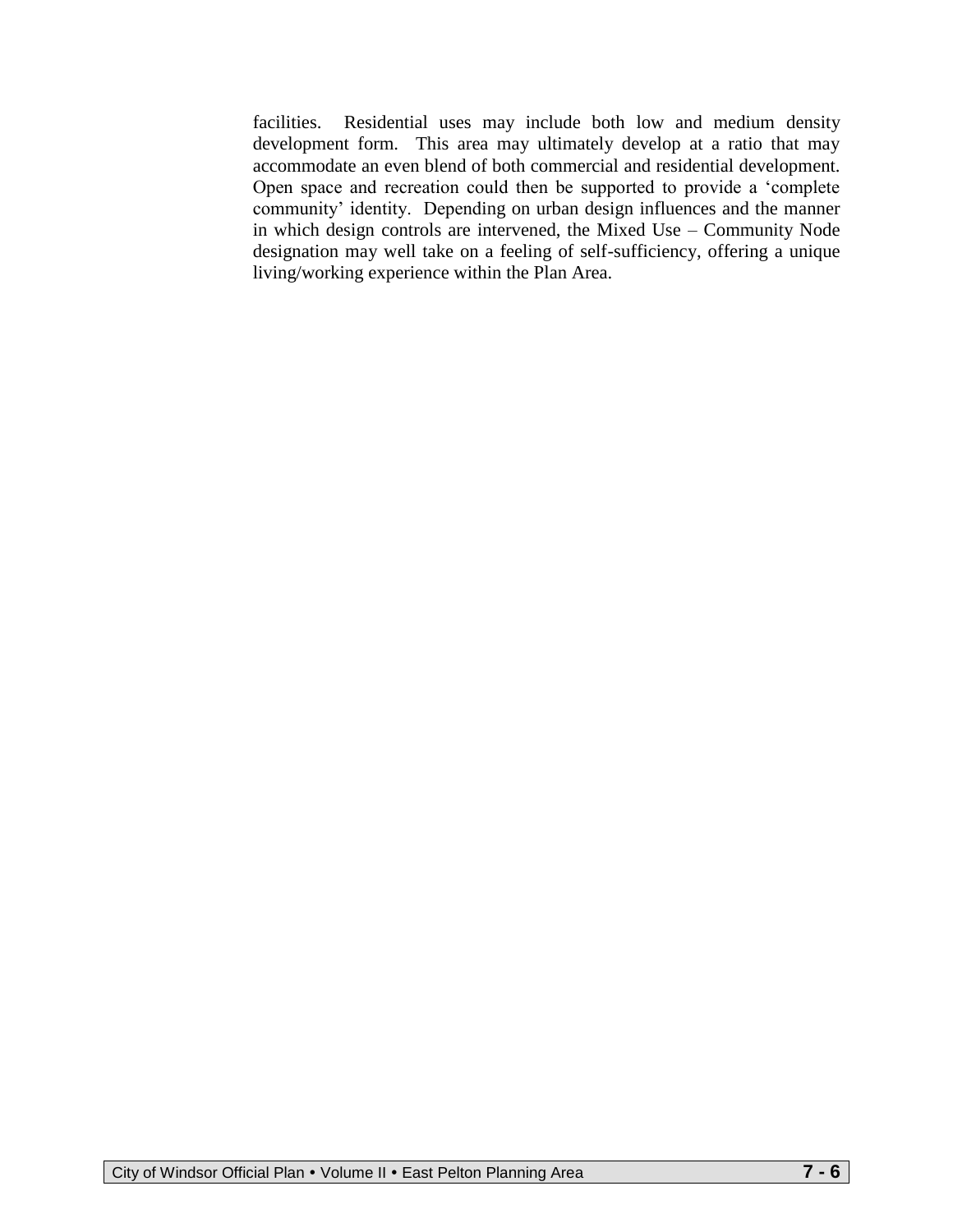## **7.4.2 Commercial Centre**

Commercial Centre designations typically relate to the concentration of either service or convenience type commercial and/or highway-oriented retail. The designation is intended to provide a full range of retail and service commercial uses serving new residents in the plan area as well as all of the new Sandwich South neighbourhoods. It is also intended to serve a regional function and capturing retail spending from the surrounding Essex County market. Using the example of adjacent commercial nodes, the East Pelton Secondary Plan 'Commercial Centre' designation will be a hybrid of both large-format retail and smaller pockets of convenience type commercial. Employment uses as well as specialized commercial opportunities are also envisioned for this designation. Given the ease of accessibility via the Class 1 arterial to the northern boundary, Highway 401 to the south and west, and feeder collector roads situated among the residential neighborhoods, these uses will be well situated to benefit from mobility provided by excellent transportation/road infrastructure and visibility.

## **7.4.3 Commercial Corridor**

The Commercial Corridor designation is intended for areas which are designed for vehicle oriented retail and service uses. Commercial Corridor development often takes the form of commercial plaza's that have direct access to Arterial or Collector roadways. Permitted commercial land uses generally include retail, wholesale store, service-oriented uses and offices with building heights that are compatible with the surrounding land uses. The area that is designated Commercial Corridor in the Secondary Plan is located on lands that are within the Walker Road corridor area that currently supports similar commercial uses. It is intended that site access will be provide onto Walker Road which is designated as a Class II Arterial Road.

## **7.4.4 Institutional**

The East Pelton Secondary Plan has two primary institutional designations included within the plan area; "Major Institutional" and "Minor Institutional".

"Minor institutional" uses permitted within this designation will include smaller scale stand alone institutional uses. These may include, but not be limited to, elementary schools, day nurseries, a shelter, a retirement home, community clubs or places of worship.

'Major institutional' uses permitted within this designation will include large scale, 'stand alone' institutional uses. These may include, but not be limited to, secondary and post-secondary educational facilities, government offices, large-scale health care facilities and correctional facilities.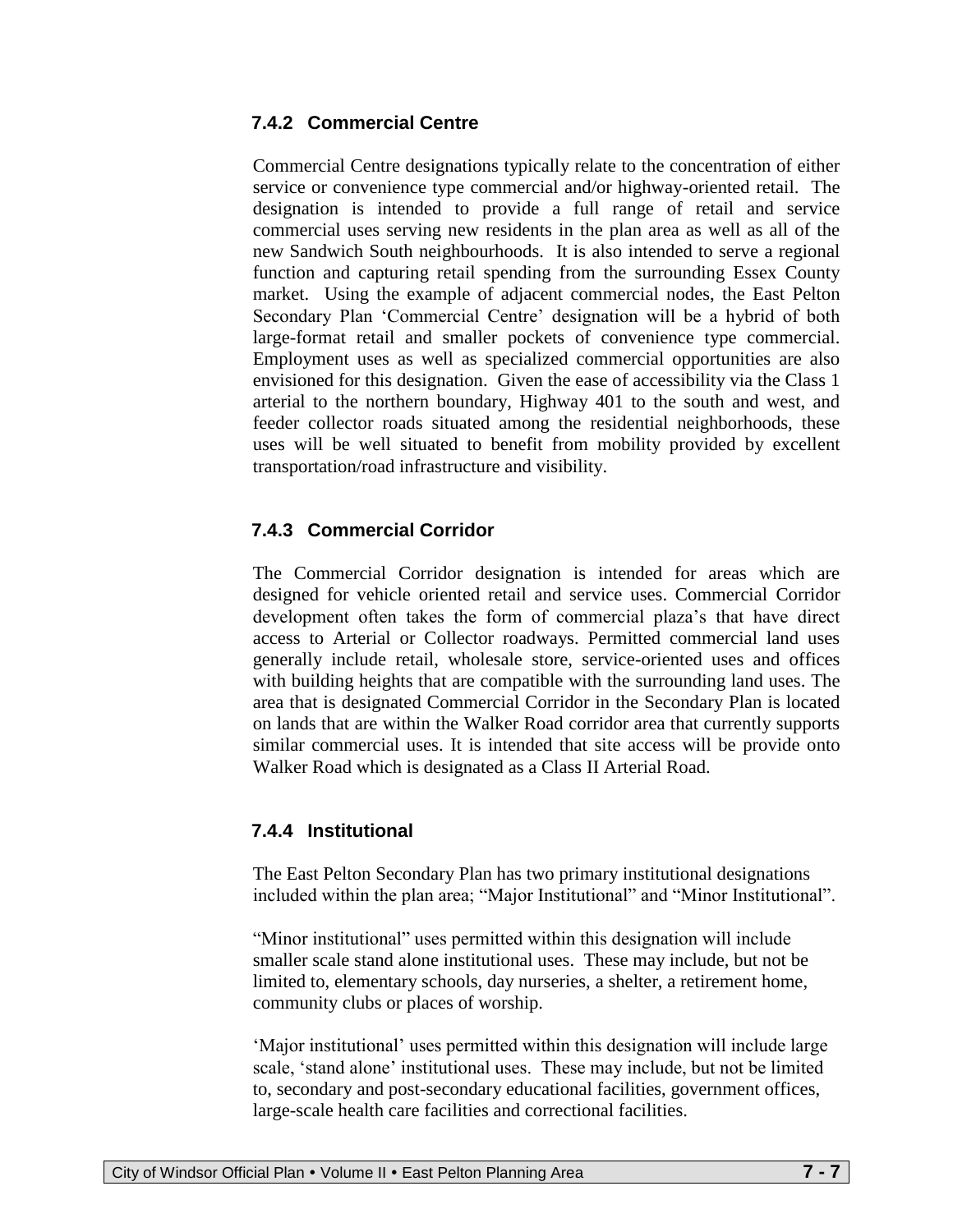The treatment of institutional uses within the Secondary Plan area has included regard to the urban design and visual/noise mitigation measures that would be anticipated with the placement of large scale land uses within proximity to residential or mixed use neighborhoods. For example, a 'buffering' effect will result from the placement of the "Mixed Use – Community Node", and "Commercial Centre" designations at the periphery of proposed 'Institutional' land uses. Further, the proposed open space and road network provide additional buffering.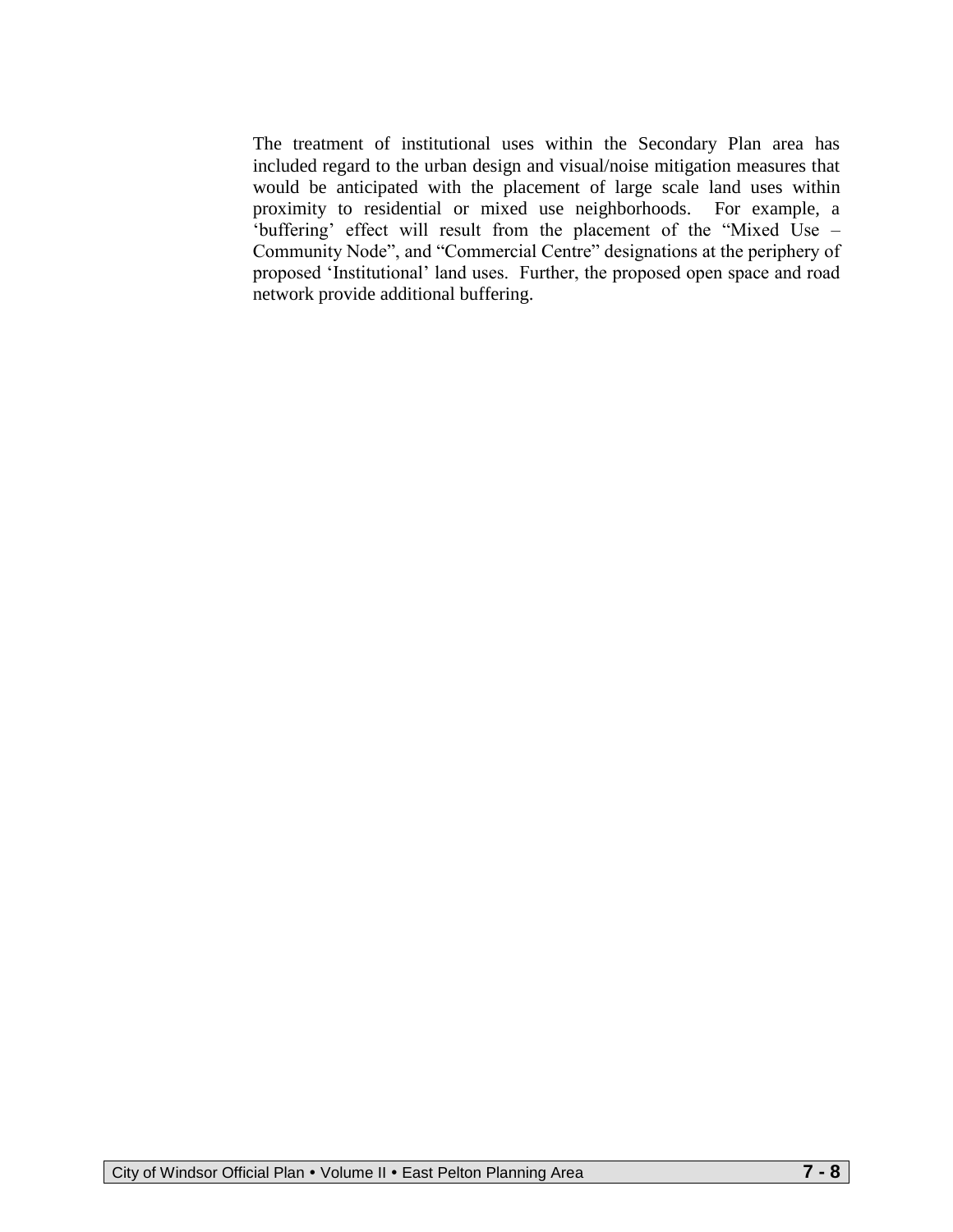## **7.4.5 Private Recreation**

The Private Recreation designation provides locations for private community sports clubs to offer recreational and social activities to its members. The land uses and facilities are intended for the use of the private members and not the general public. The Private Recreation designation as identified in the Secondary Plan shown recognizes the Croatian National Sports Club, an existing club which is private sports club that provides recreational and social services to its members.

The treatment of institutional uses within the Secondary Plan area has included regard to the urban design and visual/noise mitigation measures that would be anticipated with the placement of large scale land uses within proximity to residential or mixed use neighborhoods. For example, a 'buffering' effect will result from the placement of the "Mixed Use – Community Node", and "Commercial Centre" designations at the periphery of proposed 'Institutional' land uses. Further, the proposed open space and road network provide additional buffering.

## **7.4.6 Open Space**

The public Open Space system proposed for the Secondary Plan Area is intended to provide convenient, active and passive recreational facilities within a network of neighbourhood and local parks, greenways and stormwater retention and conveyance areas. The Open Space system should be used as the framework for all subdivision design, i.e., street layouts, block patterns and building orientation which should work together to enhance visual and practical connections to the Open Space system. The open space system should build on and enhance the existing natural heritage features in the area.

For the purposes of this Secondary Plan, the areas designated as "Open Space" are intended for predominantly public outdoor recreational uses of both an active and passive nature consisting primarily of local parks, community parks and recreationways. The local parks are intended to serve a variety of recreational and leisure needs of the local residents and complement and contribute to the character of the surrounding neighbourhoods. The hierarchy of parks supports both local parks and larger community scale parks that can offer active recreation facilities. The recreationways provide a comprehensive network of linear open space which links the various components of the community and provides access to the city-wide recreationway and bikeway network. As an off-road multi-use system the recreationway should be lit, especially where ambient light from nearby roads or parking lots is insufficient to light the trail and for routes expected to have significant nighttime use.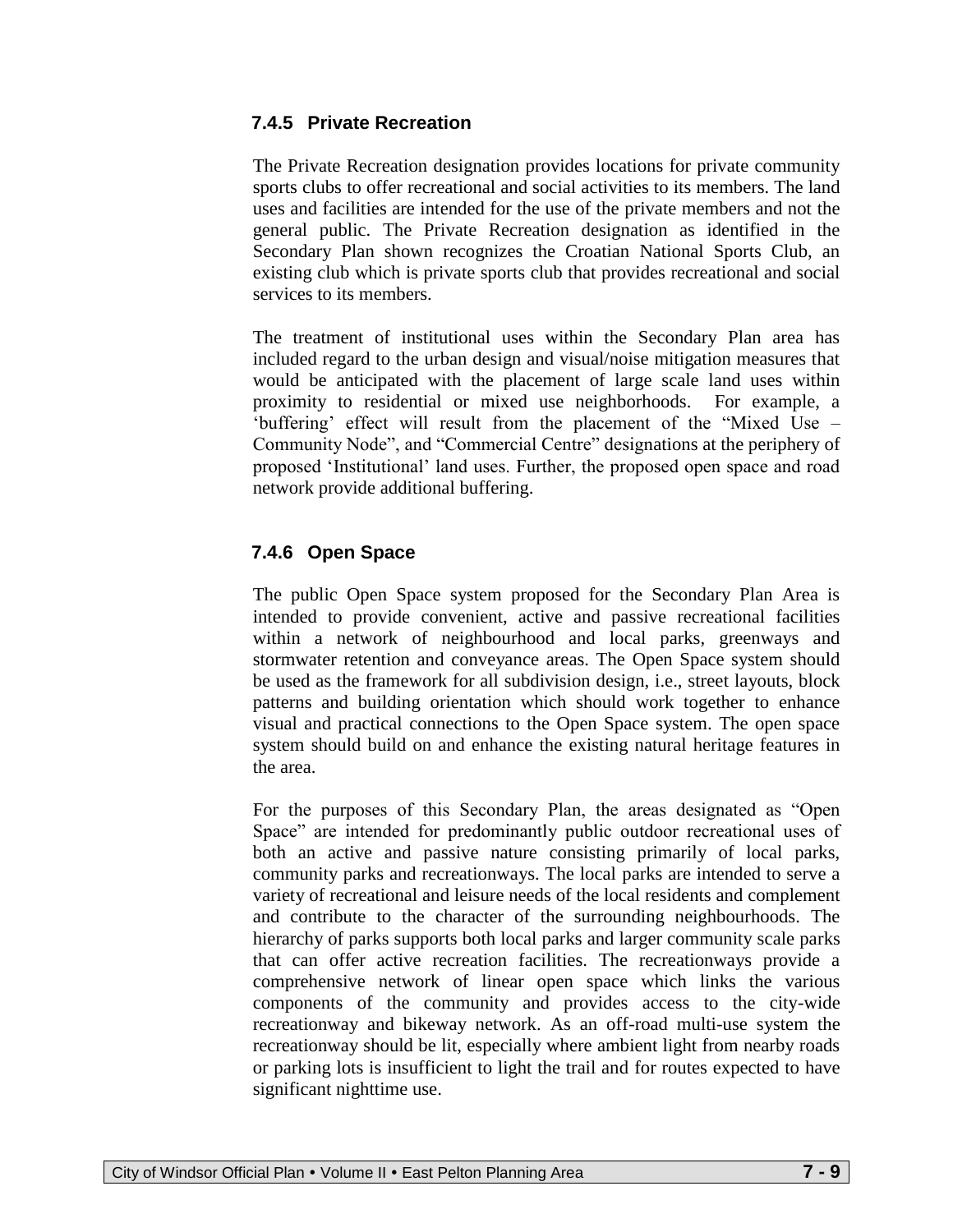#### **7.4.7 Residential (Added by OPA 94 OMB Decision PL140374, December 21, 2016)**

The Residential designation will provide lands for residential uses. It is intended to promote residential areas that are compact, transit-supportive, conducive to active transportation, and comprised of a mix of appropriate uses.

Uses permitted in the Residential land use designation include low and medium density residential dwelling units; community services including libraries, emergency services, community centres and similar public agency uses; home based occupations; minor institutional uses such as elementary schools and neighbourhood commercial uses.

# **7.5 Goal**

The goal of this Secondary Plan is to provide a policy framework to guide the future development of a community within the East Pelton Planning Area which is attractive, diverse, balanced and livable, accommodating a full range of urban land uses.

# **7.6 Objectives**

| <b>DEVELOP AND</b><br><b>REVITALIZE</b>                                       | 7.6.1 | Create conditions to encourage development and revitalization of<br>this underutilized area within the City of Windsor.                                                                                                                                                                                                                                                                    |
|-------------------------------------------------------------------------------|-------|--------------------------------------------------------------------------------------------------------------------------------------------------------------------------------------------------------------------------------------------------------------------------------------------------------------------------------------------------------------------------------------------|
| <b>OPEN SPACE</b>                                                             | 7.6.2 | To create a comprehensive Open Space system comprising of open<br>spaces, natural features, stormwater management areas<br>and<br>bikeways, functioning as a key element of physical design for the<br>new community and adjacent communities, providing linkages<br>among the community's various areas and amenities, and<br>connecting the community to amenities elsewhere in Windsor. |
| AMENITY                                                                       | 7.6.3 | To design the Open Space system as an amenity for both residents<br>and visitors.                                                                                                                                                                                                                                                                                                          |
| DISTINCT.<br><b>FUNCTIONAL AND</b><br><b>ATTRACTIVE</b><br><b>RESIDENTIAL</b> | 7.6.4 | create a distinct, functional and attractive residential<br>To<br>While the neighborhood is expected to<br>neighborhood.<br>accommodate comparatively low profile housing, primarily in the<br>form of single detached dwellings, opportunities will be afforded in<br>each neighborhood to develop areas characterized by more compact<br>dwelling forms.                                 |
| <b>PARK LOCATIONS</b>                                                         | 7.6.5 | To locate parks so that they function as the focus of each<br>neighbourhood, and are within direct and easy walking distance of<br>all residences.                                                                                                                                                                                                                                         |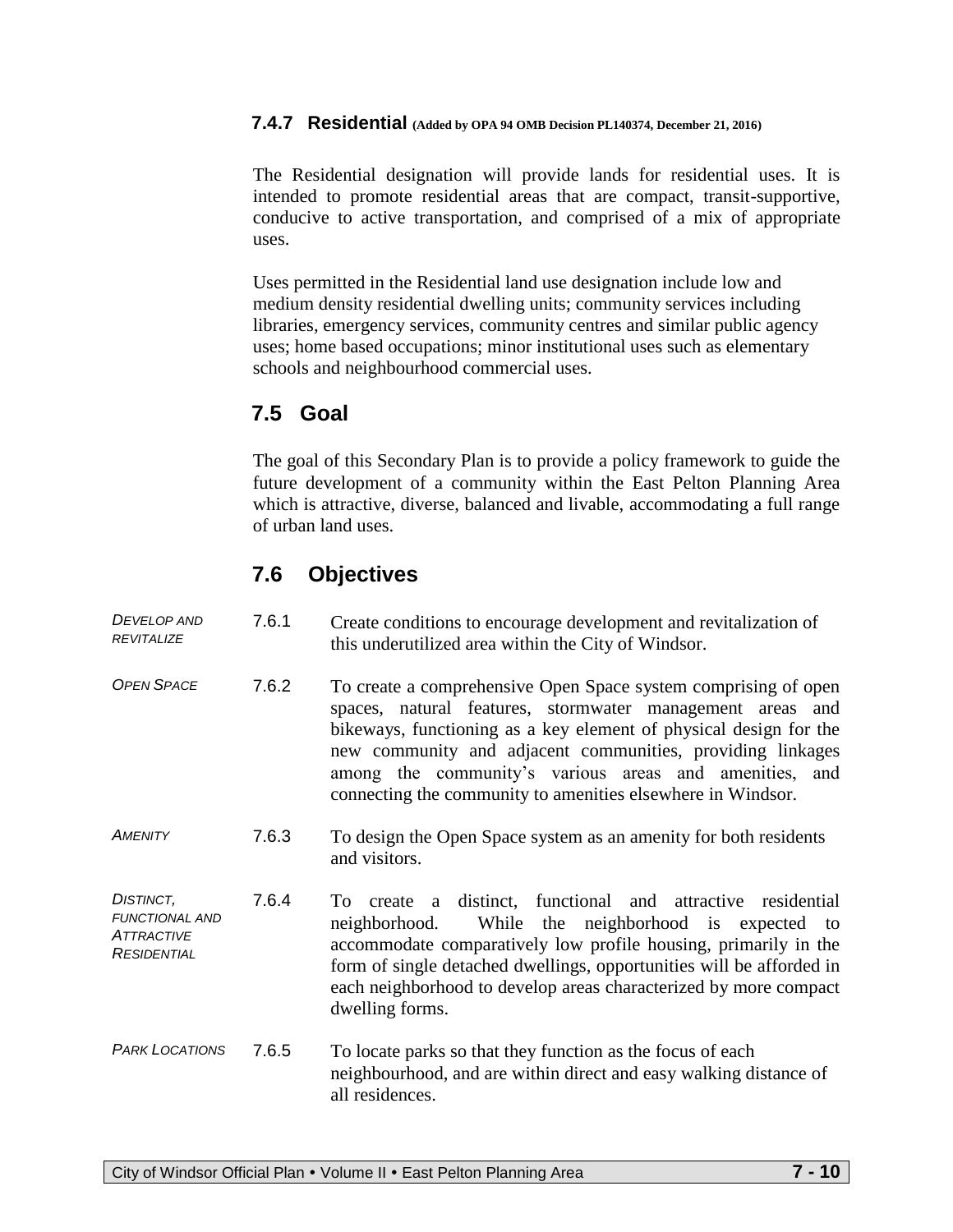| <b>DIVERSITY OF</b><br>LIFESTYLE<br><b>CHOICES</b>                | 7.6.6  | To accommodate a diversity of lifestyle choices by creating<br>medium density residential and mixed use areas (community node)<br>which offers a range of higher density housing forms than that<br>found within the neighborhood.                                                                                                          |
|-------------------------------------------------------------------|--------|---------------------------------------------------------------------------------------------------------------------------------------------------------------------------------------------------------------------------------------------------------------------------------------------------------------------------------------------|
| <b>VIBRANT MIXED</b><br><b>USE</b>                                | 7.6.7  | To create a vibrant Mixed Use area that will function as the<br>community node for the East Pelton Secondary Plan area,<br>accommodating cultural, recreational, community facilities, and<br>providing a mix of retail, personal service, office, institutional and<br>residential uses.                                                   |
| SAFE, ATTRACTIVE<br><b>AND AMENABLE</b><br><b>FOR PEDESTRIANS</b> | 7.6.8  | To ensure that the form of development within the Mixed Use area<br>and the Community Node creates an environment that is safe,<br>attractive and amenable for pedestrians.                                                                                                                                                                 |
| LOCATIONAL<br>ADVANTAGES                                          | 7.6.9  | To capitalize upon the site's strong locational advantages<br>by designating an area for business and employment<br>development. This will provide opportunities for residents to both<br>live and work within the community.                                                                                                               |
| <b>HOME BASE</b><br><b>OCCUPATIONS</b>                            | 7.6.10 | To provide opportunities for home based occupations.                                                                                                                                                                                                                                                                                        |
| <b>SAFE MOVEMENT</b>                                              | 7.6.11 | To develop an interconnected pattern of public roads which<br>facilitates direct and safe pedestrian, cycle and vehicular<br>movement throughout the community.                                                                                                                                                                             |
| <b>TRAFFIC CALMING</b>                                            | 7.6.12 | To encourage the use of traffic calming measures to ensure the<br>safe, efficient and convenient movement of people and goods<br>within the residential neighbourhoods. Such design elements<br>include, but are not limited to landscaped boulevards, traffic<br>circles, reduced rights of way, on street parking and curb<br>geometrics. |
| <b>REDUCE</b><br><b>AUTOMOBILE</b><br>DEPENDENCE                  | 7.6.13 | To promote walking and reducing automobile dependence within<br>the community by enabling residents to walk along an on-street<br>sidewalk system to retail, service, recreational and community<br>services and facilities.                                                                                                                |
| <b>DESIGN OF LOCAL</b><br><b>ROADS</b>                            | 7.6.14 | To design local roads as social places, supportive of<br>neighbourhoods.                                                                                                                                                                                                                                                                    |
| ENCOURAGE<br><b>GREENING OF</b><br><b>ROADS</b>                   | 7.6.15 | To encourage the greening of roads within the new community, by<br>providing for roads abutting and paralleling the Open Space system<br>and incorporating such design elements as roundabouts and<br>boulevards wherever feasible.                                                                                                         |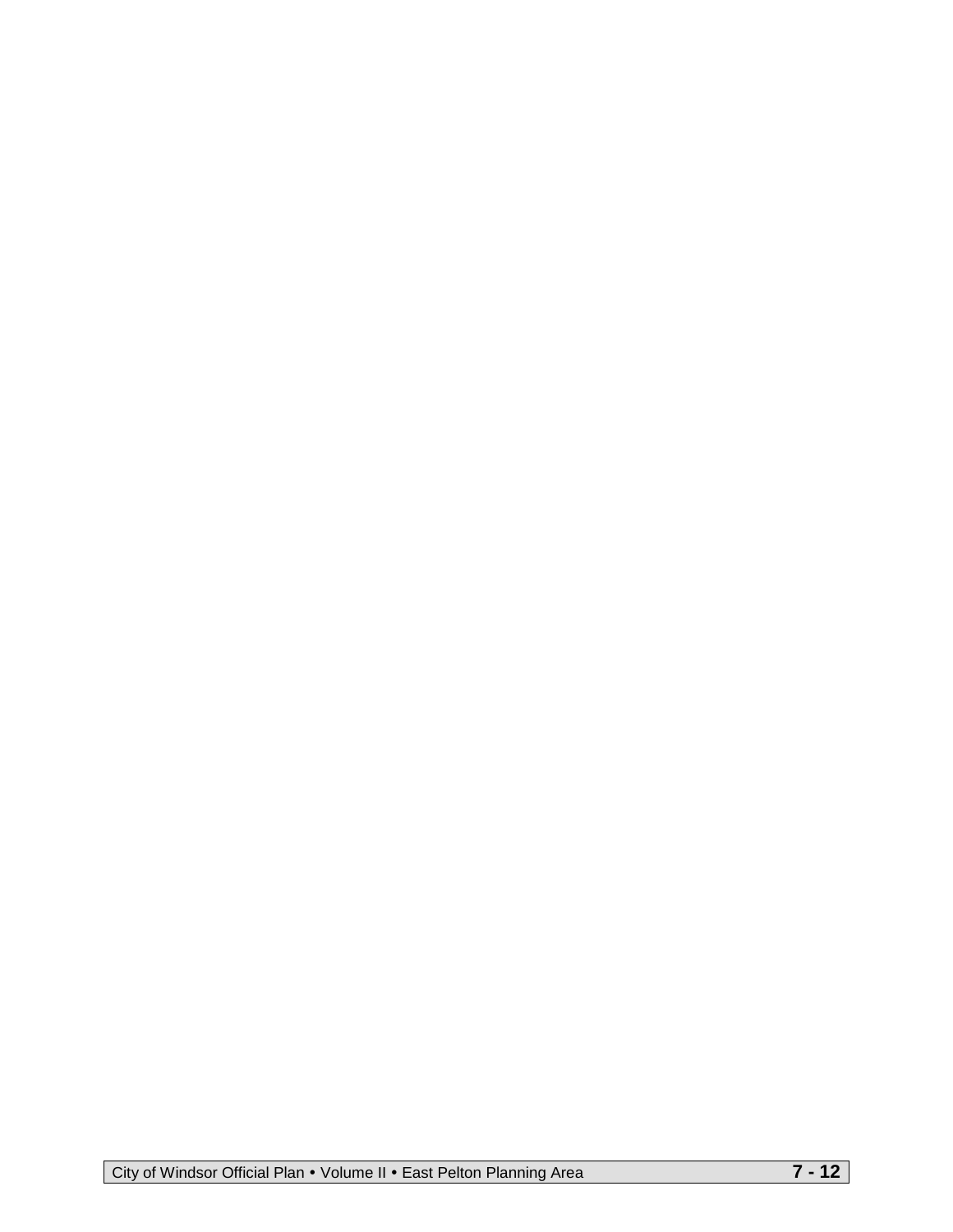| TRANSIT-<br><i>SUPPORTIVE ROAD</i><br><b>PATTERNS</b>     | 7.6.16 | To develop a road pattern which is transit-supportive so as to<br>increase the potential for transit serving the community and linking<br>it with other areas of Windsor.                                                                                                                                                                                                                                      |
|-----------------------------------------------------------|--------|----------------------------------------------------------------------------------------------------------------------------------------------------------------------------------------------------------------------------------------------------------------------------------------------------------------------------------------------------------------------------------------------------------------|
| <b>EFFICIENT ROADS</b><br><b>AND BLOCKS</b>               | 7.6.17 | To ensure the pattern of roads and blocks within the community<br>provides for the most efficient access between the Residential, Mix<br>Use, Commercial Centre, Institutional and Open Space areas.                                                                                                                                                                                                           |
| <b>ACCESSIBLE AND</b><br><b>VISIBLE OPEN</b><br>SPACE     | 7.6.18 | To provide open spaces which have a clear functional relationship<br>to the neighborhood and which are in accessible and visible<br>locations for residents and visitors.                                                                                                                                                                                                                                      |
| <b>PRESERVE AND</b><br>ENHANCE NATURAL<br><b>FEATURES</b> | 7.6.19 | To preserve and enhance the natural features which exist on the<br>site, including the $6th$ and $7th$ Concession Drains, by incorporating<br>them within the Open Space system.                                                                                                                                                                                                                               |
| <b>COMMUNITY</b><br><b>SERVICES</b>                       | 7.6.20 | To provide opportunities for community services, such as libraries<br>and community centres, and institutions to meet the needs of the<br>residents, and the larger community in locations which are both<br>visible and accessible.                                                                                                                                                                           |
| <b>URBAN DESIGN</b><br><b>PRINCIPLES</b>                  | 7.6.21 | To establish urban design principles which result in the<br>development of an attractive, safe and pedestrian-friendly<br>community.                                                                                                                                                                                                                                                                           |
| <b>STANDARDS</b>                                          | 7.6.22 | To encourage a high quality and consistent level of urban design in<br>both public and private areas by establishing appropriate zoning,<br>subdivision and site planning standards.                                                                                                                                                                                                                           |
| <b>DISTINCT PUBLIC</b><br><b>AREAS</b>                    | 7.6.23 | To create distinct public areas and spaces that are clearly defined<br>and delineated by roads, sidewalks, street furniture, open spaces,<br>buildings and other visual elements.                                                                                                                                                                                                                              |
| <b>COMPATIBILITY</b>                                      | 7.6.24 | To ensure that in the transition between new and existing<br>development is not abrupt and there remains compatibility amongst<br>all adjacent land uses.                                                                                                                                                                                                                                                      |
| <i>EFFICIENT URBAN</i><br>FORM                            | 7.6.25 | To utilize alternative development standards, wherever feasible so<br>as to reduce infrastructure costs and promote a more efficient urban<br>form.                                                                                                                                                                                                                                                            |
| <i>STORMWATER</i><br><i>MANAGEMENT</i>                    | 7.6.26 | To provide for a stormwater management system which minimizes<br>the impact of urban development on the natural environment, is<br>integrated as an amenity within the existing drain system and the<br>open space system. It is capable of meeting applicable water<br>quality and quantity requirements while minimizing any potential<br>impacts on the Windsor International Airport related to waterfowl. |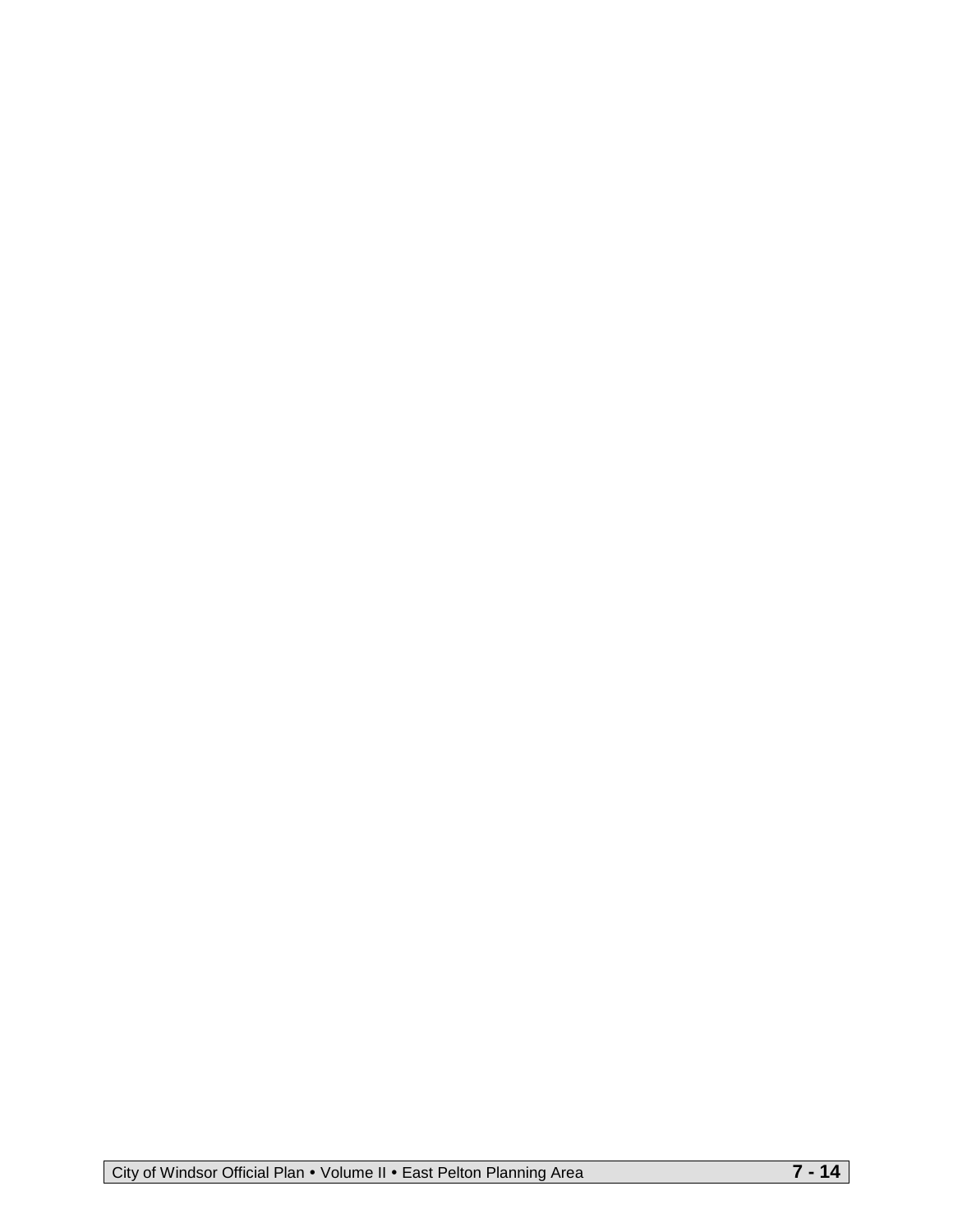# **7.7 Policies**

#### **7.7.1 General Policies**

*SUBJECT LANDS* 7.7.1.1 The subject lands are identified on Schedule EP-1: Study Area.

*LAND USE* 7.7.1.2 The following land use designations shall be identified on Schedule EP-2: Land Use:

- (a) Mixed Use/Commercial Node;
- (b) Commercial Centre;
- (c) Commercial Corridor;
- (d) Major Institutional;
- (e) Minor Institutional;
- (f) Private Recreation;
- (g) Open Space; and
- **(h)** Future Urban Area. **(Deleted by OPA 94 OMB Decision PL140374 December 21, 2016)**

*CLASSIFICATION* 7.7.1.3 The following designations shall be identified on Schedule EP-3: Major Road Plan:

- (a) Class 1 Arterial Road;
- (b) Class I Collector Road; and
- (c) Class II Collector Road

#### **7.7.2 Residential**

*ROAD* 

*LOW AND MEDIUM DENSITIES* 7.7.2.1 The Residential areas shall consist of low density residential and medium density residential areas.

*HIGH DENSITY* 7.7.2.2 Higher density forms of housing shall be encouraged in the Residential (medium density areas), particularly in proximity to community services and facilities such as parks, and the mixed use and Community Node area to accommodate a range of demographic and tenure types.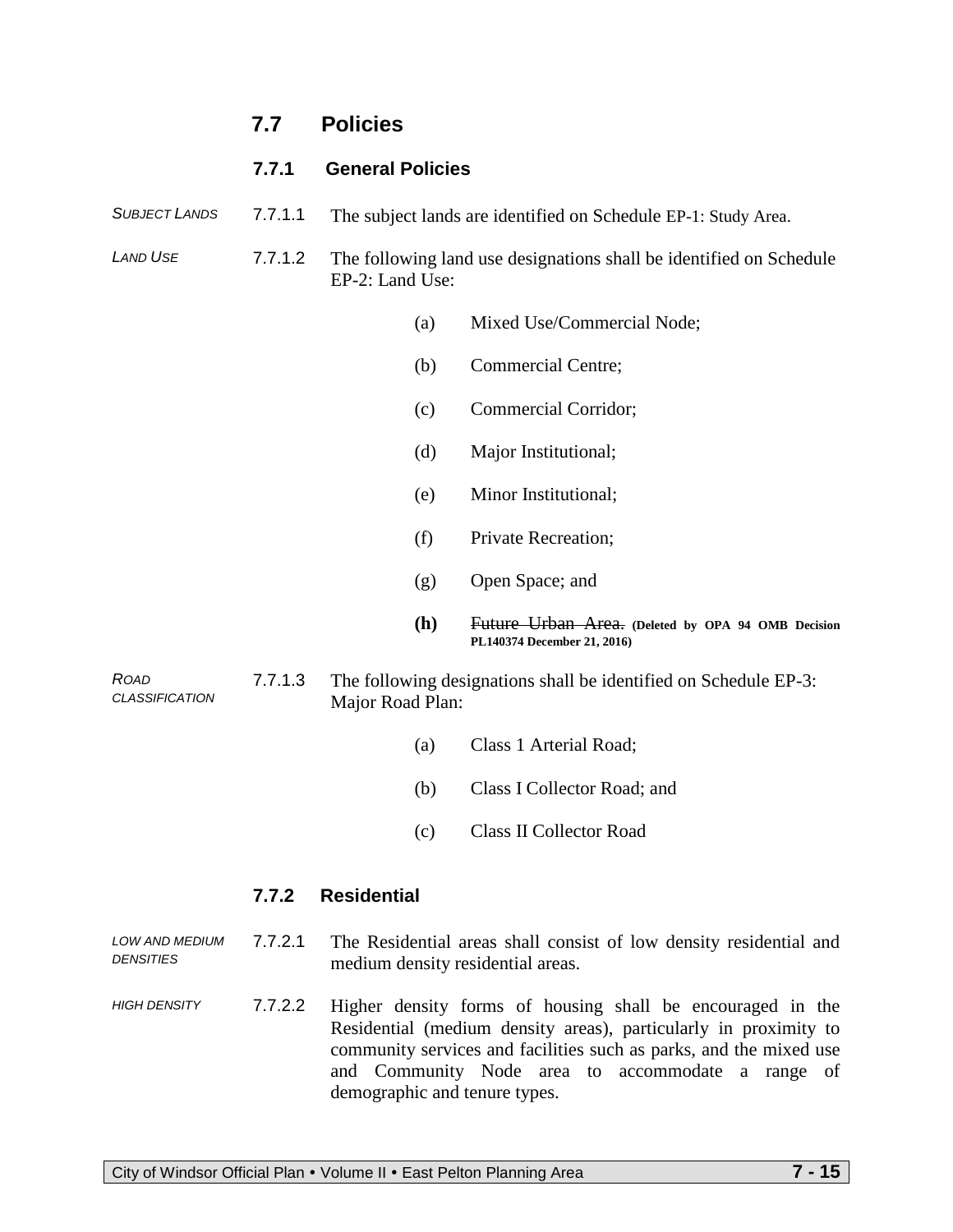- *LOW DENSITY* 7.7.2.3 Development within the Residential (low density) shall occur at densities of up to 12 units per hectare (5 units per acre). Unit types permitted within this density range will include:
	- (a) single detached dwellings;
	- (b) semi-detached dwellings;
	- (c) street related townhouse dwellings;
	- (d) stacked townhouses;
	- (e) duplexes;
- *MEDIUM DENSITY* 7.7.2.4 Development with the Residential (Medium Density shall occur at densities up to 46 units per hectare (19 units per acre) and not less 12 units per hectare (5 units per acre) with a maximum building height of 4 storeys. Unit types permitted within this density range include:
	- (a) street related townhouse dwellings;
	- (b) stacked townhouses;
	- (c) multiplexes; and
	- (d) multiple dwellings
- *BUILDING HEIGHT* 7.7.2.5 Development on each block face (both sides) shall have similar building heights and built forms throughout.
- *HOME BASED OCCUPATIONS* 7.7.2.6 Home based occupations shall be encouraged in all Residential Areas.
- *NOISE STUDY* 7.7.2.7 A Noise Study shall be required for residential development and subdivision plans within 300 metres of the railway tracks bounding the southern edge of the East Pelton Secondary Plan. The Noise Study shall be prepared in accordance with Section 10.2.11 in Volume I: The Primary Plan.
- *VIBRATION STUDY* 7.7.2.8 All development within 75 metres of railroad tracks shall be required to complete a vibration study in accordance with Section 10.2.11 in Volume I: The Primary Plan.

## **7.7.3 Mixed Use/Community Nodes**

*URBAN DESIGN* 7.7.3.1 In keeping with the objective to create a high quality Mixed Use area, specific zoning and site plan control policies shall be followed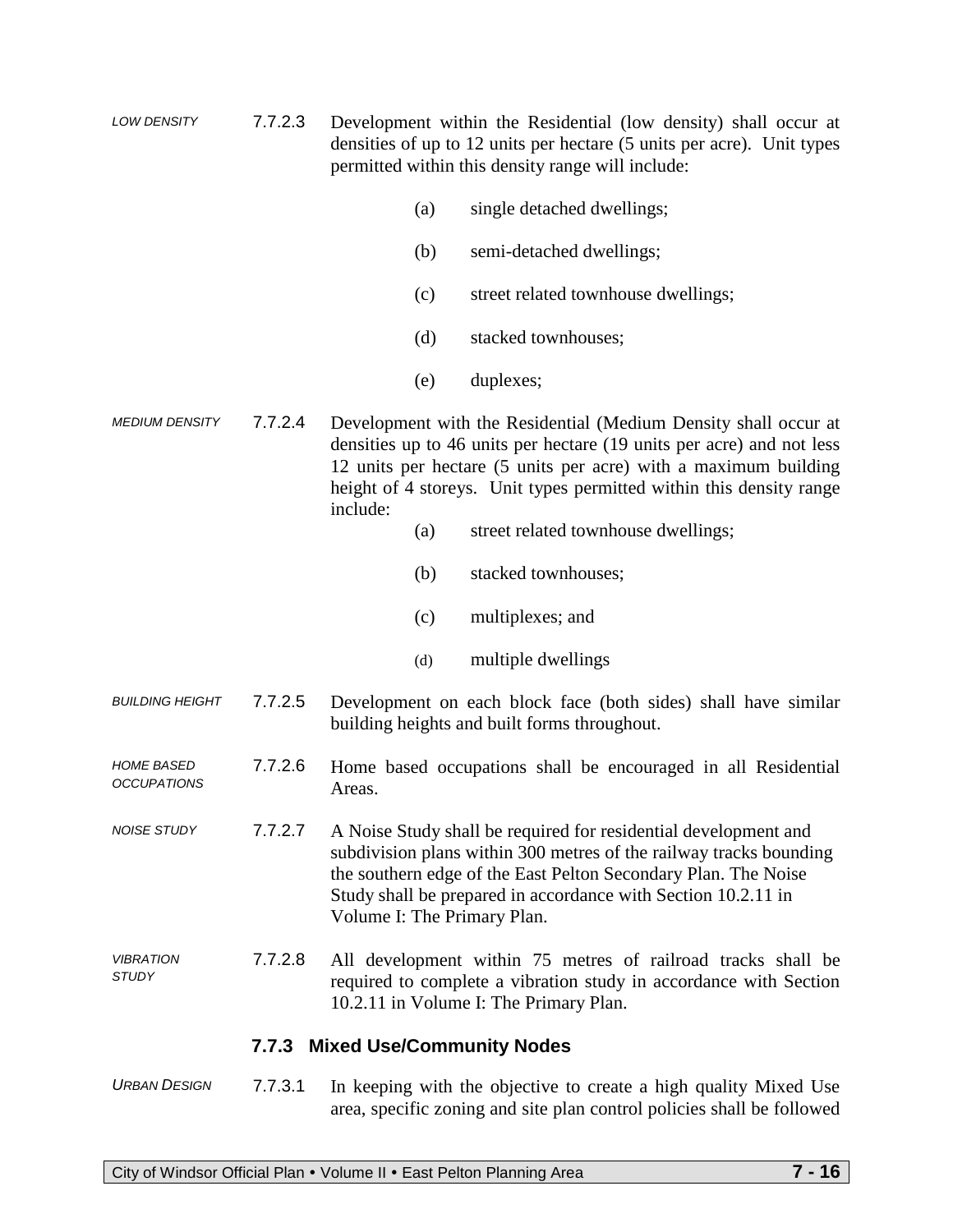as set in this section. Such policies, however, may be altered without amendment to this Secondary Plan by preparation and approval by Council of a comprehensive Urban Design Plan as set out in policies 7.9.2.8 and 7.9.2.9 of this Secondary Plan.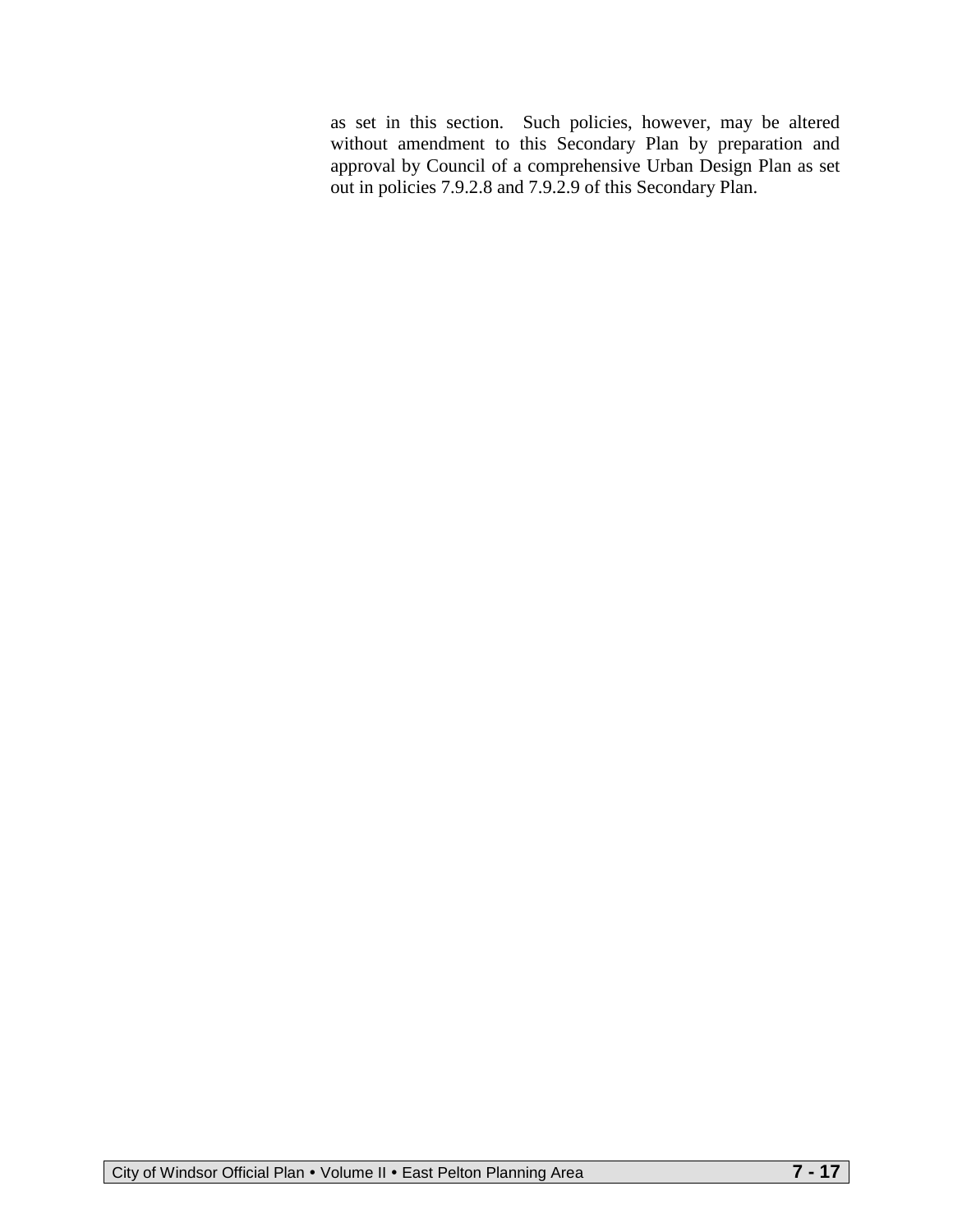| <b>HIGHER</b><br><b>INTENSITY</b>                              | 7.7.3.2  | The Mixed Use area is intended to accommodate a broad range of<br>higher intensity, mixed-use developments.                                                                                                                                                                                              |
|----------------------------------------------------------------|----------|----------------------------------------------------------------------------------------------------------------------------------------------------------------------------------------------------------------------------------------------------------------------------------------------------------|
| <b>PERMITTED USES</b>                                          | 7.7.3.3  | Permitted uses in the lands designated as Mixed Use on Schedule<br>EP-2: Land Use, shall include uses as set out in policy 6.9.2.1 in<br>Volume I: The Primary Plan.                                                                                                                                     |
| <b>RESIDENTIAL</b>                                             | 7.7.3.4  | Notwithstanding the provisions of Policy 6.9.2.1 in Volume I: The<br>Primary Plan, residential uses shall not be permitted in the area<br>designated Mixed Use located south of the proposed east-west<br>Arterial Road and north of the lands designated Major Institutional<br>in this Secondary Plan. |
| <b>DRIVE-THROUGH</b>                                           | 7.7.3.5  | Drive-through facilities, car washes, service stations and gas bars<br>should not be permitted within this area.                                                                                                                                                                                         |
| <b>MIX OF USES IN</b><br><b>INDIVIDUAL</b><br><b>BUILDINGS</b> | 7.7.3.6  | Individual buildings will include a mix of uses. Retail and/or service uses<br>will be strongly encouraged at grade, particularly fronting onto the<br>proposed Arterial Road or adjacent to other retail and service uses, to<br>promote street level pedestrian activity and security.                 |
| <b>PEDESTRIAN</b><br><b>ACCESS FROM</b><br><b>STREET</b>       | 7.7.3.7  | Developments shall be designed so that at least one building wall is<br>located on an exterior lot line so as to afford sidewalk pedestrian<br>access from the street.                                                                                                                                   |
| LOADING,<br><b>SERVICING AND</b><br><b>PARKING AREAS</b>       | 7.7.3.8  | Permanent loading, service and parking areas shall be located so as<br>not to significantly interrupt the pedestrian circulation or traffic<br>flow on the street. In general, parking areas will be encouraged at<br>the rear of buildings.                                                             |
| MID-BLOCK<br><b>VEHICLAR ACCESS</b>                            | 7.7.3.9  | Mid-block vehicular access shall not be permitted to properties<br>fronting the Arterial Road in order to encourage the use of<br>signalized intersections or roundabouts for access and to facilitate<br>pedestrian circulation.                                                                        |
| <b>HIGHER DENSITY</b>                                          | 7.7.3.10 | Development within the Mixed Use Area will accommodate a<br>higher density of residential dwellings forms, (medium density)<br>providing residents with alternative life style options, capitalizing<br>upon the high level of service, transit and amenity available within<br>the mixed use corridor.  |
| <b>HOME BASED</b><br><b>OCCUPATIONS</b>                        | 7.7.3.11 | Opportunities for home based occupations shall be encouraged<br>through the design of development projects and individual<br>residences.                                                                                                                                                                 |
| <b>TRANSITION</b>                                              | 7.7.3.12 | The Mixed Use designation south of the Arterial Road provides a<br>transition between the Major Institutional and future residential                                                                                                                                                                     |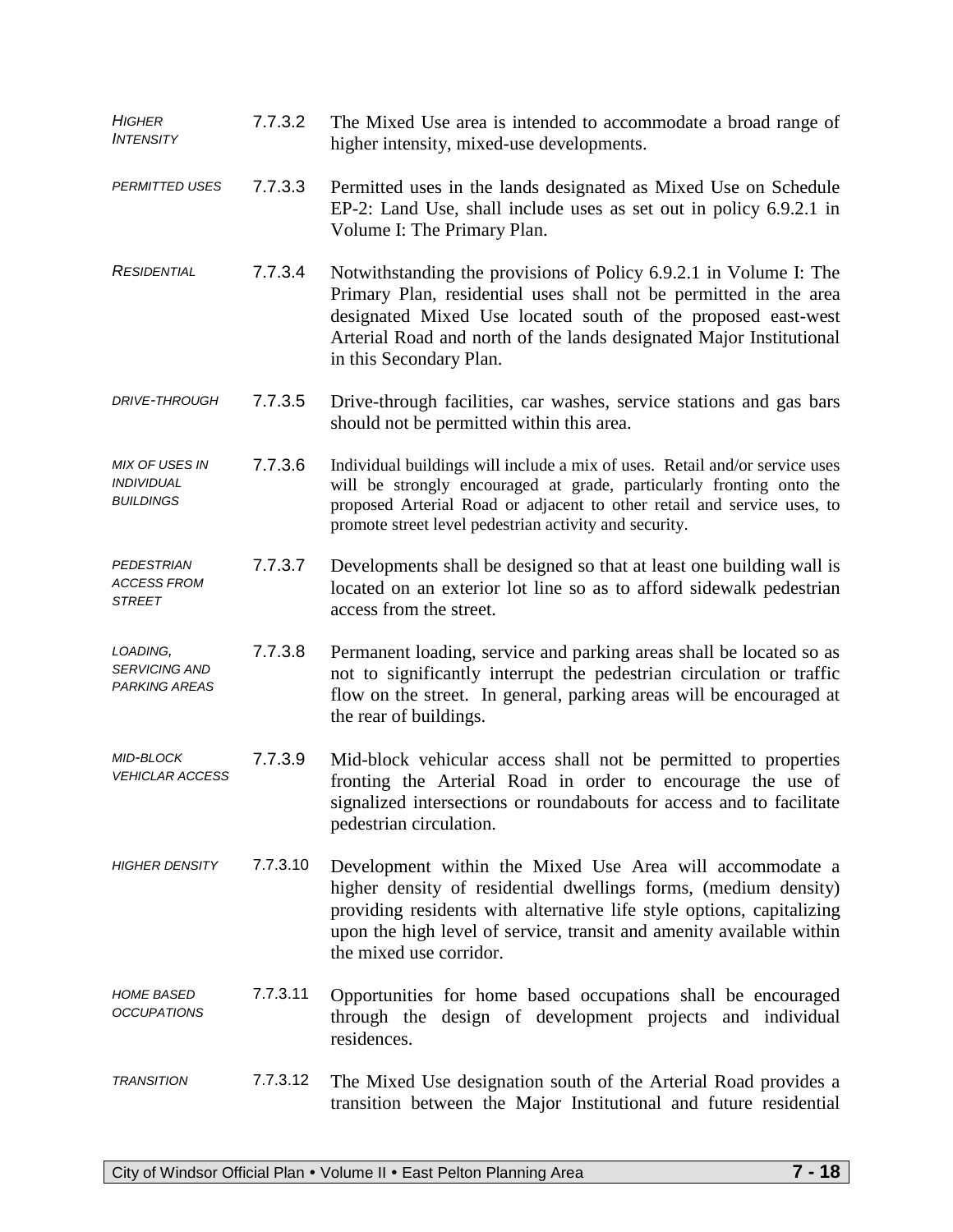areas.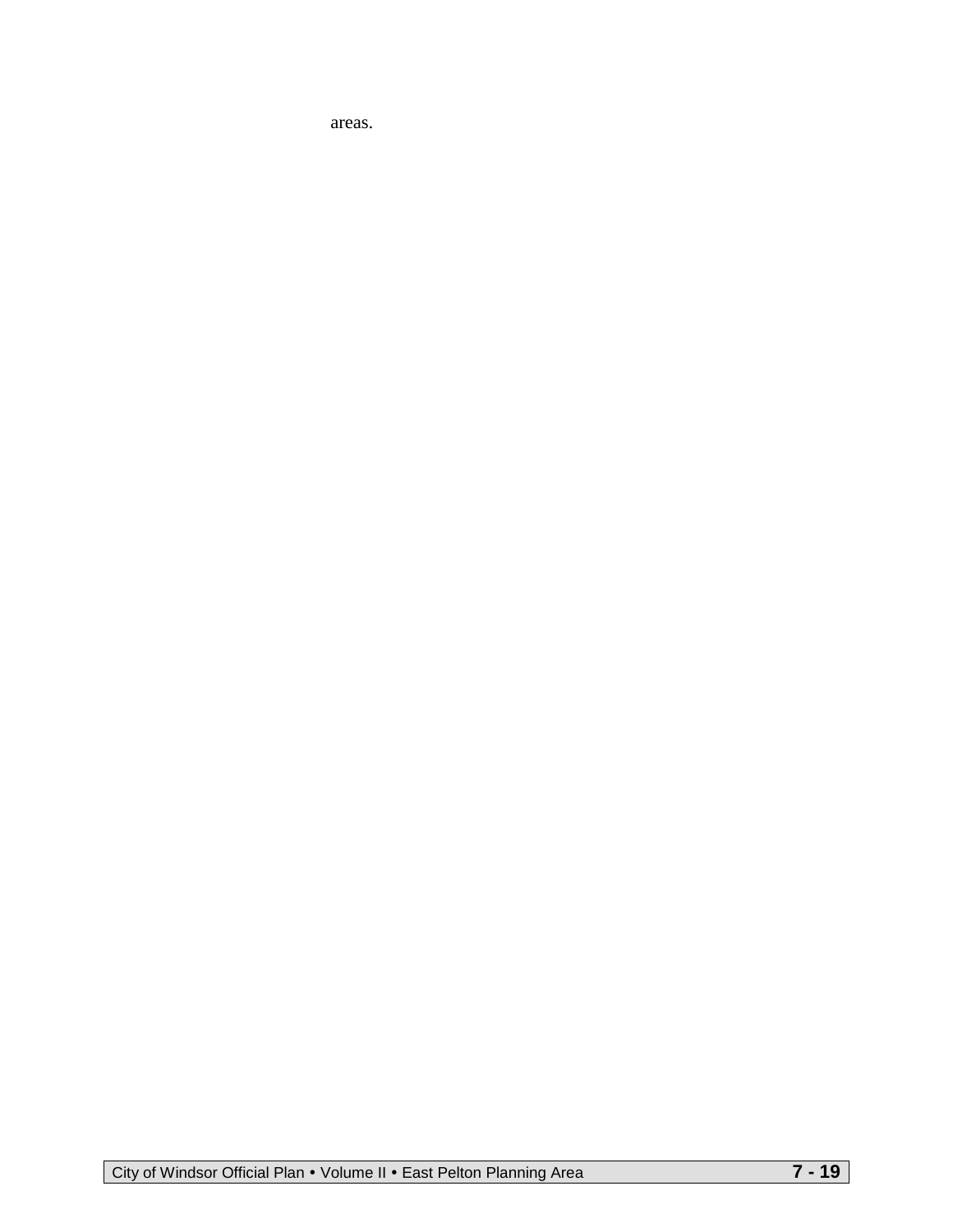- *DWELLING TYPES* 7.7.3.13 Within the Mixed use area north of the Arterial Road, the permitted dwelling types shall include:
	- (a) townhouses;
	- (b) stacked townhouses;
	- (c) multiple dwellings; and
	- (d) live work units.
- *DENSITY* 7.7.3.14 Developments shall have densities of not less than 12 units per hectare (5 units per acre) and not more than 46 units per hectare (19 units per acre).
- *BUILDING HEIGHT* 7.7.3.15 Building heights shall not exceed four storeys however; development on each block face (both sides) shall have similar building heights and built form throughout.

## **7.7.4 Commercial Centre**

- *COMMERCIAL CENTRE DEFINED* 7.7.4.1 Development within the Commercial Centre designated on Schedule EP-2: Land Use shall lead to creation of a high quality commercial area that provides for community and regional commercial uses that, capitalize upon the land's locational advantages in relation to key transportation links and complimentary land uses. The Commercial Centre will be well suited as a location for large scale, integral retail, entertainment and office development.
- *ACCESS* 7.7.4.2 The proposed Legacy Park Drive extension, a Class 1 Arterial Road, is the primary access providing the opportunity to attract employment uses with a regional orientation.
- *PERMITTED USES* 7.7.4.3 Permitted uses within the lands designated as Commercial Centre on Schedule EP-2: Land Use shall include uses as set out in policy 6.5.2.1 of Volume 1: The Primary Plan.
- *BUILDING HEIGHT* 7.7.4.4 The maximum building height shall be 4 storeys.
- *AMENITY AREA* 7.7.4.5 Small local amenity areas such as landscaped sitting areas shall be encouraged throughout the Commercial Centre area, to provide for both active and passive recreation needs of employees and contribute to the overall quality of the area.
- *PHASING* 7.7.4.6 The Commercial Centre designation shall be phased through the use of zoning and Holding provisions. The size and timing of each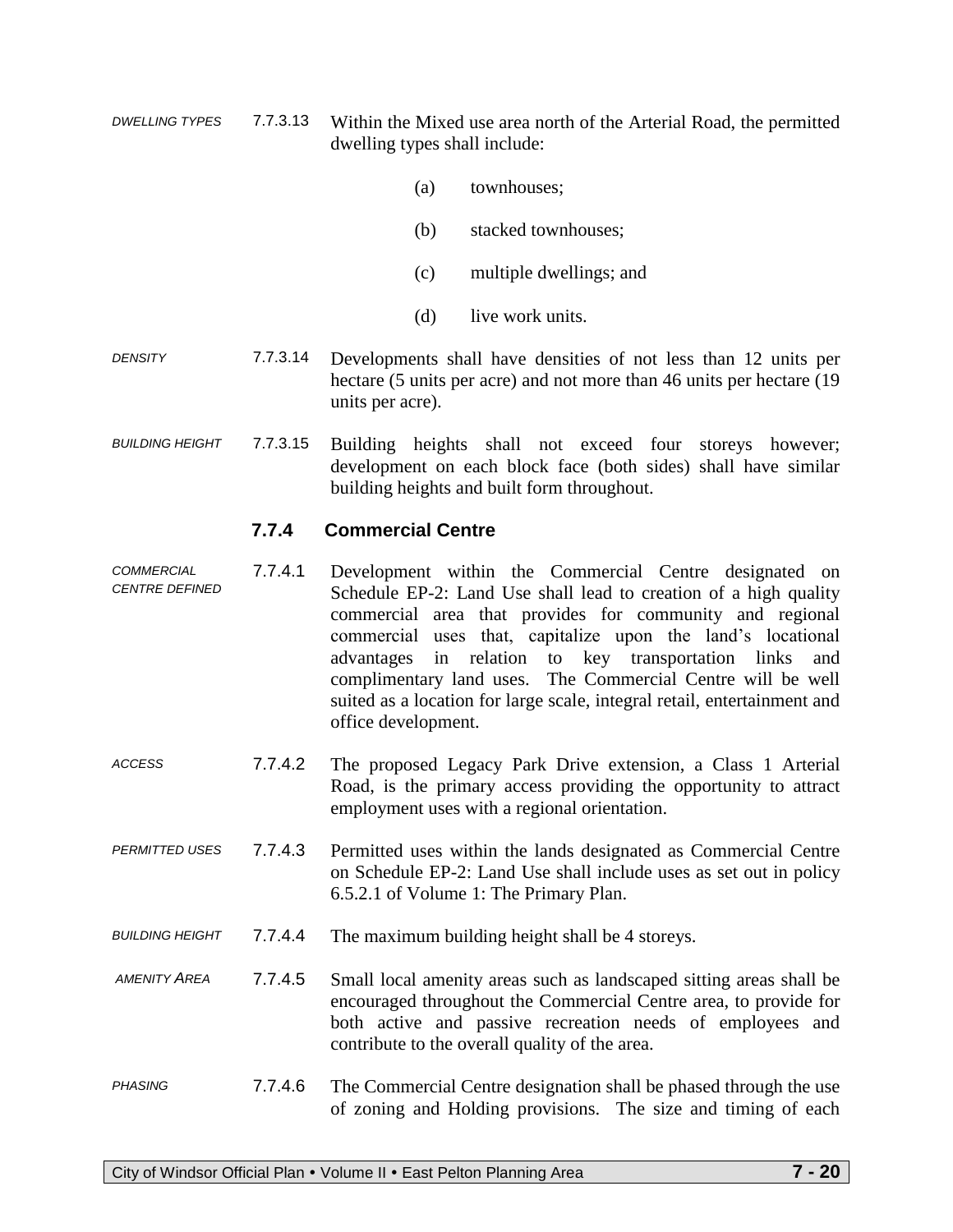phase shall be determined through the market impact assessment required in Section 7.9.1.3 and shall be based on the residential growth in Sandwich South Planning District for local serving facilities and the market growth within an applicable regional trade area for regional serving facilities.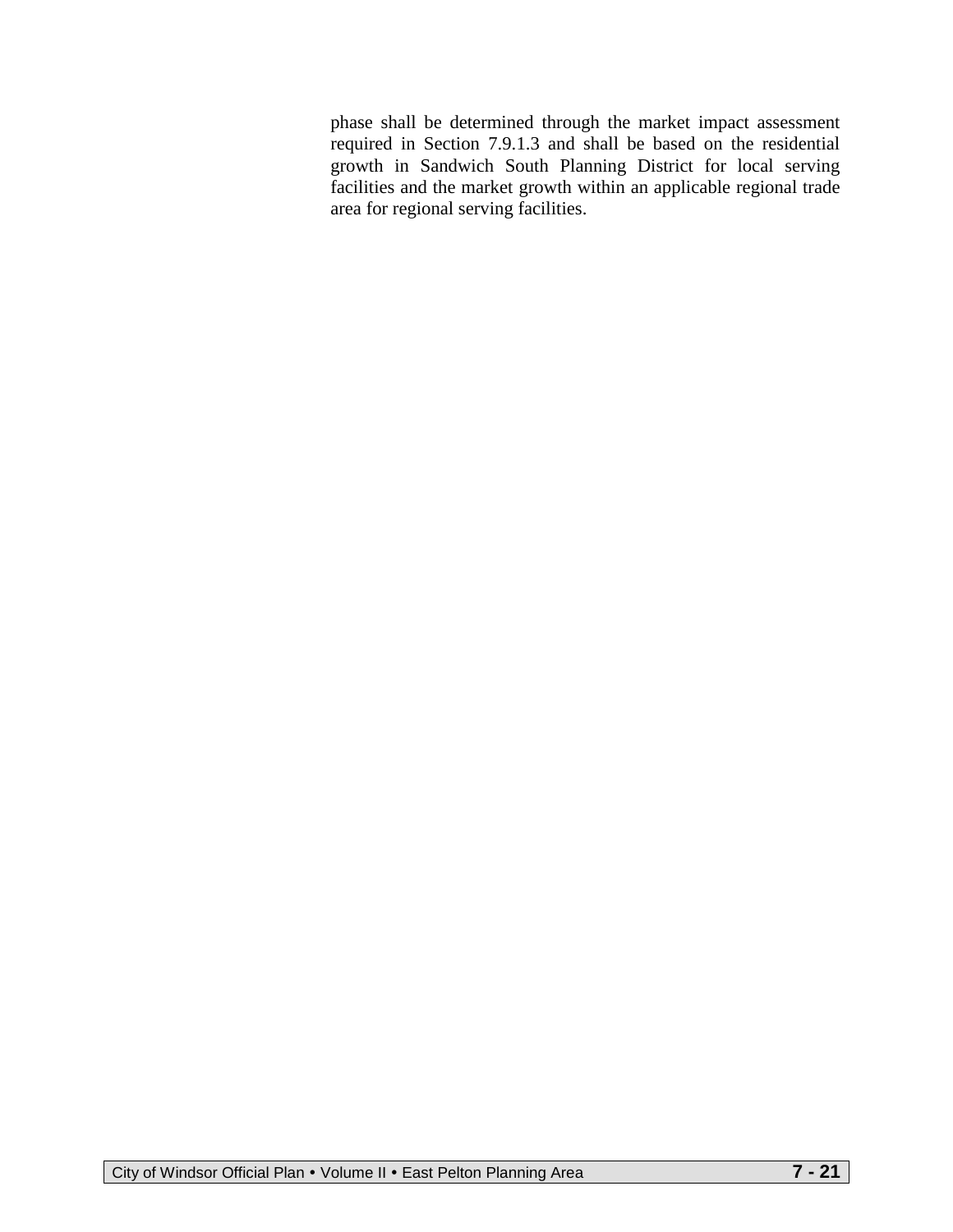## **7.7.5 Commercial Corridor**

| <b>COMMERCIAL</b><br><b>CORRIDOR</b><br>DEFINED | 7.7.5.1 | The Commercial Corridor land use designation as shown on<br>Schedule EP-2: Land Use is intended for areas which are designed<br>for vehicle oriented retail and service uses. Commercial Corridor<br>development often takes the form of commercial plaza's that have<br>direct access to Arterial or Collector roadways. |
|-------------------------------------------------|---------|---------------------------------------------------------------------------------------------------------------------------------------------------------------------------------------------------------------------------------------------------------------------------------------------------------------------------|
| <b>PERMITTED USES</b>                           | 7.7.5.2 | Permitted uses within the lands designated as Commercial Corridor<br>on Schedule EP-2: Land Use shall include uses as set out in policy<br>6.5.3.1 in Volume 1: The Primary Plan.                                                                                                                                         |
| <b>BUILDING HEIGHT</b>                          | 7.7.5.3 | The maximum building height shall be 2 storeys.                                                                                                                                                                                                                                                                           |
| <b>ACCESS</b>                                   | 7.7.5.4 | Access to the Commercial Corridor lands shall be restricted to<br>Walker Road, an established Class II Arterial Road. Access across<br>the East Pelton Railway Spur shall be discouraged.                                                                                                                                 |
| <b>SERVICING</b>                                | 7.7.5.5 | It is encouraged that physical services including but not limited to<br>sanitary sewers, water supply, and utilities be extended from<br>Walker Road.                                                                                                                                                                     |
| <b>AMENITY AREA</b>                             | 7.7.5.6 | Small local amenity areas such as landscaped sitting areas shall be<br>encouraged throughout the Commercial Corridor area, to provide<br>for both active and passive recreation needs of employees and<br>contribute to the overall quality of the area.                                                                  |
| <b>PHASING</b>                                  | 7.7.5.7 | The Commercial Corridor designation shall be phased through the<br>use of zoning and Holding provisions. The size and timing of each<br>phase shall be determined through the market impact assessment<br>required in Section 7.9.1.3.                                                                                    |

## **7.7.6 Institutional**

| INSTITUTIONAL | 7.7.6.1 | For the purposes of this Secondary Plan, Institutional Uses are                    |
|---------------|---------|------------------------------------------------------------------------------------|
| USES          |         | divided into Major and Minor Institutional as shown on Schedule<br>EP-2: Land Use. |

*MINOR INSTITUTIONAL USES* 7.7.6.2 (a) Minor Institutional uses include smaller scale uses as per policy 6.6.2.7 in Volume I: The Primary Plan. These may include, but not be limited to, elementary schools, day nurseries, a shelter, a retirement home, community clubs or places of worship.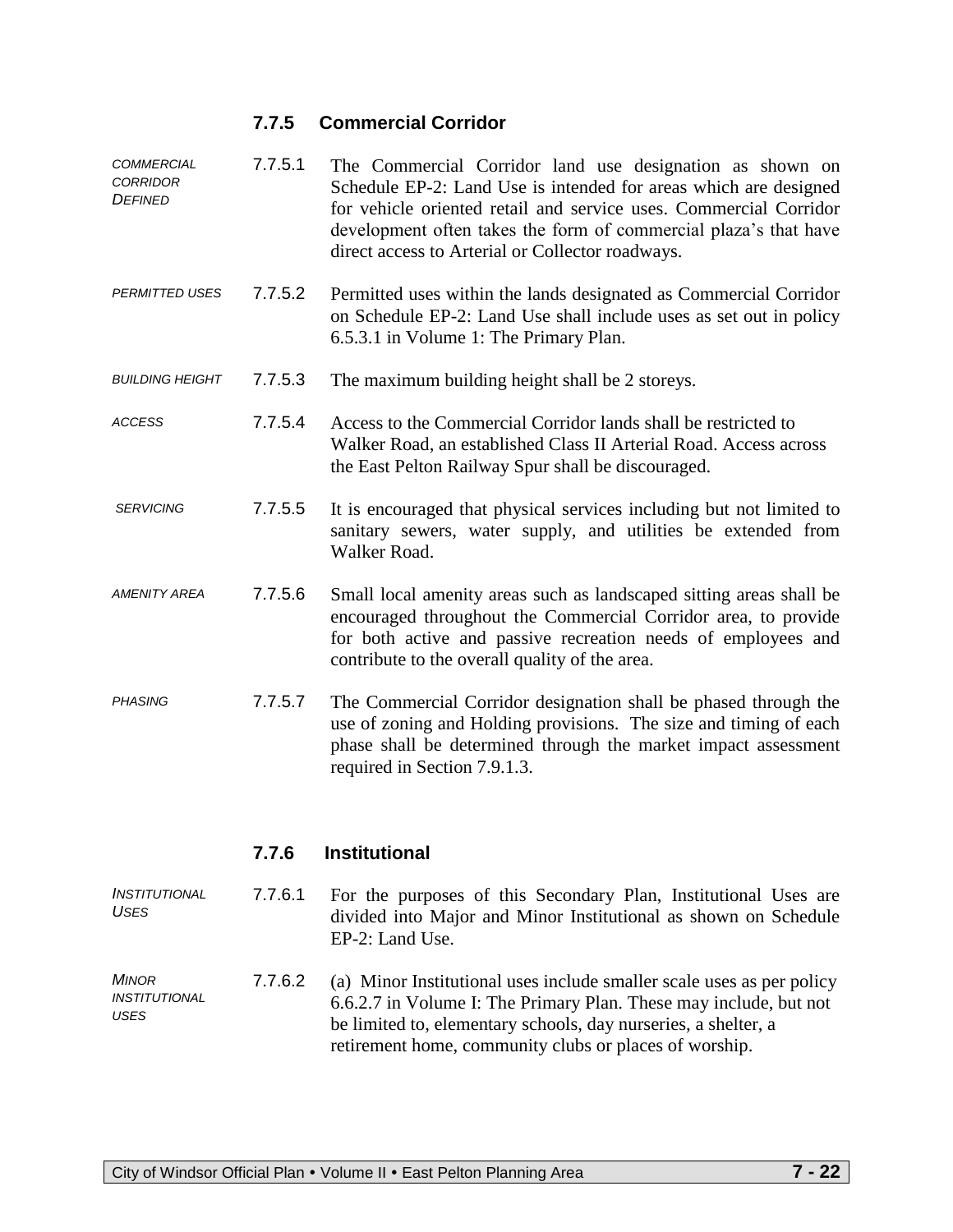| <b>MINOR</b><br>INSTITUTIONAL<br><b>USES DEFINED</b> |         | (b) For the purposes of this secondary plan, <b>Retirement home</b><br>means a dwelling for the accommodation exclusively of retirees<br>who may be provided with assistance with daily living, and which<br>may provide ancillary health, personal service, and recreational<br>services to serve the residents of the home, but does not include a<br>Residential Care Facility. |
|------------------------------------------------------|---------|------------------------------------------------------------------------------------------------------------------------------------------------------------------------------------------------------------------------------------------------------------------------------------------------------------------------------------------------------------------------------------|
|                                                      |         | (c) For the purposes of this secondary plan, <b>Shelter</b> means an<br>establishment providing temporary accommodation to individuals<br>who are in need of accommodation, food, ancillary health care,<br>counseling and social support services."                                                                                                                               |
| <b>MAJOR</b><br><b>INSTITUIONAL USES</b>             | 7.7.6.3 | Major Institutional uses provides locations for large scale, stand<br>alone institutional uses. Permitted uses in the lands designated as<br>Major Institutional on Schedule EP-2: Land Use shall include uses<br>as per policy 6.6.2.1 in Volume I: The Primary Plan.                                                                                                             |
| <b>LOCATION</b>                                      | 7.7.6.4 | The location of Institutional uses shall play a key role in the<br>definition of the physical structure of the community and the<br>residential neighbourhood.                                                                                                                                                                                                                     |
| <b>MINOR</b><br><b>INSTITUTIONAL</b>                 | 7.7.6.5 | Minor Institutional uses shall be encouraged to locate:                                                                                                                                                                                                                                                                                                                            |
| LOCATIONS                                            |         | a) on prominent sites, close to centres of community<br>activity, to create community focal points. Their<br>locations shall maximize accessibility for residents<br>and other visitors.                                                                                                                                                                                           |
|                                                      |         | b) adjacent to the Greenway System wherever<br>appropriate, to promote their functions as focal<br>points within the community.                                                                                                                                                                                                                                                    |
| CONNECTIVITY TO<br><b>GREENWAY</b><br><b>SYSTEM</b>  |         | 7.7.6.6 Where Minor Institutional uses are integral components of, or are<br>located adjacent to, the Greenway System, they shall be designed so<br>as to ensure connectivity of the Greenway System, by providing for<br>through public access.                                                                                                                                   |
| <b>JOINT USES</b>                                    | 7.7.6.7 | The Municipality will encourage the development of joint use<br>Institution sites wherever possible, to promote the efficient<br>utilization of land and public resources.                                                                                                                                                                                                         |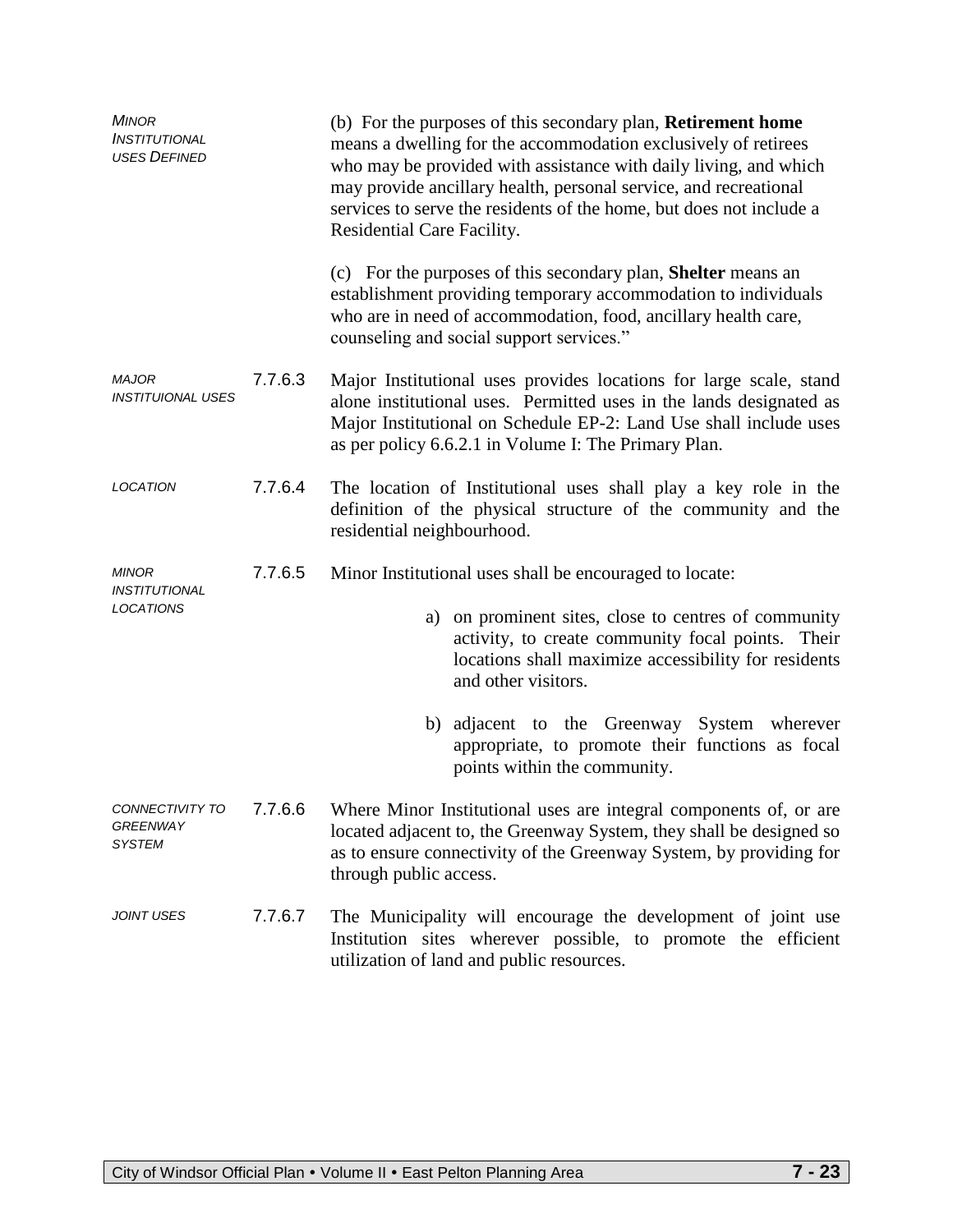*SITE-SPECIFIC AMENDMENTS* 7.7.6.8 For large scale institutional uses that are characterized as unique or "stand alone" uses, Council may consider site-specific Official Plan and Zoning By-law Amendments for lands that are designated Major Institutional on Schedule EP-2: Land Use. Site specific exceptions will only be considered where studies relating to physical servicing, transportation, environmental evaluation or others as identified in Section 7.9.1 of this Plan are completed as part of the planning approval process.

#### **7.7.7 Private Recreation**

| <b>PRIVATE</b><br>RECREATION<br>DEFINED | 7.7.7.1 | The Private Recreation designation provides locations for private<br>clubs and private parks. The land uses and facilities are intended for<br>the use of members.                                              |
|-----------------------------------------|---------|-----------------------------------------------------------------------------------------------------------------------------------------------------------------------------------------------------------------|
| <b>EXISTING CLUB</b>                    | 7.7.7.2 | The Private Recreation designation as shown on Schedule EP-2:<br>Land Use recognizes an existing private sports club which provides<br>recreational and social activities for members.                          |
| <b>PRIVATE CLUB</b><br>DEFINED          | 7.7.7.3 | For the purposes of this section a Private Club shall be defined as<br>follows:                                                                                                                                 |
|                                         |         | "Private Club" means a building or part thereof used exclusively by<br>a chartered non-profit organization for social, cultural, recreational,<br>athletic, philanthropic or patriotic purposes.                |
| <b>PRIVATE PARK</b><br>DEFINED          | 7.7.7.4 | For the purposes of this section a Private Park shall be defined as<br>follows:                                                                                                                                 |
|                                         |         | "Private Park" means a lot or part thereof, used for recreation and<br>not maintained by the City of Windsor or a public authority.                                                                             |
| <b>ANCILLARY USES</b>                   | 7.7.7.5 | Ancillary uses that are clearly incidental and secondary to, and<br>complimentary with the permitted uses above may be permitted.                                                                               |
| <b>LOCATION</b>                         | 7.7.7.6 | Private clubs and private parks shall be encouraged to locate where:                                                                                                                                            |
|                                         |         | There is direct access to Class II Arterial Roads, Class I<br>a)<br><b>Collector Roads or Class II Collector</b><br>Roads<br>to<br>ensure that traffic generated can be directed away from<br>residential areas |
|                                         |         | b) Full municipal physical services and emergency services<br>can be provided;                                                                                                                                  |
|                                         |         | c) The use will be compatible with the surrounding area in<br>terms of scale, massing, height,<br>siting,<br>orientation,<br>setbacks and landscape areas;                                                      |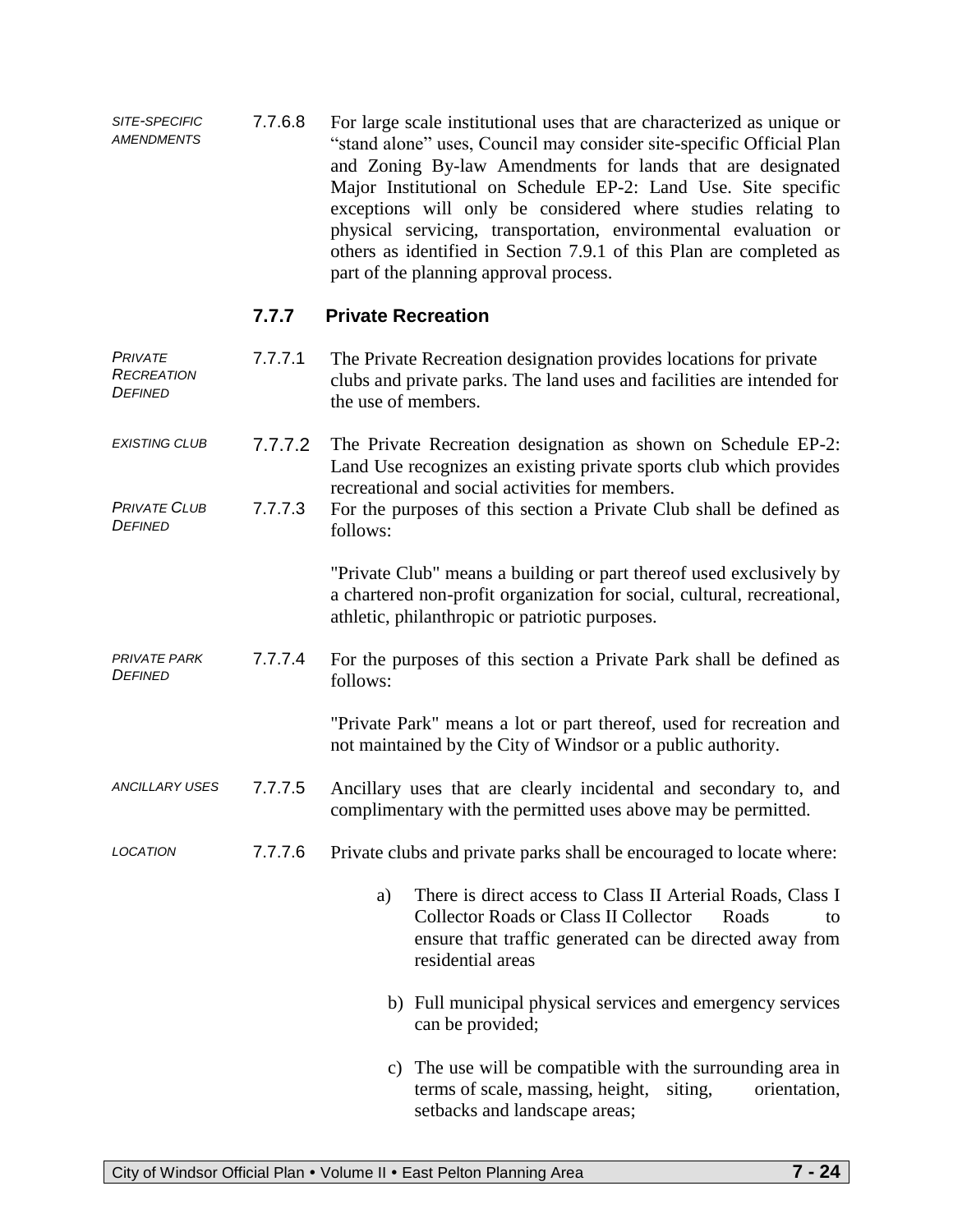- d) Public transportation service can be provide; and
- e) Adequate off site parking can be provided.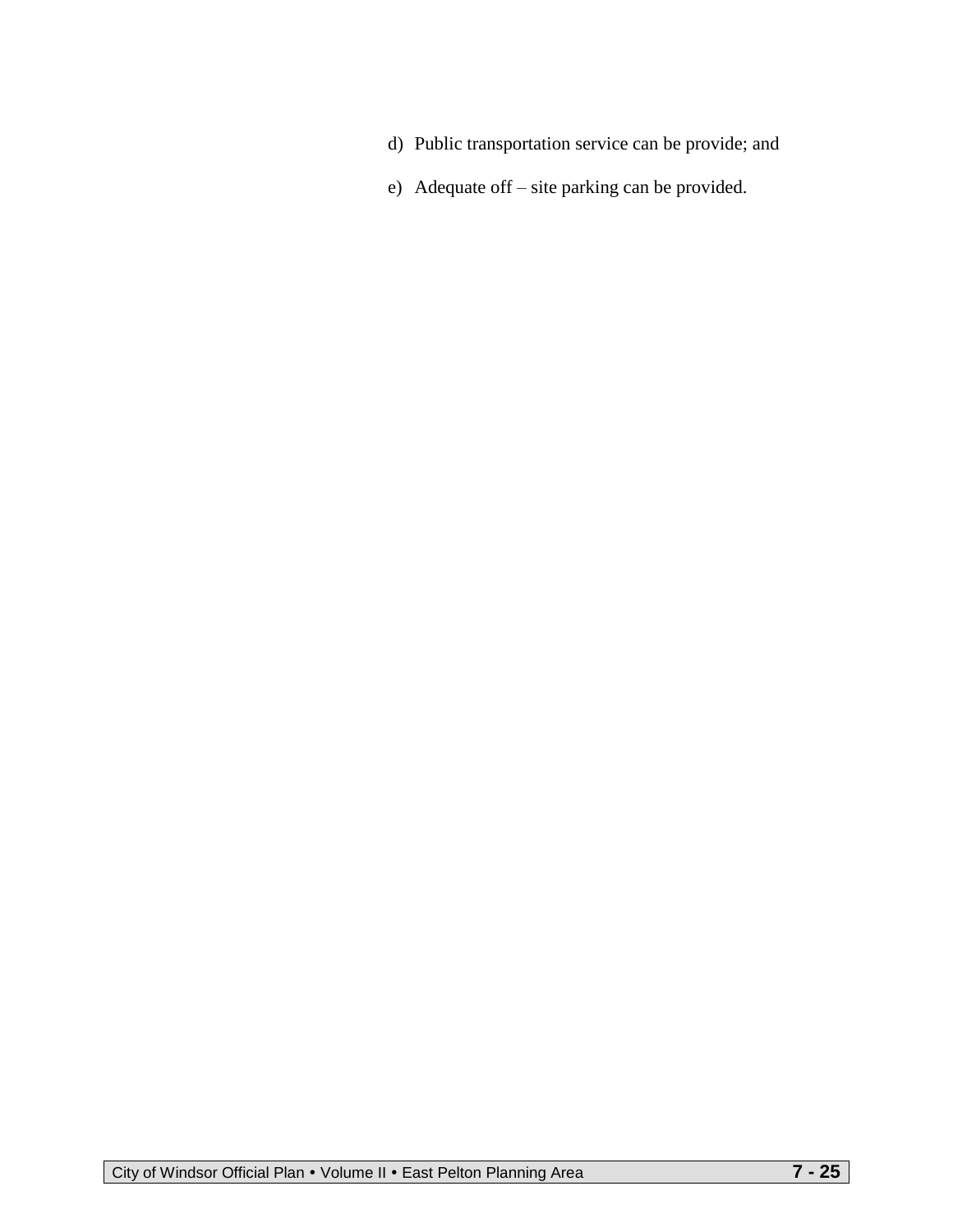# **7.7.8 Open Space**

| <b>OPEN SPACE</b><br><b>SYSTEM</b>                              | 7.7.8.1  | Lands within the Open Space designation as shown on Schedule<br>EP-2: Land Use comprise the community's Open Space system,<br>which will link areas within the community to one another and with<br>other components of the developing city-wide Open Space system.                                                                                                                |
|-----------------------------------------------------------------|----------|------------------------------------------------------------------------------------------------------------------------------------------------------------------------------------------------------------------------------------------------------------------------------------------------------------------------------------------------------------------------------------|
| <b>PRESERVE AND</b><br><b>ENHANCE</b>                           | 7.7.8.2  | The Open Space system shall preserve and enhance existing natural<br>features.                                                                                                                                                                                                                                                                                                     |
| <b>PUBLIC TRANSIT</b>                                           | 7.7.8.3  | Open Space shall be visible from public roads and is accessible by<br>public transit.                                                                                                                                                                                                                                                                                              |
| <b>AMENITY AREA</b>                                             | 7.7.8.4  | Open Space amenities shall also be provided in locations that have<br>higher activity and the potential for frequent pedestrian use.                                                                                                                                                                                                                                               |
| <b>URBAN DESIGN</b><br><b>MASTER PLAN</b>                       | 7.7.8.5  | The precise locations, configurations and boundaries of the Open<br>Spaces shall be identified in the Urban Design Master Plan and<br>refined in the subdivision approval or development approval<br>process, however, the general concept in terms of the relationship<br>of the open space to major roads and natural areas shall be<br>consistent with Schedule EP-2: Land Use. |
| <b>COMPREHENSIVE</b><br><b>NETWORK</b>                          | 7.7.8.6  | The Open Space designation shall contain a comprehensive<br>network of recreationways, linking the various components of the<br>community and providing access to the city-wide recreationway<br>and bikeway network.                                                                                                                                                              |
| <b>PUBLIC</b><br><b>RECREATION</b>                              | 7.7.8.7  | In areas designated Open Space the predominant use of the land<br>shall be for public recreational uses of an active and/or passive<br>nature.                                                                                                                                                                                                                                     |
| <b>ILLUMINATION</b>                                             | 7.7.8.8  | As an off-road multi-use system the recreationway should be lit,<br>especially where ambient light from nearby roads or parking lots is<br>insufficient to light the trail and for routes expected to have<br>significant nighttime use.                                                                                                                                           |
| <b>PARKING FOR</b><br><b>AUTOMOBILES AND</b><br><b>BICYCLES</b> | 7.7.8.9  | Parking for automobiles and bicycles should be provided at key<br>locations adjacent to the recreationway for both recreational cyclists<br>and commuters. The number of spaces required should be<br>determined on a site-specific basis, and should account for factors<br>such as supply and demand of automobile and bicycle parking<br>elsewhere throughout the network.      |
| <b>SIGNAGE</b>                                                  | 7.7.8.10 | Where the recreationway connects to or crosses roads and<br>driveways, signage, contrast paving, demarcation lines or striping<br>are required.                                                                                                                                                                                                                                    |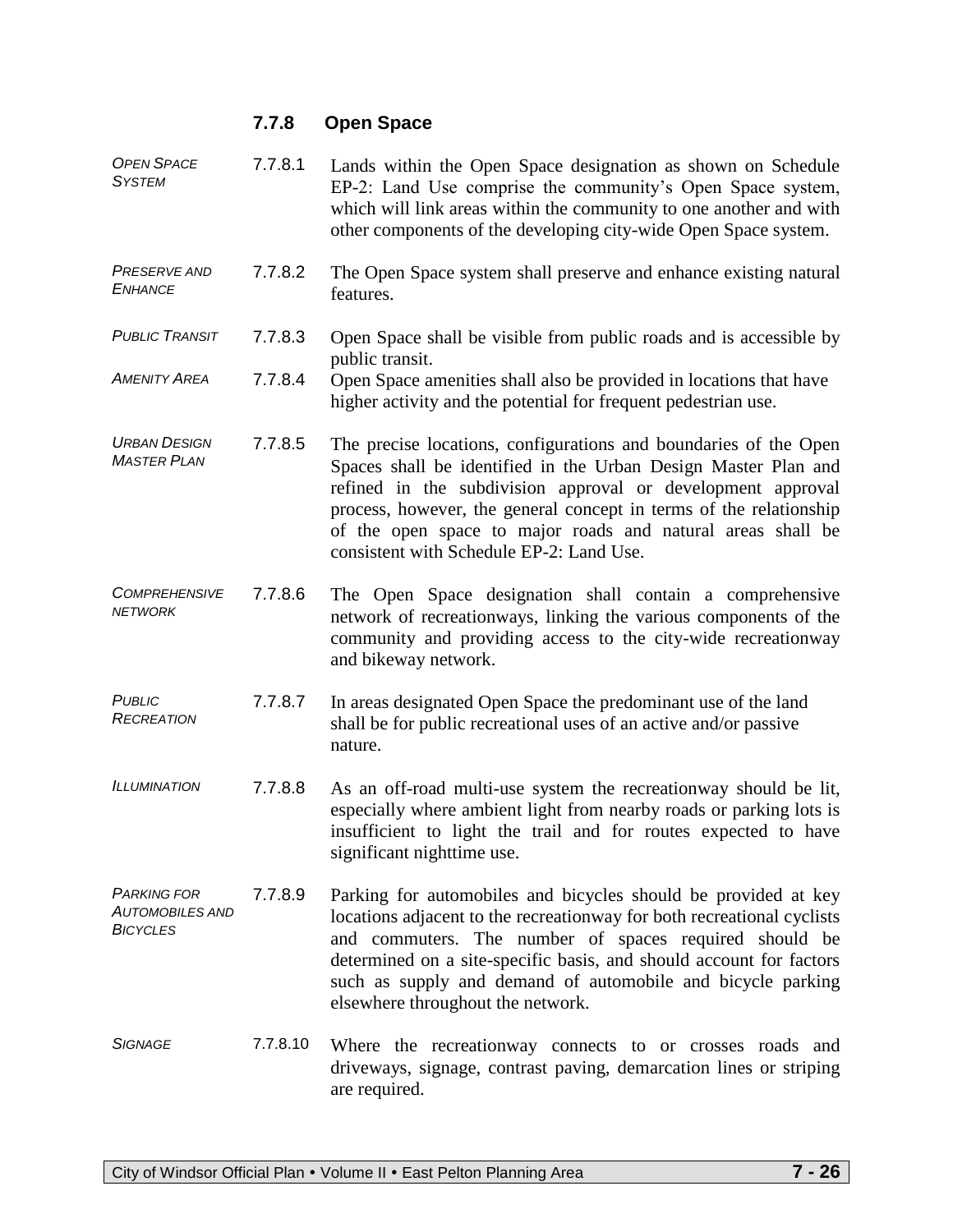| LANDSCAPING                         | 7.7.8.11 | A higher standard for landscaping shall be required where the Open<br>Space system interfaces with community gateways, nodes,<br>landmarks, roads or main building facades.                                                                                                                                                                                                                                                                                      |
|-------------------------------------|----------|------------------------------------------------------------------------------------------------------------------------------------------------------------------------------------------------------------------------------------------------------------------------------------------------------------------------------------------------------------------------------------------------------------------------------------------------------------------|
| <b>CONVEYANCES</b>                  | 7.7.8.12 | Open Space shall be provided in accordance with Section 6.7.3 of<br>Volume I: The Primary Plan.                                                                                                                                                                                                                                                                                                                                                                  |
| <b>NEIGHBOURHOOD</b><br>PARKS       | 7.7.8.13 | Neighbourhood Parks, which may not necessarily be in public<br>ownership, may be designed in the form of urban squares, plazas,<br>gardens or tot-lots. They may be designed as stand-alone facilities<br>or may be integral components of buildings, groups of buildings,<br>neighborhoods or development projects. They should be connected<br>to the overall Open Space system and their provision shall be<br>encouraged throughout the Secondary Plan area. |
| <b>WALKING</b><br><b>DISTANCE</b>   | 7.7.8.14 | Within Low Density Residential Areas, Neighbourhood Parks shall<br>be encouraged within a ten minute walking distance of all<br>residences, allowing them to serve as small scale gathering places<br>which will provide a focus for local neighborhoods.                                                                                                                                                                                                        |
| <b>SQUARES AND</b><br><b>PLAZAS</b> | 7.7.8.15 | Within Mixed-Use and Commercial Center areas, urban design<br>elements such as squares and plazas may be provided.                                                                                                                                                                                                                                                                                                                                               |
| <b>CRIME</b><br><b>PREVENTION</b>   | 7.7.8.16 | Crime Prevention through Environmental Design (CPTED)<br>principles should be applied to the design of the Open Space<br>system. Design initiatives that support CPTED principles include:                                                                                                                                                                                                                                                                       |
|                                     |          | (a) Directing employees and visitors through the same<br>street-facing entrance areas where there is ample<br>natural light and glazing,                                                                                                                                                                                                                                                                                                                         |
|                                     |          | (b) Ensuring that landscaping maximizes eye-level<br>'through' views to parking, amenity, transit and<br>pedestrian areas.                                                                                                                                                                                                                                                                                                                                       |
| <b>SHADING</b>                      | 7.7.8.17 | Open Space areas shall include shade trees to enhance the urban<br>forest where space permits, and shall include native deciduous and<br>evergreen materials, woody shrubs, ground covers, grasses and<br>perennials.                                                                                                                                                                                                                                            |
| BOULEVARD<br><b>TREATMENTS</b>      | 7.7.8.18 | Open Space areas adjacent to roadways shall include boulevard<br>planting treatments using salt-tolerant, high branching shade trees<br>planted in sodded boulevards whenever conditions permit, to<br>maximize urban forest canopy and to provide a continuous shaded<br>streetscape.                                                                                                                                                                           |
| NATURALIZED                         | 7.7.8.19 | Dense, naturalized planting approaches that deter pedestrian access,                                                                                                                                                                                                                                                                                                                                                                                             |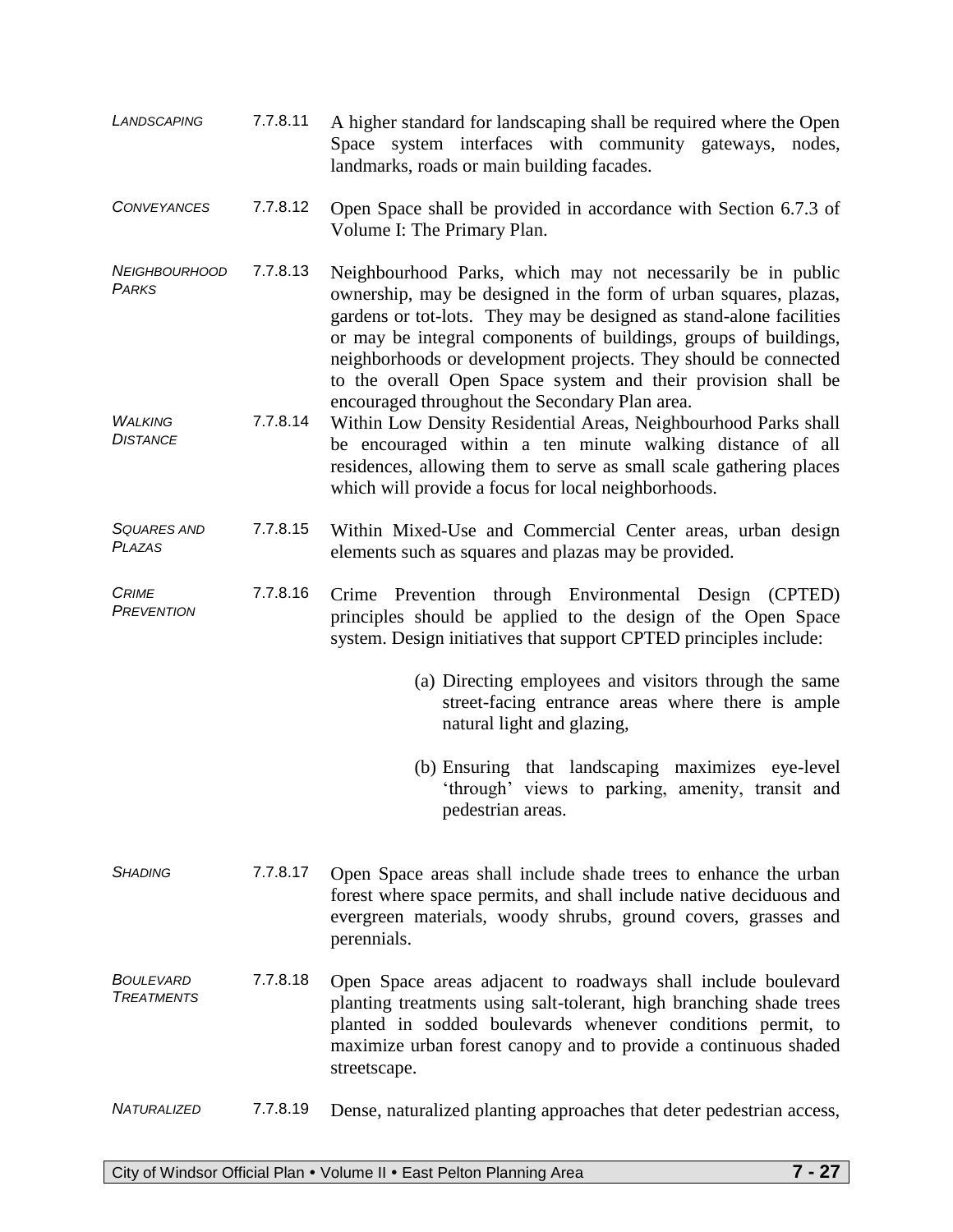| <b>PLANTING</b>                                             |          | enhance ecological diversity and that employs low maintenance<br>native plant materials, shall be required adjacent to stormwater<br>management zones.                                                                                                                                                                                                                                                                                                                                                                                                                                                                                                                                                                                                                                                                               |
|-------------------------------------------------------------|----------|--------------------------------------------------------------------------------------------------------------------------------------------------------------------------------------------------------------------------------------------------------------------------------------------------------------------------------------------------------------------------------------------------------------------------------------------------------------------------------------------------------------------------------------------------------------------------------------------------------------------------------------------------------------------------------------------------------------------------------------------------------------------------------------------------------------------------------------|
| PEDESTRIAN<br><b>CONNECTIONS</b>                            | 7.7.8.20 | Pedestrian connections to Open Space areas should be barrier free<br>and clearly marked with pedestrian-scaled lighting.                                                                                                                                                                                                                                                                                                                                                                                                                                                                                                                                                                                                                                                                                                             |
| LANDSCAPED<br><b>MEDIANS</b>                                | 7.7.8.21 | Arterial Roads shall have landscaped central medians to provide<br>community amenity. Medians shall be designed with consideration<br>for sustainable planting techniques and to minimizing maintenance<br>costs. Right of way requirements will be sufficient to accommodate<br>an effective planting width of no less than 2.5 metres.                                                                                                                                                                                                                                                                                                                                                                                                                                                                                             |
| <b>STORMWATER</b><br><b>MANAGEMENT</b><br><b>FACILITIES</b> | 7.7.8.22 | Stormwater management facilities will be located adjacent to the<br>Open Space system in locations where the facilities enhance and<br>support existing natural features. Where water quality/quantity<br>control features are adjacent to parks, the design of such features<br>will be subject to the approval of the Municipality, in consultation<br>with the Essex Region Conservation Authority, and the Ministry of<br>Environment. Land required for stormwater control facilities shall<br>not be accepted as part of the parkland conveyance requirement<br>under the Planning Act. Any stormwater management facility must<br>be in accordance with the latest MOE Stormwater Management<br>Planning and Design Manual. The proponents must secure a<br>Certificate of Approval prior to construction of such a facility. |
| PRIVATELY<br><b>OWNED LAND</b>                              | 7.7.8.23 | Privately owned lands designated for Open Space on Schedule EP-<br>2: Land Use may revert to the abutting land use designation if not<br>required for open space purposes.                                                                                                                                                                                                                                                                                                                                                                                                                                                                                                                                                                                                                                                           |

#### **7.7.9 Future Urban Area (Deleted by OPA 94 OMB Decision PL140374 December 21, 2016)**

# **7.8 General Policies**

## **7.8.1 Environment**

The East Pelton Secondary Plan area is located within the Little River watershed. Municipal drains located within the study area flow northerly to the 6<sup>th</sup> Concession Drain, which then flows easterly along Baseline Road. The 6<sup>th</sup> Concession Drain discharges into the Little River, and outlets into Lake St. Clair. The topography is flat throughout the area, resulting in channels with low gradient and uniform morphology. The drains located on the property function as warm water fish habitat; therefore Essex Region Conservation Authority (ERCA) has indicated the importance of maintaining the form and function of these drainage features in design and planning.

The 6th Concession Drain and portions of the other drains in the area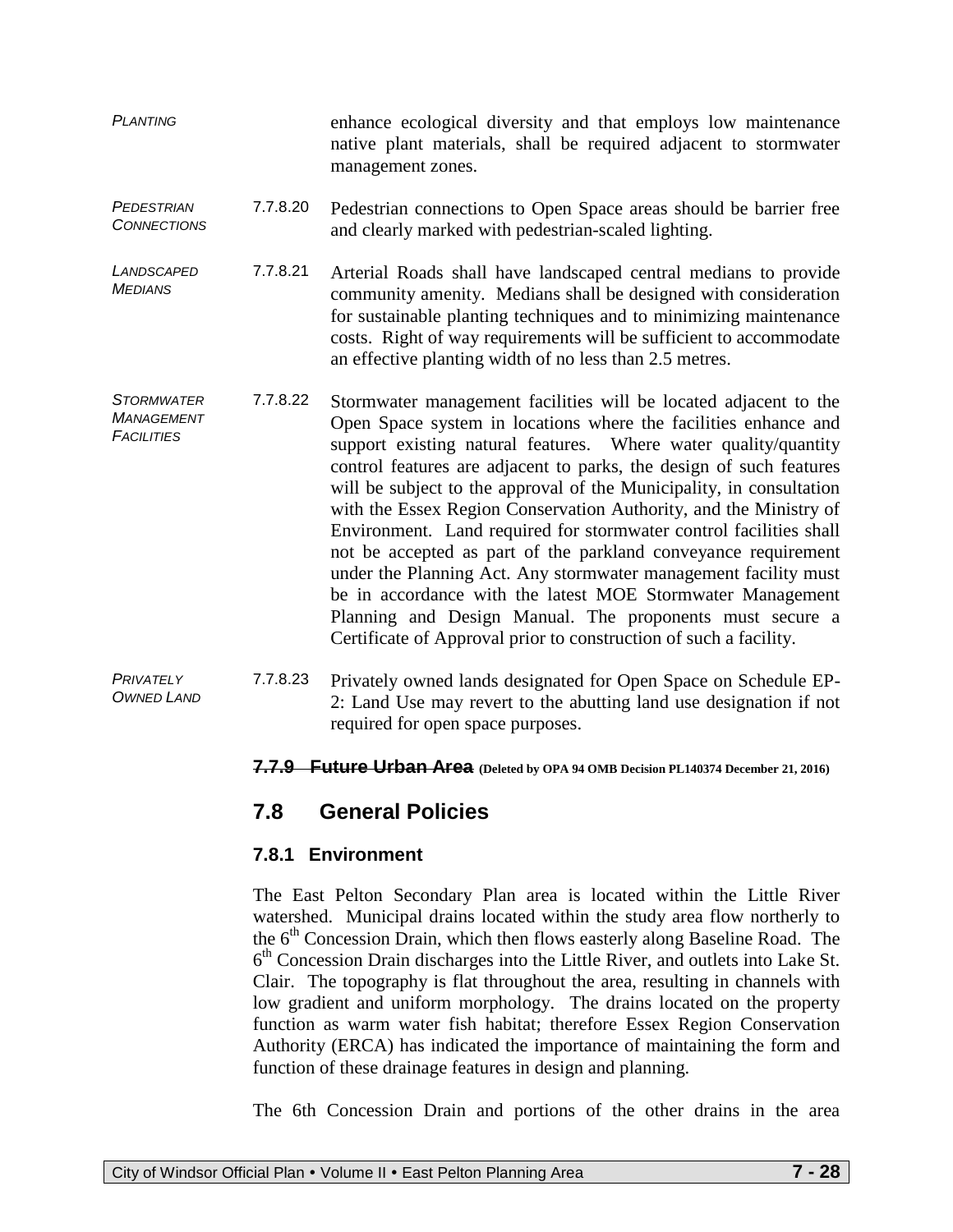are located within areas that are regulated under the jurisdiction of the ERCA, (Section 28 of the *Conservation Authorities Act*). In general, any proposed works on these drains must not adversely impact the existing flow regimes of these systems for all storms up to and including the 1:100 year storm event (Windsor International Airport data).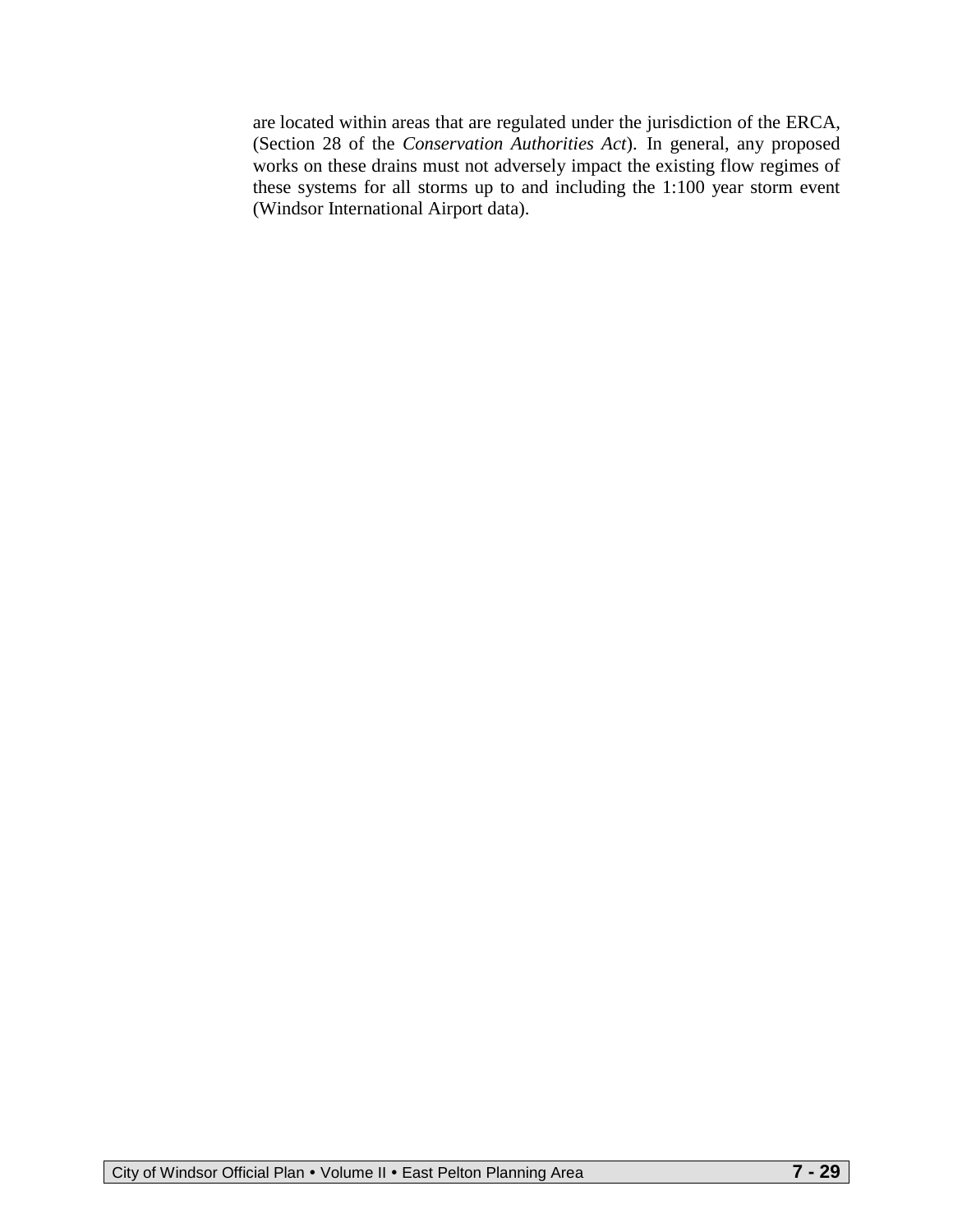- *ERCA PERMITS* 7.8.1.1 Prior to undertaking works on these drains, permits are required from ERCA.
- *FISHERIES ACT* 7.8.1.2 ERCA has a Level 3 agreement with Fisheries and Oceans Canada (DFO) that allows ERCA to review proposed works on these drains in accordance with the Federal *Fisheries Act.* Therefore ERCA will be the primary contact for any approvals of in-water works or changes proposed to watercourses. Any proposals for new enclosures on watercourses, or drain relocations will be required to apply for a Federal Authorization for Works or Undertakings Affecting Fish Habitat, through ERCA. As part of the application, the proponent will be required to develop a fish habitat compensation plan that replaces ("no net loss") the habitat lost by the enclosure or drain relocation.
- *IMPACT ASSESSMENT*  7.8.1.3 It is recommended that a detailed fisheries impact assessment be completed as required by ERCA for site specific development within the plan area, to ensure that temporary and long term potential environmental impacts associated with land use practices, storm water design, and construction are adequately mitigated using best management practices.
- *STORMWATER MANAGEMENT PLAN*  7.8.1.4 The City and ERCA are encouraged to complete their Upper Little River Watershed Stormwater Management Plan, which will provide a framework of guidelines and goals for this region.
- *VEGETATIVE BUFFER*  7.8.1.5 That a 15 metre vegetative buffer be maintained on all adjacent lands to the  $6<sup>th</sup>$  Concession Drain and the  $7<sup>th</sup>$  Concession drain within the East Pelton Secondary Plan area. The proposed buffers are intended to protect and enhance the existing drains and the adjoining vegetative areas.

## **7.8.2 Transportation System**

It is the intent of this Secondary Plan to create a highly accessible, multidimensional transportation system for the community, made up of a combination of arterial, collector and local roads, laneways, pedestrian ways, bicycle routes and the potential for future transit service. This transportation system will provide a high degree of mobility for residents, employees and visitors, offering them the choice of alterative modes of travel and integrating the community with surrounding areas.

The road system in the vicinity of the site is well developed and planned improvements are being implemented along Walker Road to improve capacity and lane continuity between Provincial Road and Legacy Park Drive. Furthermore, the City of Windsor will be undertaking a Class Environmental Assessment Study to evaluate alternatives for the extension of Legacy Park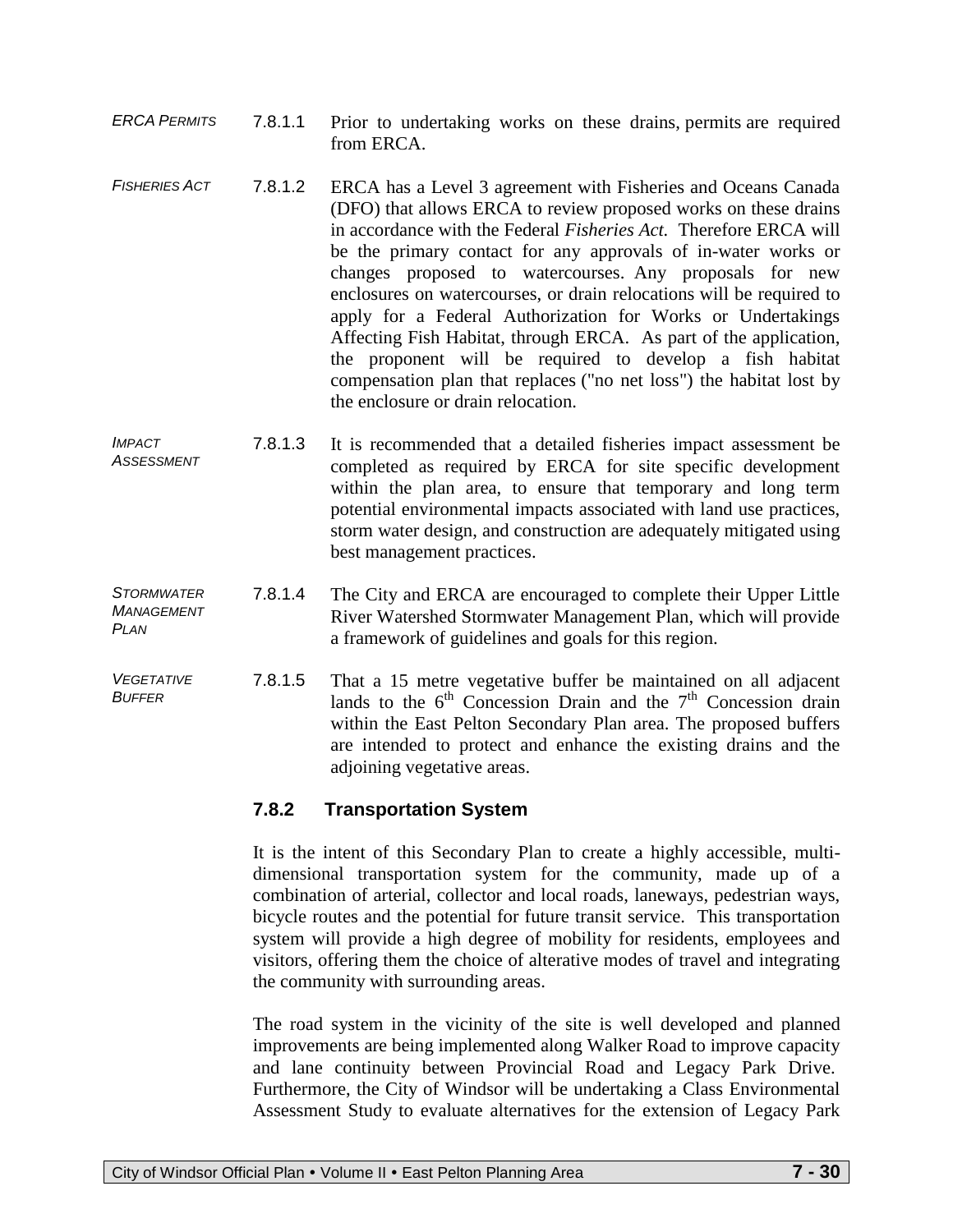Drive easterly from Walker Road to accommodate overall development in the Sandwich South Planning District. This study will be carried out independent of any and all Secondary Planning processes and identify a technically preferred alternative and a corresponding alignment, if applicable.

The City of Windsor Official Plan encourages walking and cycling as viable modes of transportation. It designates a system of open space trails that serve as impromptu linkages as well as off-road pedestrian and cycle use. These linkages are situated throughout the Plan area.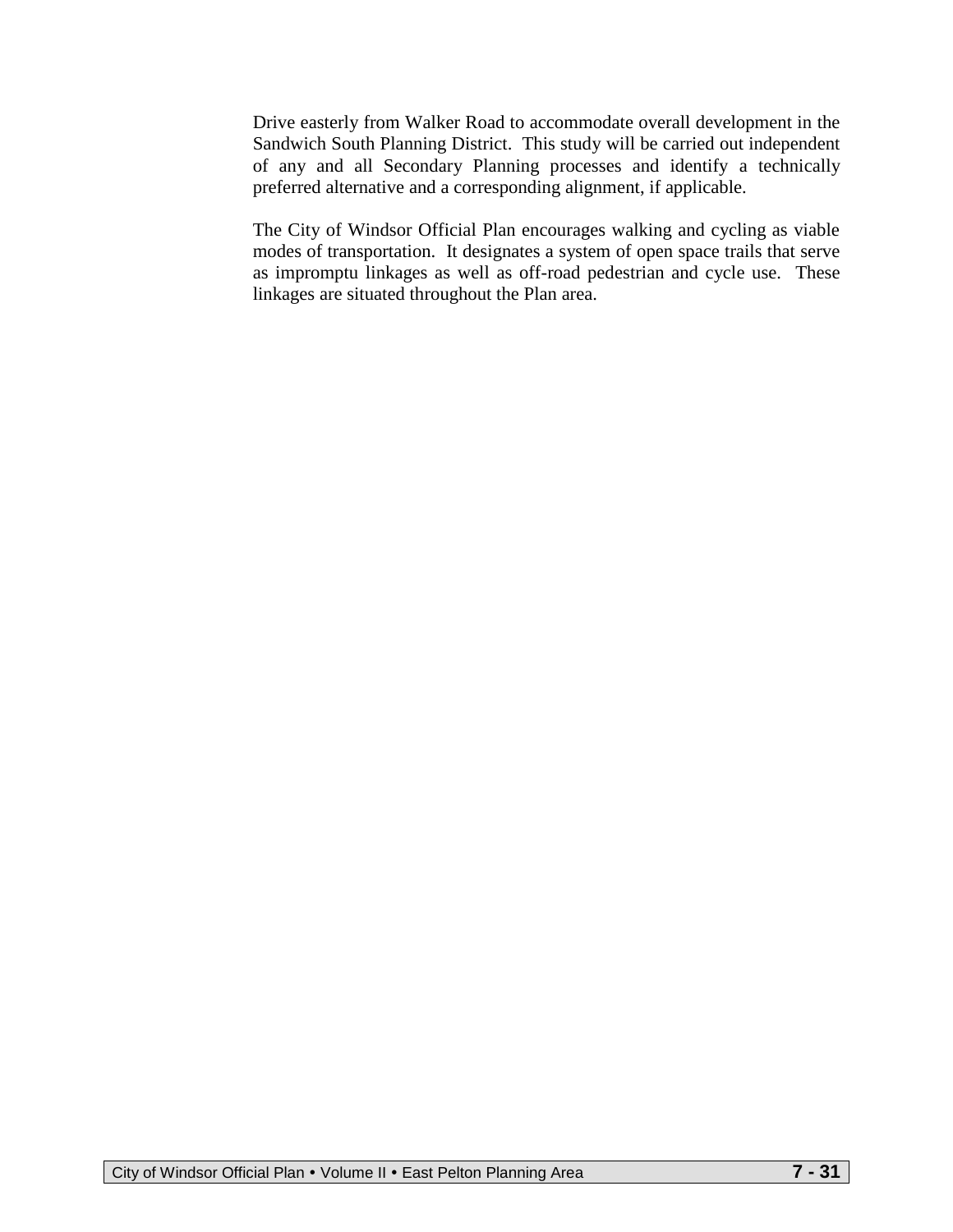| <b>ENVIRONMENTAL</b><br><b>ASSESSMENT</b>   | 7.8.2.1 | All municipal road projects within the subject area will proceed,<br>where statutorily applicable, in accordance with the requirements of<br>the latest Municipal Engineers Association's Municipal Class<br>Environmental Assessment process.                                                                                                                                                                                                                                                                                                                           |
|---------------------------------------------|---------|--------------------------------------------------------------------------------------------------------------------------------------------------------------------------------------------------------------------------------------------------------------------------------------------------------------------------------------------------------------------------------------------------------------------------------------------------------------------------------------------------------------------------------------------------------------------------|
| PEDESTRIAN<br><b>ORIENTATION</b>            | 7.8.2.2 | Notwithstanding the provisions of Section 7.2 in the City of<br>Windsor Official Plan, local and collector roads within the East<br>Pelton Secondary Plan may be designed with alterative standards,<br>to encourage efficiency in the use of land and public resources, and<br>to create a community which is more pedestrian oriented.                                                                                                                                                                                                                                 |
| <b>REDUCED</b><br>RIGHT-OF-WAY              | 7.8.2.3 | Requests for reduced rights-of-way will be evaluated on the basis of<br>development applications accompanied by a transportation impact<br>and functional design study. These studies shall be approved by<br>Council.                                                                                                                                                                                                                                                                                                                                                   |
| <b>ACCESS TO OPEN</b><br><b>SPACE</b>       | 7.8.2.4 | The road system shall be designed to ensure that, wherever feasible,<br>local roads terminate at a park or greenway corridor to maximize<br>public access to, and community integration with, the Open Space<br>network.                                                                                                                                                                                                                                                                                                                                                 |
| <b>VISUAL AND</b><br><b>PHYSICAL ACCESS</b> | 7.8.2.5 | Roads bordering the open space corridors, major parks and<br>bikeways shall be designed to facilitate visual and physical access<br>into the open space areas.                                                                                                                                                                                                                                                                                                                                                                                                           |
| <b>CENTRAL</b><br><b>BOULEVARDS</b>         | 7.8.2.6 | Landscaped central boulevards shall be provided in accordance<br>with the policies of 7.7.8.21 and 7.8.4.5.                                                                                                                                                                                                                                                                                                                                                                                                                                                              |
| <b>SIDEWALKS</b>                            | 7.8.2.7 | Sidewalks shall be required on both sides of arterial and collector<br>roads where indicated on Schedule EP-3: Major Road Plan.<br>Sidewalks shall be provided on one side of all local roads.                                                                                                                                                                                                                                                                                                                                                                           |
| <b>MAJOR ROAD</b><br><b>NETWORK</b>         | 7.8.2.8 | The major road network, comprising Class I Arterial Roads and<br>Class I and Class II Collector Roads, is designated on Schedule EP-<br>3: Major Road Plan. This major road network integrates the site<br>with the surrounding areas by extending existing and proposed<br>roads into the area. Rights of way will reflect Official Plan<br>requirements and will be of sufficient width to accommodate all<br>necessary infrastructure, including travel lanes, cycling and<br>pedestrian facilities, landscaping,<br>streetscaping<br>and<br>utility<br>requirements. |
| <b>ROAD</b><br>CONNECTIVITY                 | 7.8.2.9 | The East Pelton Secondary Plan road network includes an east-west<br>Class I Arterial Road, three north-south Class I Collector Roads<br>serving the commercial and mixed use areas of the Plan and an<br>east-west Class II Collector Road.<br>Two of the north-south<br>Collector Roads will be constructed as required for the development                                                                                                                                                                                                                            |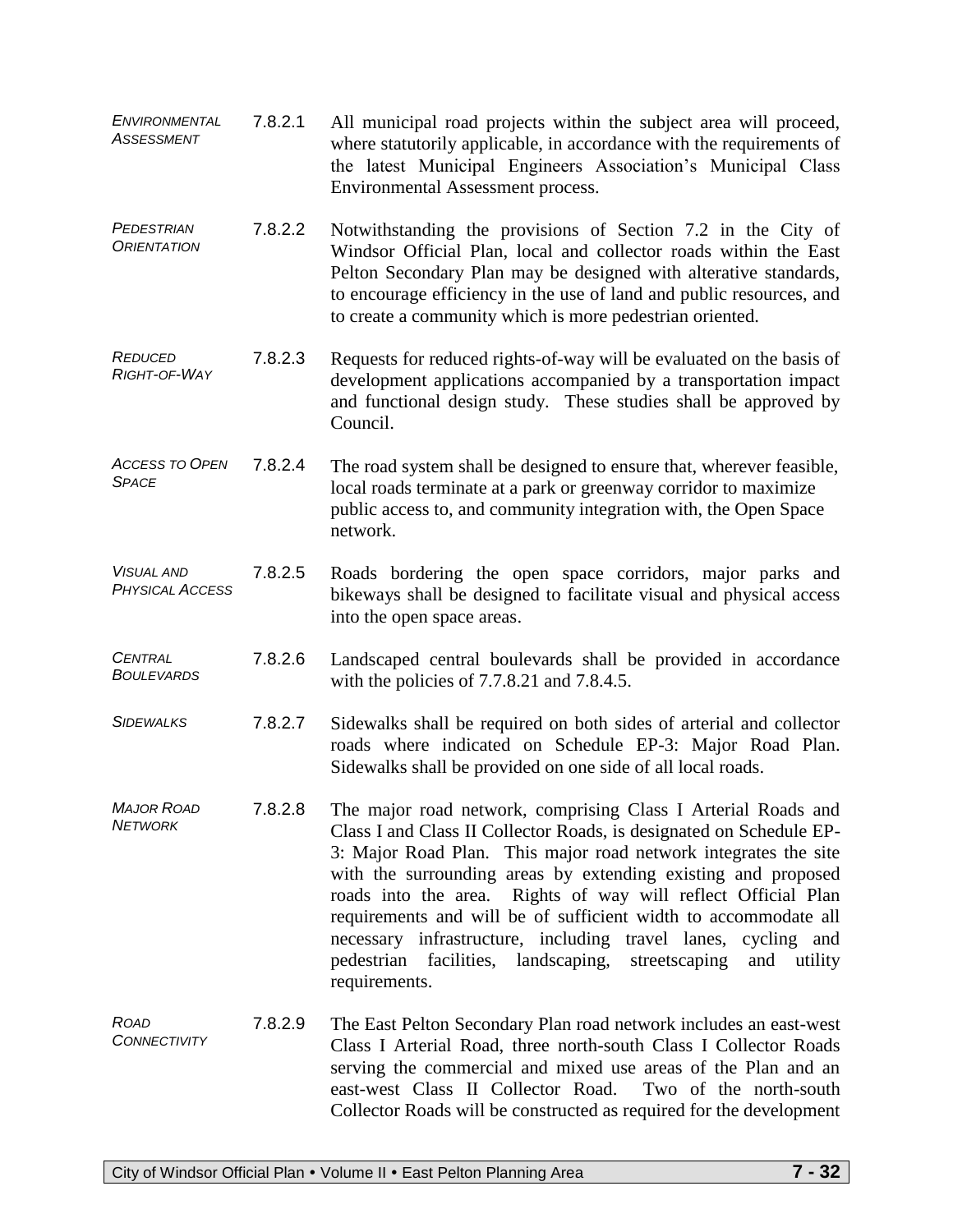of the Secondary Plan Area. The third Collector Road will be the existing  $8<sup>th</sup>$  Concession Road, as it currently fulfills this function. The north-south connections to the east-west arterial road will be facilitated at proposed roundabouts and a signalized intersection.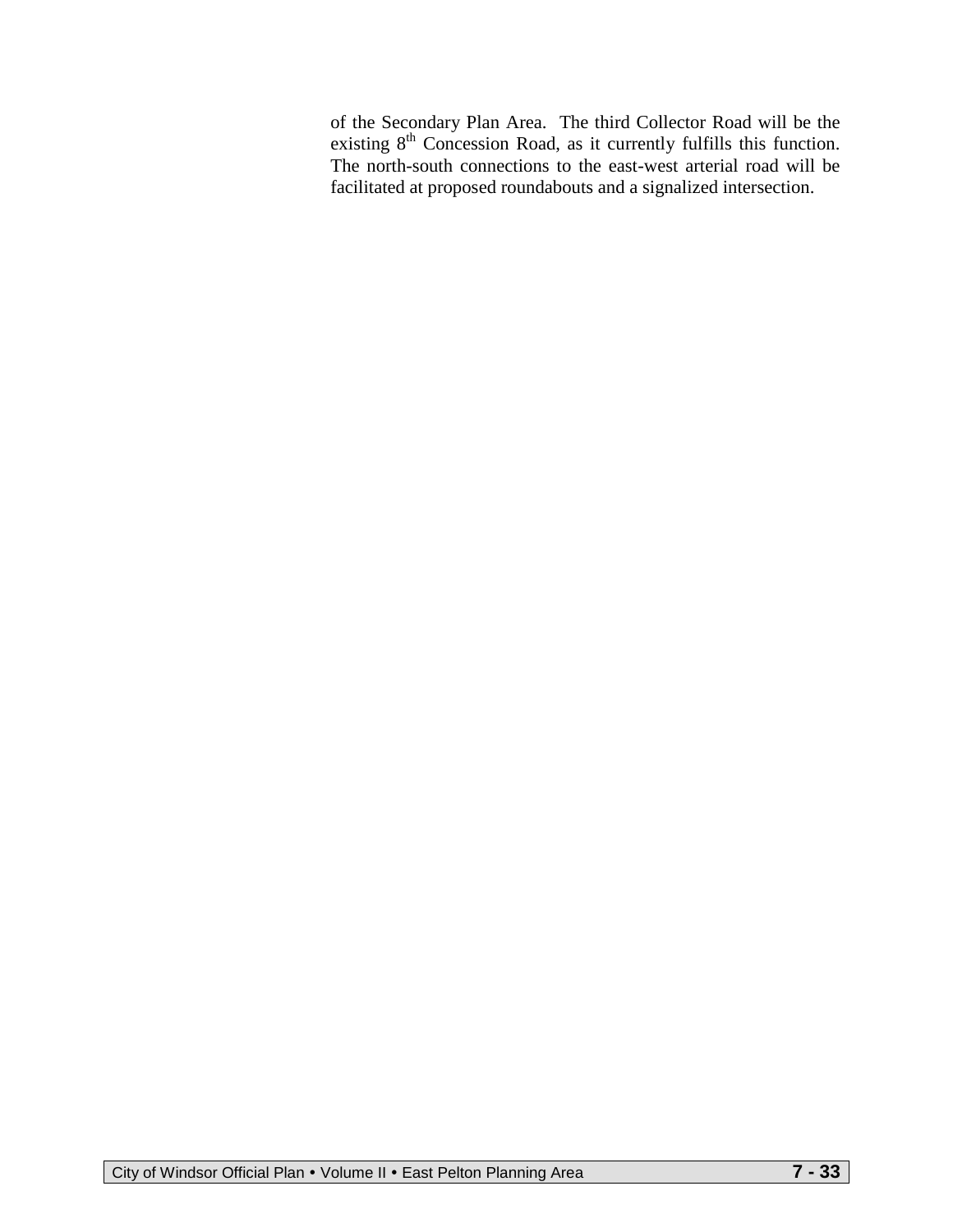| <b>CONVEYANCES</b>                             | 7.8.2.10 | Major roads as shown on Schedule EP-3: Major Road Plan may be<br>conveyed and improved prior to approval of plans of subdivision,<br>wherever necessary to facilitate traffic flow, access and servicing.        |                                                                                                                                                                                                                                                                                                                                                                                                                                                                                                                                                                                                                         |  |  |
|------------------------------------------------|----------|------------------------------------------------------------------------------------------------------------------------------------------------------------------------------------------------------------------|-------------------------------------------------------------------------------------------------------------------------------------------------------------------------------------------------------------------------------------------------------------------------------------------------------------------------------------------------------------------------------------------------------------------------------------------------------------------------------------------------------------------------------------------------------------------------------------------------------------------------|--|--|
| LOCAL<br><b>ROAD SYSTEM</b>                    | 7.8.2.11 | The major road network described in policy 7.8.2.8 and designated<br>on Schedule EP-3: Major Road Plan shall be complemented by a<br>much more extensive local road system in consideration of the<br>following: |                                                                                                                                                                                                                                                                                                                                                                                                                                                                                                                                                                                                                         |  |  |
|                                                |          | (a)                                                                                                                                                                                                              | The local road system shall be finalized at the<br>of preparation of the neighborhood<br>time<br>subdivision plans required in policy 7.9.2.2                                                                                                                                                                                                                                                                                                                                                                                                                                                                           |  |  |
|                                                |          | (b)                                                                                                                                                                                                              | Local roads shall be designed with consideration<br>to policy $7.8.4.5$                                                                                                                                                                                                                                                                                                                                                                                                                                                                                                                                                 |  |  |
|                                                |          | (c)                                                                                                                                                                                                              | The system of local roads shall be designed to<br>facilitate future transit use by providing direct<br>walking routes to major roads and transit stops.                                                                                                                                                                                                                                                                                                                                                                                                                                                                 |  |  |
| <b>REAR ACCESS</b>                             | 7.8.2.12 | Rear access public laneways shall be permitted within the 'Mixed Use –<br>Community Node' and 'Residential Neighborhood' designations on                                                                         |                                                                                                                                                                                                                                                                                                                                                                                                                                                                                                                                                                                                                         |  |  |
| <b>LANEWAYS</b>                                | 7.8.2.13 | Schedule EP-2: Land Use.<br>The layout and functional design of public laneways shall be<br>subject to review and approval by the City of Windsor at the time of<br>submission of a plan of subdivision.         |                                                                                                                                                                                                                                                                                                                                                                                                                                                                                                                                                                                                                         |  |  |
| <b>TRANSIT</b><br><i><b>INFRASTRUCTURE</b></i> | 7.8.2.14 | and improve safety.                                                                                                                                                                                              | Major roads will be designed to allow for higher order transit<br>infrastructure as well transit amenities such as bus bays, shelters,<br>benches and landing pads to make public transit more appealing                                                                                                                                                                                                                                                                                                                                                                                                                |  |  |
| <b>OPEN SPACE</b>                              | 7.8.2.15 | the City of Windsor Official Plan.                                                                                                                                                                               | Development within the East Pelton Secondary Plan shall<br>accommodate the Open Space and recreational areas designated in                                                                                                                                                                                                                                                                                                                                                                                                                                                                                              |  |  |
| OFF-ROAD PATHS                                 | 7.8.2.16 |                                                                                                                                                                                                                  | A network of off-road pedestrian and cycle paths shall be provided<br>along Bikeways as shown on Schedule EP-3: Major Road Plan and<br>in the Open Space system as shown on Schedule EP-2: Land Use.                                                                                                                                                                                                                                                                                                                                                                                                                    |  |  |
| <b>TRANSPORTATION</b><br><b>IMPACT STUDY</b>   | 7.8.2.17 |                                                                                                                                                                                                                  | Prior to development approvals within the East Pelton Secondary<br>Plan the Municipality will request the preparation of a<br>Transportation Impact Study, to assess the internal and off-site<br>impact resulting from the proposed development. The need for<br>such a study will be determined at the time of a subdivision,<br>rezoning or site plan control application and will vary with the<br>scale, location and planned phasing of the development. As per the<br>requirements of policies 10.2.1 and 10.2.8 of the City of Windsor<br>Official Plan, the Transportation Impact Study shall include, but not |  |  |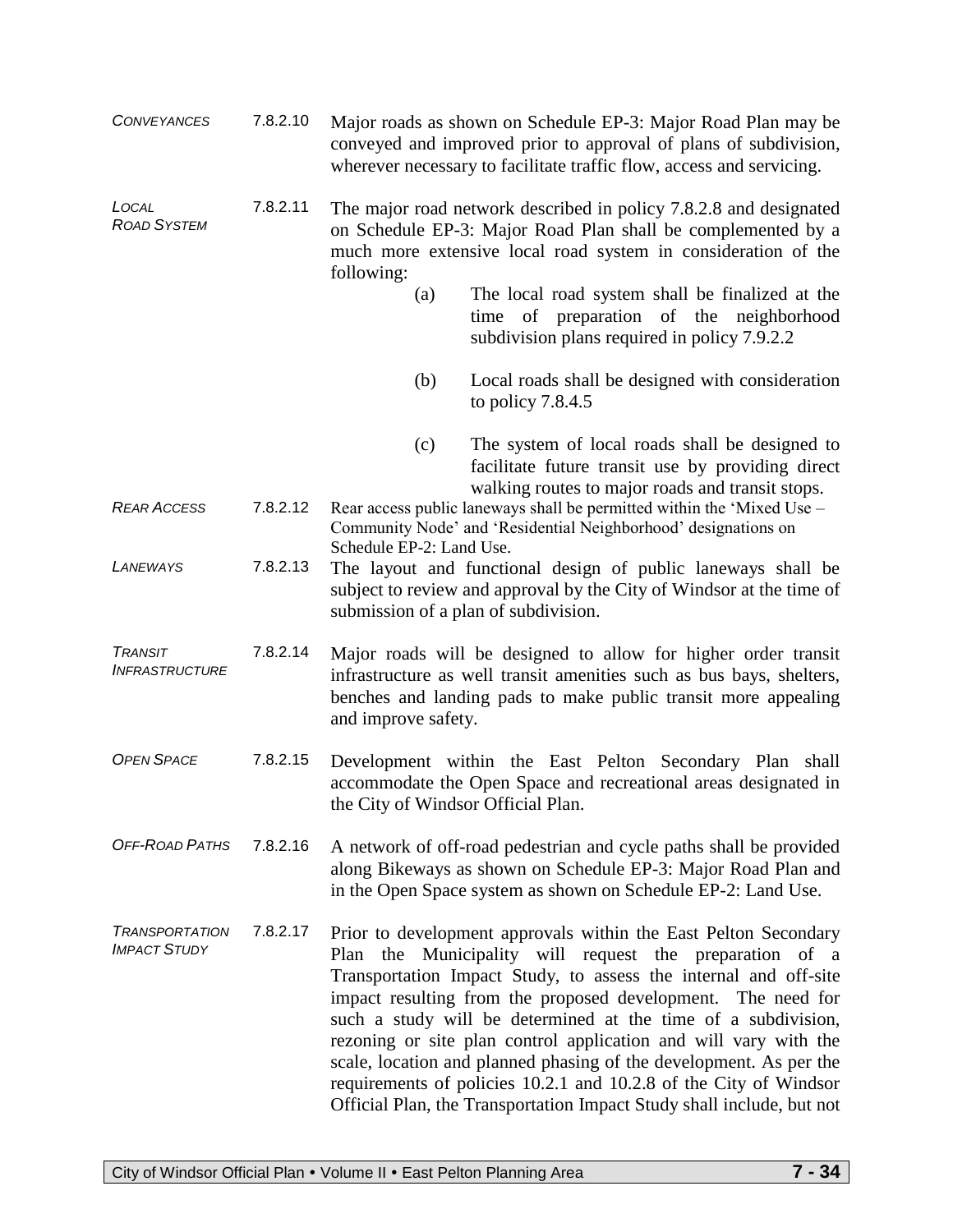be limited to:

- (a) The collection and projection of traffic related data (vehicle bicycle and pedestrian flows, accidents, turning movements, etc.);
- (b) An assessment of trip generation, assignment and distribution;
- (c) An assessment of road and intersection capacity; and
- (d) A description and recommendation of remedial measures required to achieve the transportation goals, objectives and policies in the City of Windsor Official Plan and this Secondary Plan.
- *ROAD FRONTAGE* 7.8.2.18 Any land severance in the Secondary Plan Area must have separate frontage on a road other than the proposed east-west Arterial Road in order to eliminate the need for direct access onto the Arterial Road itself.
- *COMMUTER CYCLING* 7.8.2.19 On major roads within the mixed-use area, the potential for onstreet commuter cycling facilities (or off-street facilities where onstreet bike lanes are not feasible) shall be reviewed to achieve separation from and reduce conflicts with pedestrians and vehicular traffic.
- *PROHIBITED ACCESS* 7.8.2.20 New public or private access onto Provincial Road between the Highway 401 north ramp terminus and Walker Road shall be prohibited.

#### **7.8.3 Physical Services**

7.8.3.1 A master stormwater management plan shall be prepared to the satisfaction of the Municipality, in consultation with the Essex Region Conservation Authority and the Ministry of Environment, prior to new development within the East Pelton Secondary Plan. This study will establish an overall stormwater management system for the Secondary Plan area, and ensure that individual development applications within it are consistent with an overall regional scheme for drainage and stormwater management. The Stormwater Management (SWM) Plan must comply with the goals and guidelines of the Upper Little River Watershed Stormwater Management Plan.

*MASTER STORMWATER MANAGEMENT PLAN*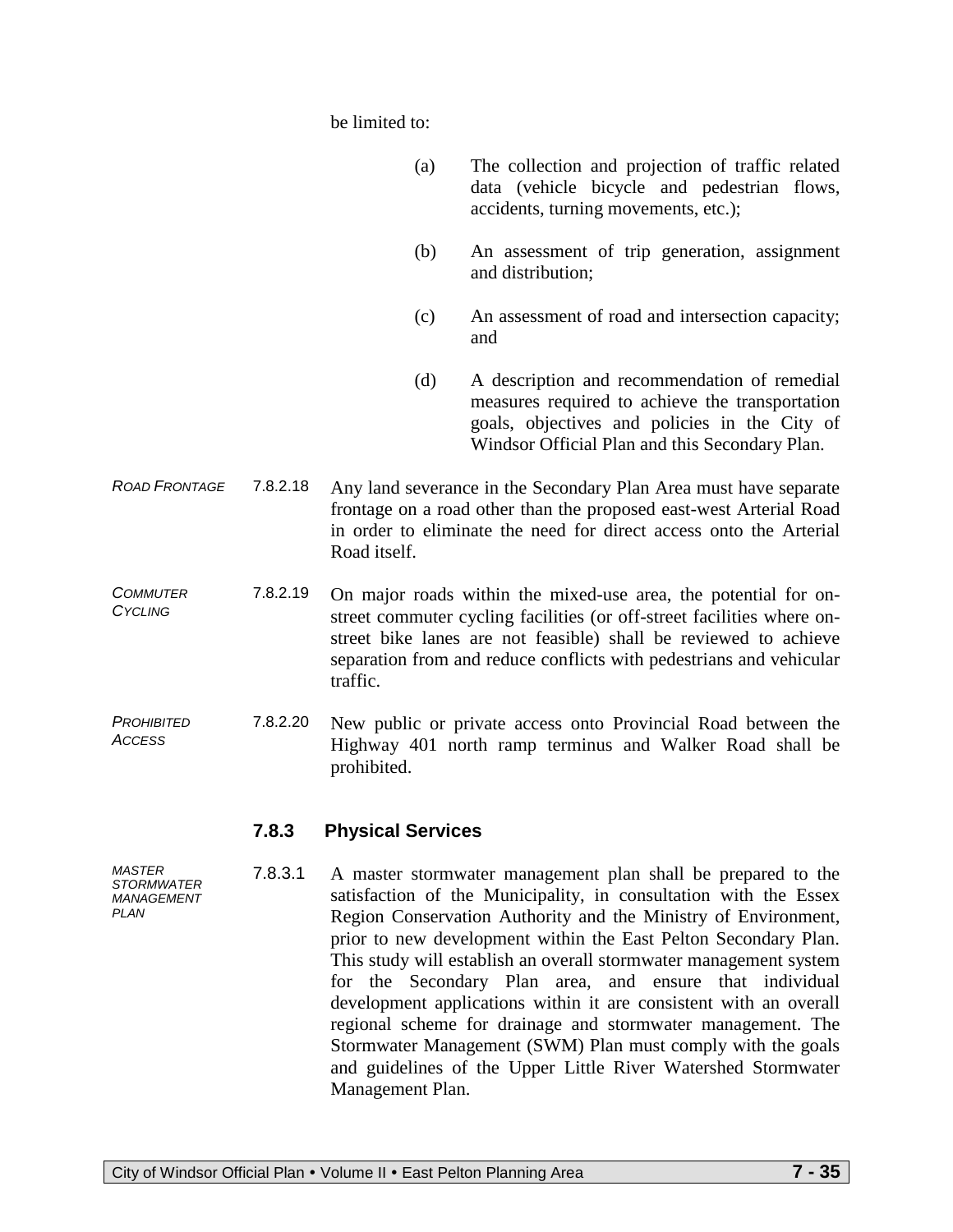*MASTER SERVICING PLAN* Prior to approval of development within the Secondary Plan area, the owners shall prepare to the satisfaction of the City a comprehensive Master Servicing Plan to address the provision of services and utilities throughout the area, all in accordance with the Municipal Engineers Association's latest Municipal Class Environmental Assessment. The study shall identify the technical and financial requirements to provide the following services:

- (a) Sanitary sewers;
- (b) Water supply;
- (c) Stormwater management;
- (d) Transportation facilities; and
- (e) Hydro electric power.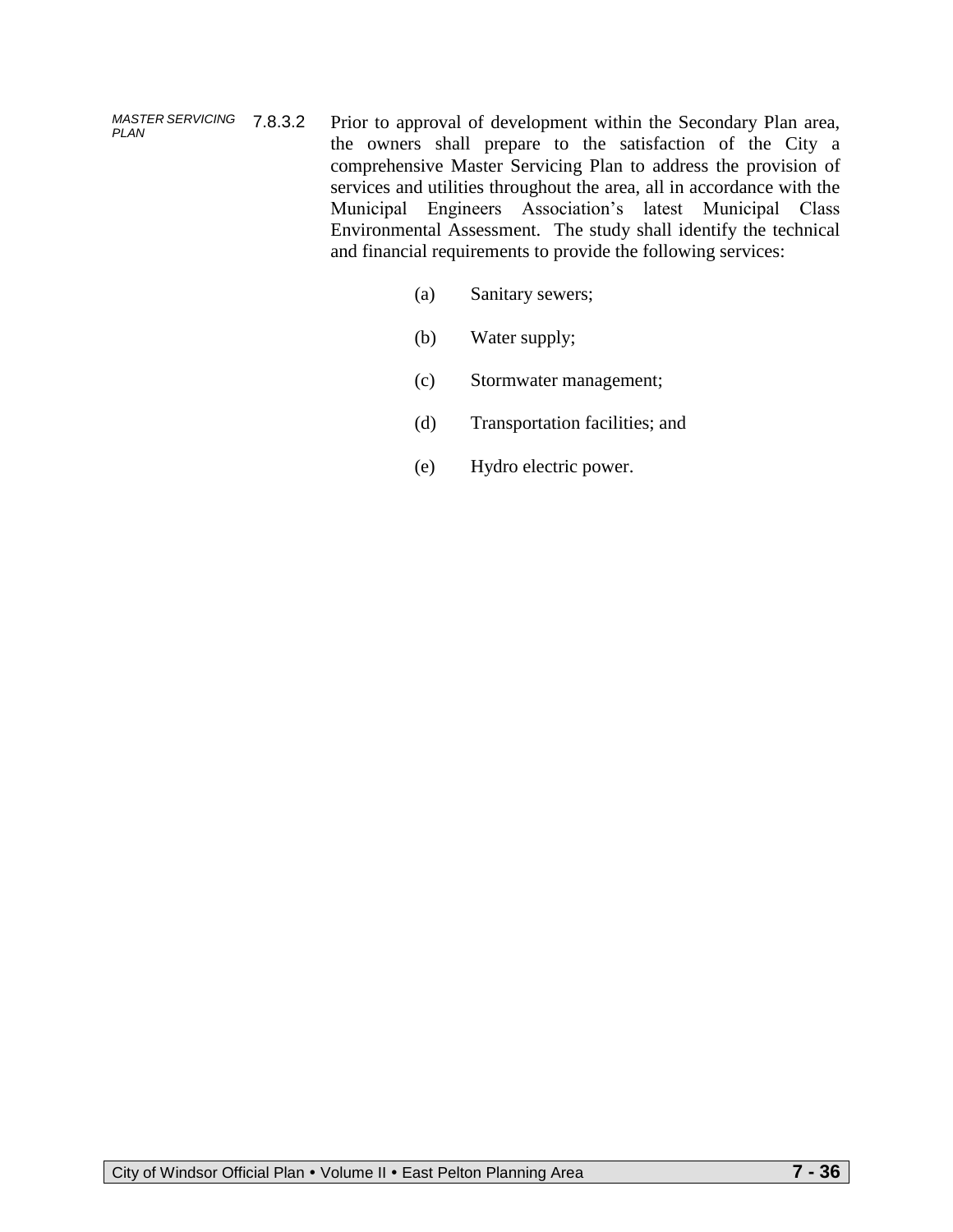| <b>DESIGN</b>                                         | 7.8.3.3 | Stormwater management facilities shall be designed to maintain<br>environmental and ecological integrity, and to provide net benefit to<br>the natural environment if feasible. Where appropriate, they shall<br>also be designed to provide community amenities.                                                                                                                                        |
|-------------------------------------------------------|---------|----------------------------------------------------------------------------------------------------------------------------------------------------------------------------------------------------------------------------------------------------------------------------------------------------------------------------------------------------------------------------------------------------------|
| <b>WINDSOR</b><br><b>INTERNATIONAL</b><br>AIRPORT     | 7.8.3.4 | To protect the integrity of the Windsor International Airport,<br>stormwater management facilities (ponds) shall incorporate a<br>waterfowl deterrent design. The design of the stormwater<br>management facilities (ponds) should be prepared in consultation<br>with the Windsor International Airport.                                                                                                |
| <b>DRAIN CORRIDOR</b>                                 | 7.8.3.5 | Where existing drains (i.e. $6th$ and $7th$ Concession Drains), are to be<br>retained, this will be done in naturalized, open channels to maintain<br>and, if feasible, improve drain corridor integrity.                                                                                                                                                                                                |
| <b>STORMWATER</b><br><b>DETENTION</b><br><b>PONDS</b> | 7.8.3.6 | Stormwater detention ponds shall be multi-purpose and function as<br>part of the Open Space System. They shall be located adjacent to<br>parkland, wherever feasible, and be designed to provide community<br>amenities.                                                                                                                                                                                 |
| <b>BELOW GRADE</b><br><b>UTILITIES</b>                | 7.8.3.7 | All local power and telecommunication lines and other "cable"<br>services shall be located below ground. Wherever feasible, they<br>shall be grouped into a single utility conduit, in keeping with policy<br>7.8.4.5 utility services shall be clustered to minimize visual impact.<br>Innovative methods of containing utility services on or within<br>streetscape features shall also be considered. |
| <b>INFRASTRUCTURE</b>                                 | 7.8.3.8 | The cost of all studies and all required community infrastructure<br>and facilities shall be paid for by benefiting owners on a pro-rated<br>basis. Local facilities are the responsibility of the owner.                                                                                                                                                                                                |
| DEVELOPMENT<br><i>CHARGES</i>                         | 7.8.3.9 | All developments are subject to a Development Charge in<br>accordance with the Development Charges Act. Development<br>charges (costs) are collected at the time of issuance of building<br>permits.                                                                                                                                                                                                     |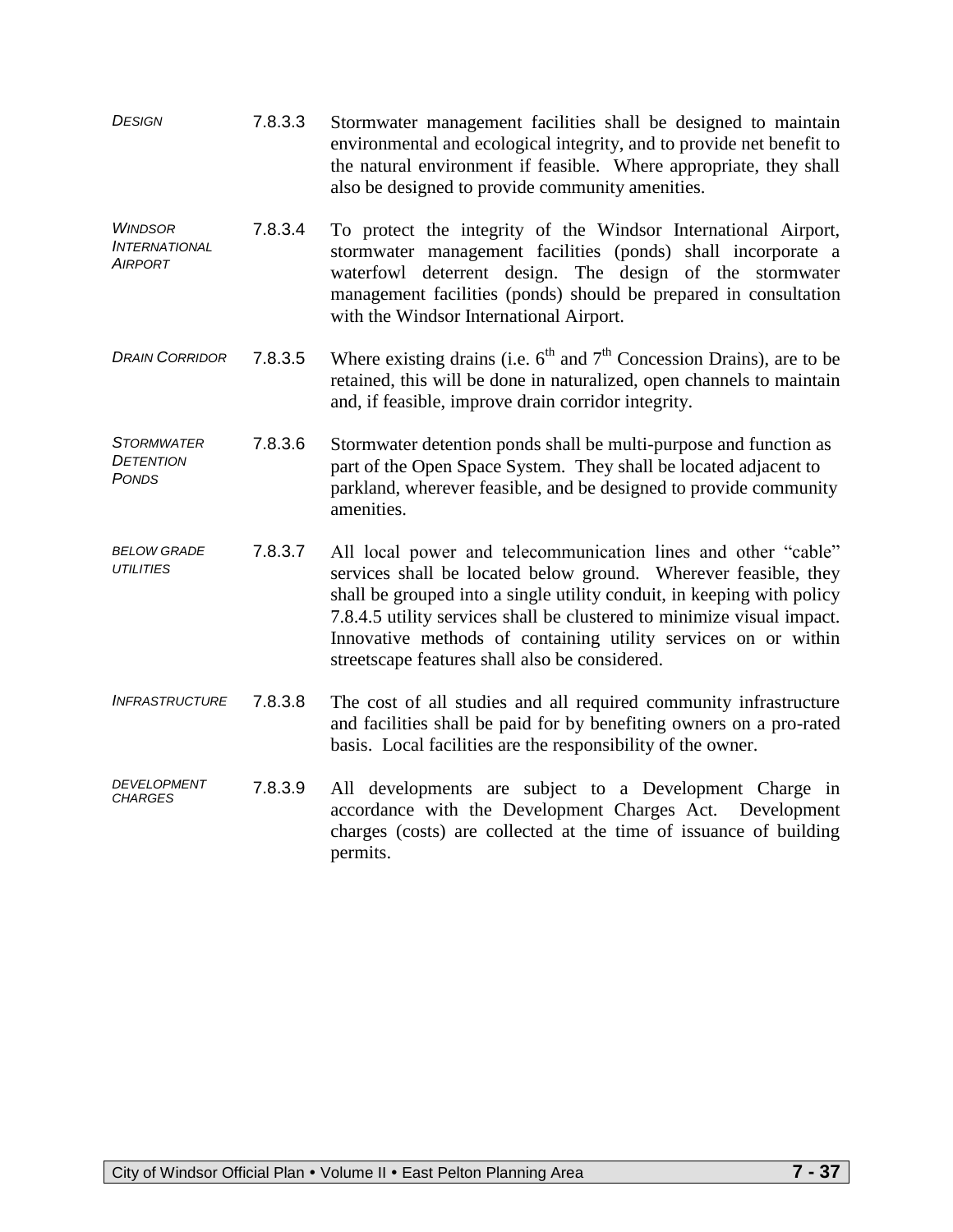- *UTILITY SERVICE* 7.8.3.10 Electricity, water, gas and telecommunication service will be provided by owners in consultation with the utility companies.
- *INFRASTRUCTURE DEVELOPMENT*  7.8.3.11 Construction of infrastructure required to service development within the East Pelton Secondary Plan shall be based upon detailed engineering and design studies to be approved by the City of Windsor.
- *SANITARY SEWER WATER CAPACITY* 7.8.3.12 Prior to development proceeding on the lands fronting on  $8<sup>th</sup>$ Concession immediately north of the proposed east/west arterial road (known as the "Hurley Lands"), field monitoring of the system flows is to be carried out by the proponent to demonstrate that excess sanitary sewer capacity exists, all to the satisfaction of the City Engineer.
- EXPANSION LANDS 7.8.3.13 Prior to development proceeding on the "Expansion Lands" containing approximately 90 hectares in area, the following conditions shall apply:
	- (a) The expansion of the sanitary sewerage area can only be permitted providing the twinning on the Legacy Park Drive trunk sewer is in place as described in the Stantec report titled " Trunk Sanitary Sewer Capacity Assessment for Servicing of Annexed Lands West" dated February18, 2009;
	- (b) A partial expansion of the servicing area will not be permitted;
	- (c) A staged twinning of the Legacy Park Drive trunk sewer will not be considered;
	- (d) The cost of the twinning of the Legacy Park Drive Trunk sewer and any oversizing of the Sanitary sewer extension into the East Pelton Secondary plan area would be borne by the landowners in the expanded approximately 90 hectare sewage service area; and
	- (e) The requirement for and cost of a sewage pumping station for the expanded 90 hectare area will be borne by the landowners of the expanded area.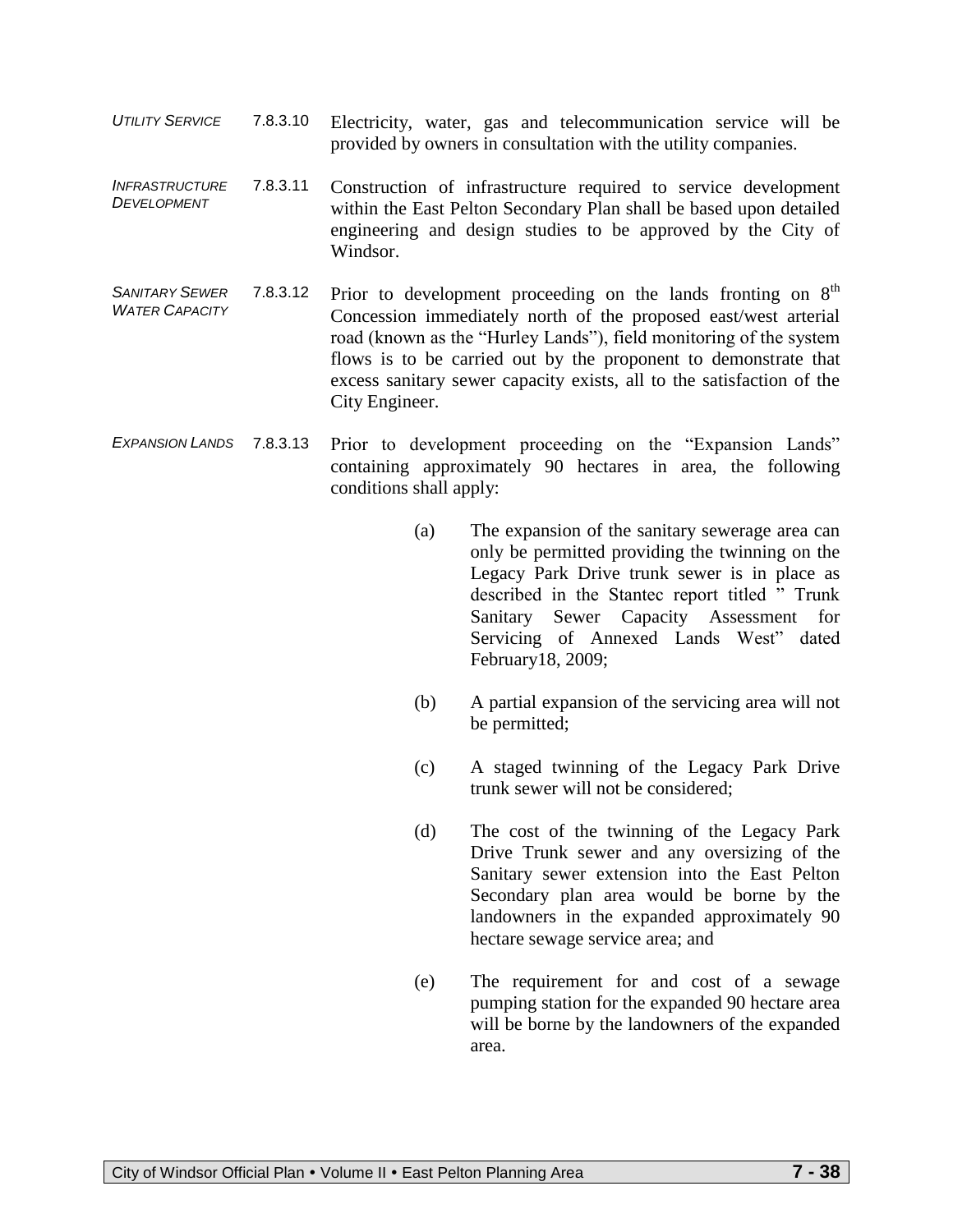#### **7.8.4 Urban Design Master Plan**

An Urban Design Master Plan shall be prepared to the satisfaction of the City prior to new development within the East Pelton Secondary Plan. The Urban Design Master Plan shall document relationships between built form and space for each land use designation in this Plan, embody sustainable design principles and include the following:

- (a) A roads and block plan for the Secondary Plan area indicating typical lotting of each proposed block minimizing instances of reverse lot frontages along Collector Roads and having no reverse lot frontages along Arterial Roads.
- (b) A detailed open space component identifying the classification and size of each park, nature and quantity of facilities, location and conceptual design of adjacent stormwater management facilities and schematic concept plans for the bikeways.
- (c) A three dimensional block massing for each designated land use area on Schedule EP-2: Land Use showing the site orientation, location and height for proposed building masses and their relationships to rights of way and open space.
- (d) Visual analysis of proposed development in designated areas for Commercial Center and Institutional Uses including primary sightlines viewed of these areas from Highway 401 and landscape treatments to screen views of rear lots, service areas, and other identified negative visual impacts.
- (e) The streetscape treatments for all road types in the proposed plan.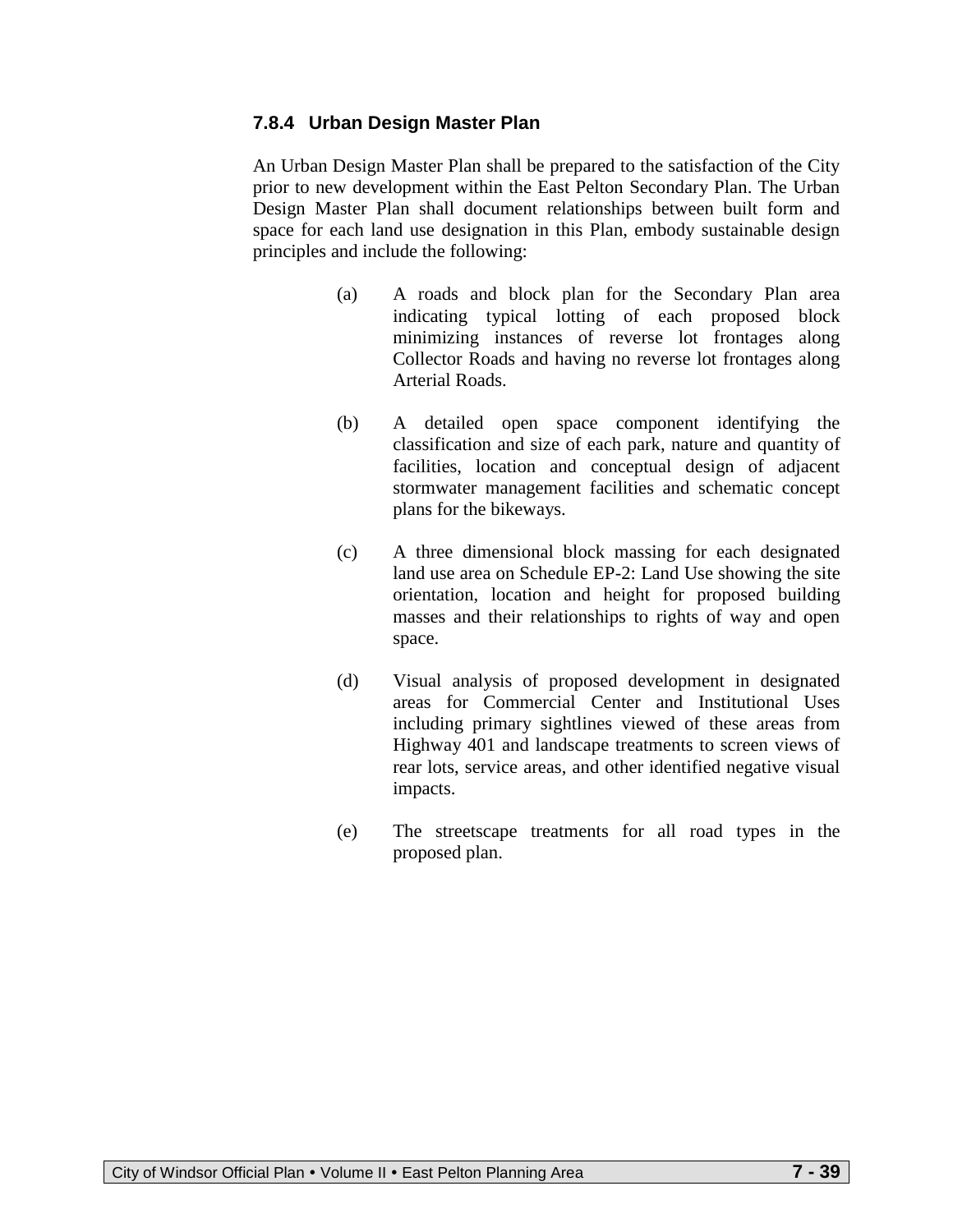# **7.8.4.1 Residential Site Planning & Built Form**

| <b>HOUSING MIX</b>                             | a) Proposed plans of subdivision should distribute a balanced and<br>diverse mix of housing and lot types.                                                                                                                                    |  |  |  |  |
|------------------------------------------------|-----------------------------------------------------------------------------------------------------------------------------------------------------------------------------------------------------------------------------------------------|--|--|--|--|
| <b>CONNECTION TO</b><br><b>OPEN SPACE</b>      | b) The street layout, block pattern and building orientation should<br>enhance connections to the open space system and allow ample<br>views to open space, schools and civic landmarks.                                                      |  |  |  |  |
| PEDESTRIAN<br><b>SCALE</b>                     | c) Block patterning should achieve the aim of creating<br>"pedestrian scaled neighbourhoods", with an interconnected<br>street pattern to promote walkability and "clarity of<br>orientation".                                                |  |  |  |  |
| <b>BUILDING TYPE</b>                           | d) Similar building types should be sited back-to-back within the<br>block and similar lot types should be situated side-by-side.                                                                                                             |  |  |  |  |
| 7.8.4.2 Mixed Use Site Planning and Built Form |                                                                                                                                                                                                                                               |  |  |  |  |
| <b>DESIGN</b><br><b>EXCELLENCE</b>             | a) Built form in Mixed Use areas shall demonstrate design<br>excellence through thoughtful site planning, innovative<br>architectural design, use of high quality materials and robust<br>sustainable landscaping.                            |  |  |  |  |
| <b>MIXED USE</b><br><b>ACCESS</b>              | b) Mixed Use development shall have access to an Arterial Road<br>or Class I Collector Road with the principal public building<br>entrances fronting onto the public sidewalk. The primary<br>windows and signage shall also face the street. |  |  |  |  |
| <b>BUILT FORM</b>                              | c) Built form shall be to a maximum height of four storeys with<br>commercial uses located to animate the public realm.                                                                                                                       |  |  |  |  |
| <b>DESIGN</b>                                  | d) The design of Mixed Use areas shall focus on intensified<br>street related commercial, retail and residential uses that are<br>pedestrian oriented and accessible by transit.                                                              |  |  |  |  |
| <b>EASTERN</b><br><b>GATEWAY</b>               | The Community Node in the Mixed Use area functions as the<br>e)<br>eastern gateway and a transition between land uses.<br>Development in this node shall include community amenities<br>with strong pedestrian and transit linkages.          |  |  |  |  |
| <b>SERVICE AREAS</b>                           | Service areas shall be provided at the rear of buildings and<br>$\ddot{\phantom{1}}$<br>screened from abutting residential uses.                                                                                                              |  |  |  |  |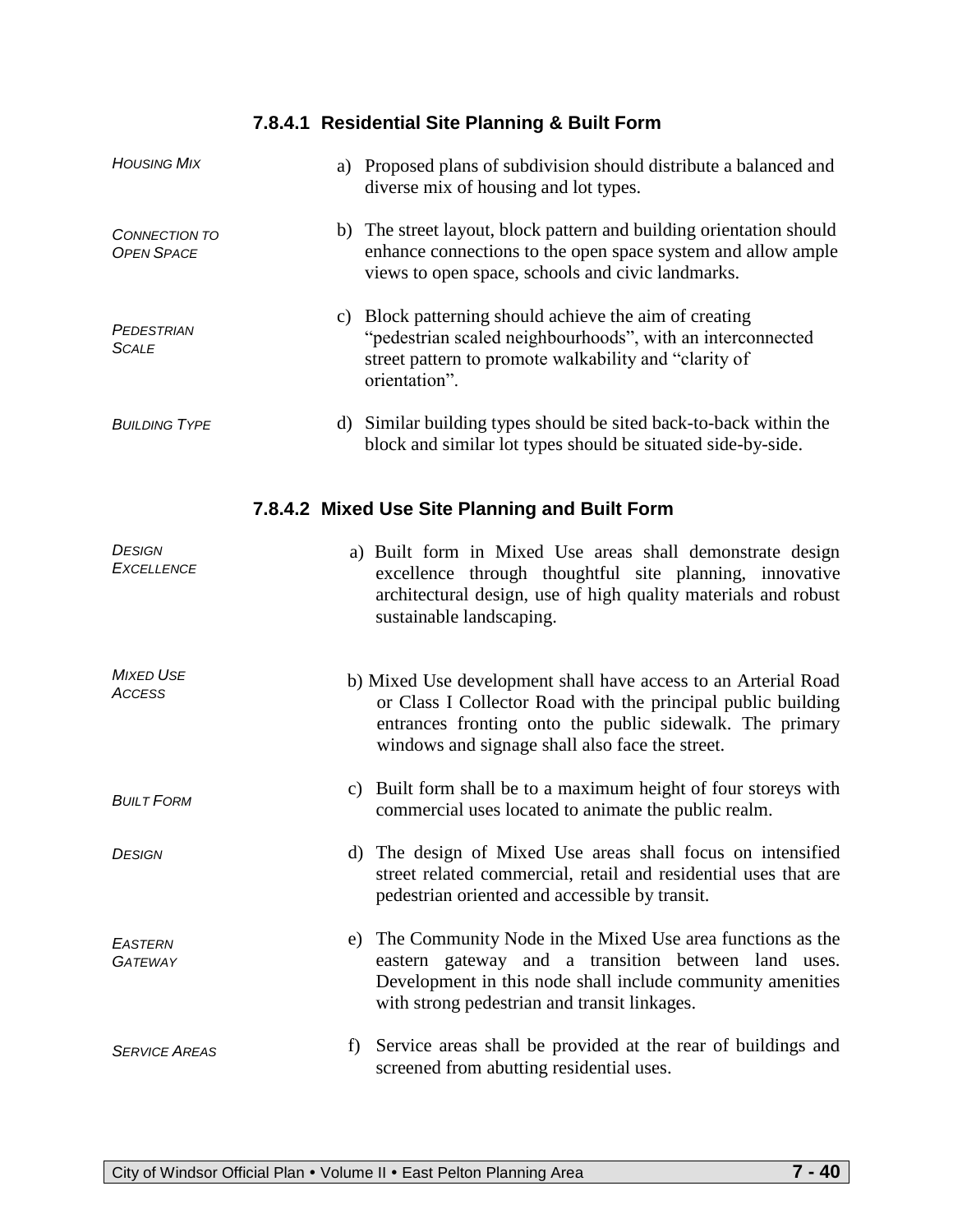# **7.8.4.3 Commercial Centre Site Planning and Built Form**

| <b>PUBLIC ENTRANCE</b>                             |  |  | a) Commercial buildings that are located along the Arterial Road<br>or a Collector Road shall have their principal public entrances<br>fronting onto public walkways. The primary windows and<br>signage shall also face the street.                                  |  |  |
|----------------------------------------------------|--|--|-----------------------------------------------------------------------------------------------------------------------------------------------------------------------------------------------------------------------------------------------------------------------|--|--|
| PARKING                                            |  |  | b) Where commercial buildings front onto an Arterial Road or a<br>Collector Road, major parking areas should be located to the<br>side and rear of buildings. Large expanses of parking in<br>prominent view or adjacent to road rights-of -way should be<br>avoided. |  |  |
| <b>BARRIER FREE</b>                                |  |  | c) Site planning shall provide for ease and continuity of<br>pedestrian movement and a high-quality, barrier free<br>pedestrian environment                                                                                                                           |  |  |
| <b>CIVIC IMAGE</b>                                 |  |  | d) Views from the Highway 401 corridor shall be addressed to<br>ensure that development creates a positive and progressive<br>image of the City.                                                                                                                      |  |  |
| 7.8.4.4 Institutional Site Planning and Built Form |  |  |                                                                                                                                                                                                                                                                       |  |  |
| <b>HIGH QUALITY</b>                                |  |  | a) Major Institutional buildings shall demonstrate high quality<br>design that incorporates sustainable building strategies that are<br>expressed through orientation, massing, material selection and<br>landscaping.                                                |  |  |
| <b>BUILDING DESIGN</b>                             |  |  | b) Building design and siting shall be sensitive to the surrounding<br>uses and include premium exterior finishes, high quality<br>facades and continuous landscape zones along the roads.                                                                            |  |  |
| <b>SERVICE AND</b><br><i><b>LOADING AREAS</b></i>  |  |  | c) Service and loading areas shall be screened from adjacent<br>properties.                                                                                                                                                                                           |  |  |
|                                                    |  |  | 7.8.4.5 Streetscapes                                                                                                                                                                                                                                                  |  |  |
| <b>CENTRAL MEDIAN</b>                              |  |  | a) Arterial Roads shall be designed with a landscaped central<br>median in accordance with Official Plan and Secondary Plan<br>policy acting as a community gateway symbol and contributing<br>to the urban forest canopy. Community identification signage           |  |  |

#### *SIDEWALKS* b) Sidewalks shall be provided on both sides of Arterial and

civic identification.

and public art should be integrated at gateway locations for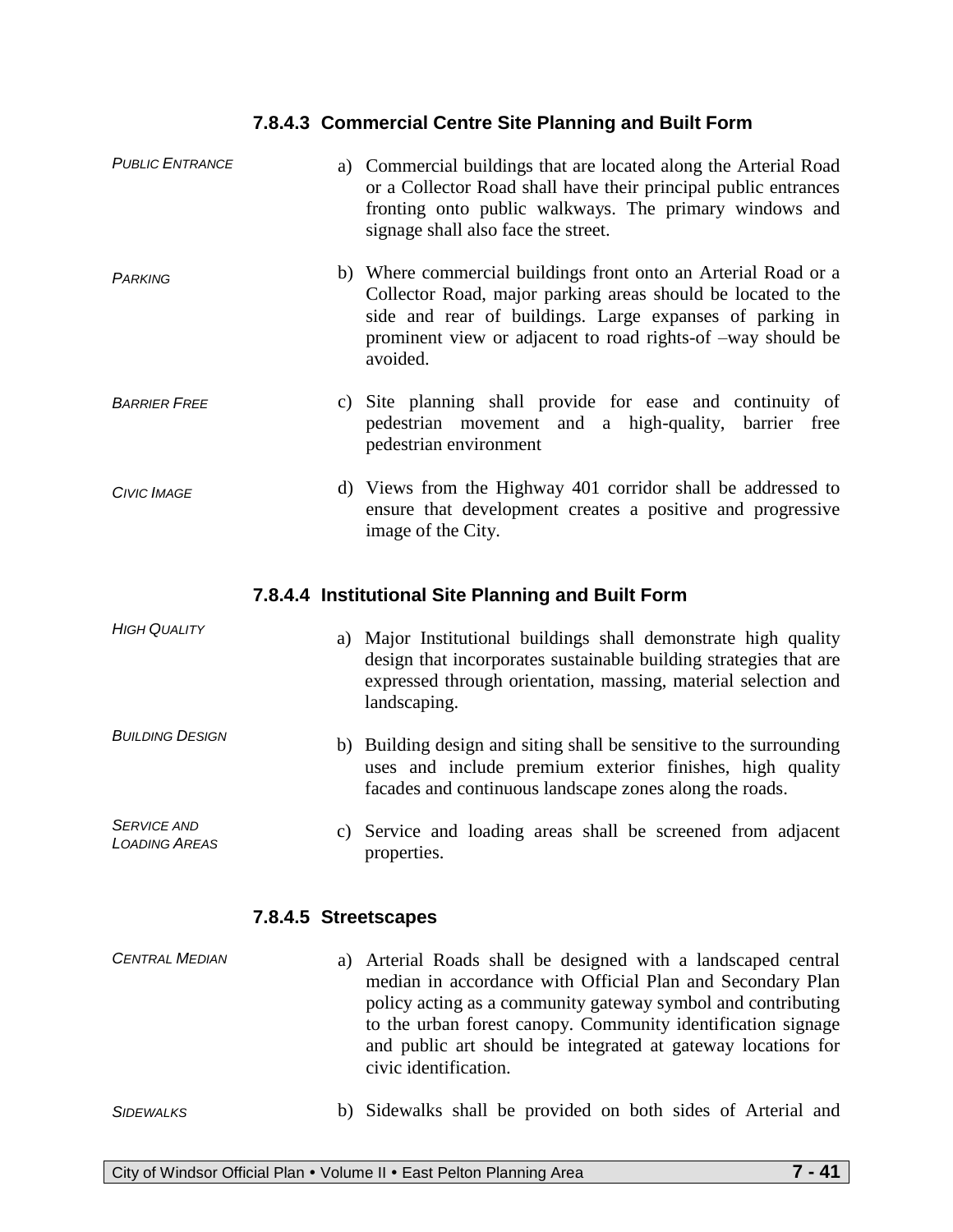Collector roads, situated at a comfortable distance for pedestrians away from the road. Sidewalks shall generally be of a consistent width, alignment and surface treatment. Coloured and/or textured pavement shall be used for pedestrian and bicycle crossing points on Arterial and Collector Roads along with required painted pavement markings.

- *PLANT MATERIAL* c) Plant materials acceptable for use in rights of way shall be tolerant of harsher growing environments. Use of native and non-native species that are hardy, drought and salt-tolerant and resistant to the stresses of compacted soils and weather exposure shall be encouraged. Native species should be used where possible and appropriate. Upright tree varieties are preferred and monocultures are discouraged. Plantings shall incorporate a variety of species for year-round interest, texture, shape and seasonal colour.
- *TRAFFIC CIRCLES* d) Where traffic circles are employed in the road system, the design shall integrate urban design elements that enhance the aesthetic quality of the streetscape.
	- e) Illumination shall be designed in compliance with the City of Windsor Light Intensity Standards Study, employing minimal glare, light spillage and should protect the night sky.
- *LOCATION OF UTILITIES*  f) Consideration shall be given to the location of utilities within the public right of way as well as on private property. Utilities shall be clustered or grouped where possible to minimize visual impact. The City encourages utility providers to consider innovative methods of containing utility services on or within streetscape features such as gateways, lamp posts, transit shelters etc, when determining appropriate locations for large utility equipment and utility cluster sites.

# **7.9 Implementation**

## **7.9.1 Required Studies**

*REQUIRED STUDIES* 7.9.1.1 Prior to the approval of development within the East Pelton Secondary Plan area the following may be required by the City of Windsor, dependent on the type of development and/or area of development area to the satisfaction of the Municipality:

(a) A Planning Report;

*ILLUMINATION*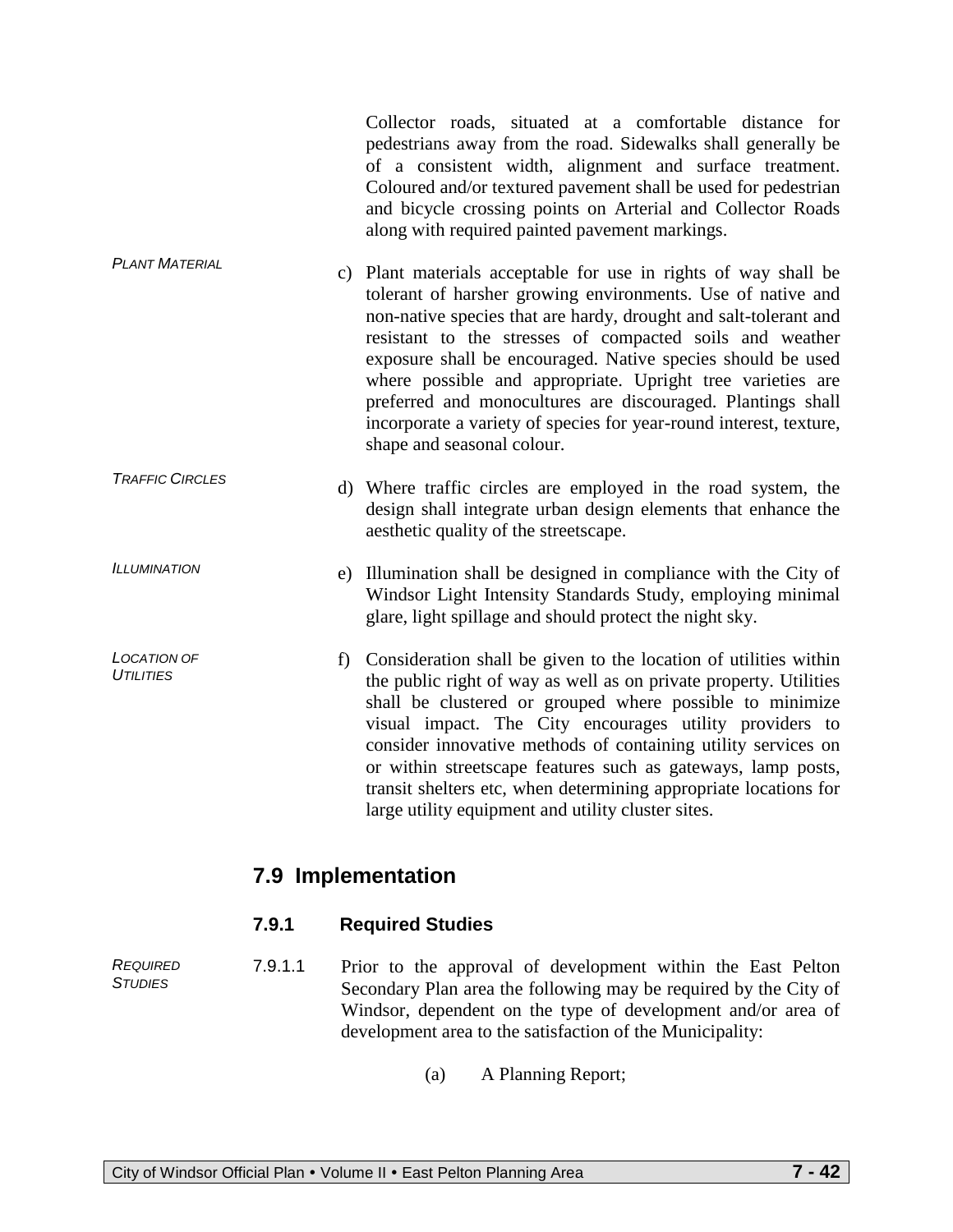- (b) A Stormwater Management Plan, as per Section 10.2.4 in Volume I: The Primary Plan and policy 7.8.3.1 of this Secondary Plan;
- (c) A Master Servicing Plan, as per policy 7.8.3.2 of this Secondary Plan;
- (d) An Urban Design Master Plan as per policy 7.8.4 of this Secondary Plan;
- (e) Residential Subdivision Plans for the Residential Areas, as per policy 7.9.2.2 of this Secondary Plan;
- (f) A Noise and/or Vibration Study, as per policies 10.2.1 and 10.2.11 in the City of Windsor Official Plan (Volume I: The Primary Plan) and policies 3.2.7 through 3.2.9 inclusive of this Secondary Plan;
- (g) A Transportation Impact Study, as per policies 10.2.1 and 10.2.8 in the City of Windsor Official Plan (Volume I: The Primary Plan) and policy 7.8.2.17 of this Secondary Plan;
- (h) Environmental audits and remediation reports, if necessary, will be required within 500 metres of any site where known fill has been placed;
- (i) An Archaeological Assessment; and
- (j) Environmental Impact Study; and
- (k) Market Impact Assessment, as per policy 10.2.10 in the City of Windsor Official Plan (Volume 1: The Primary Plan); and
- (l) any support study listed in section 10.2 of the City of Windsor Official Plan, Volume I, as required by the Municipality.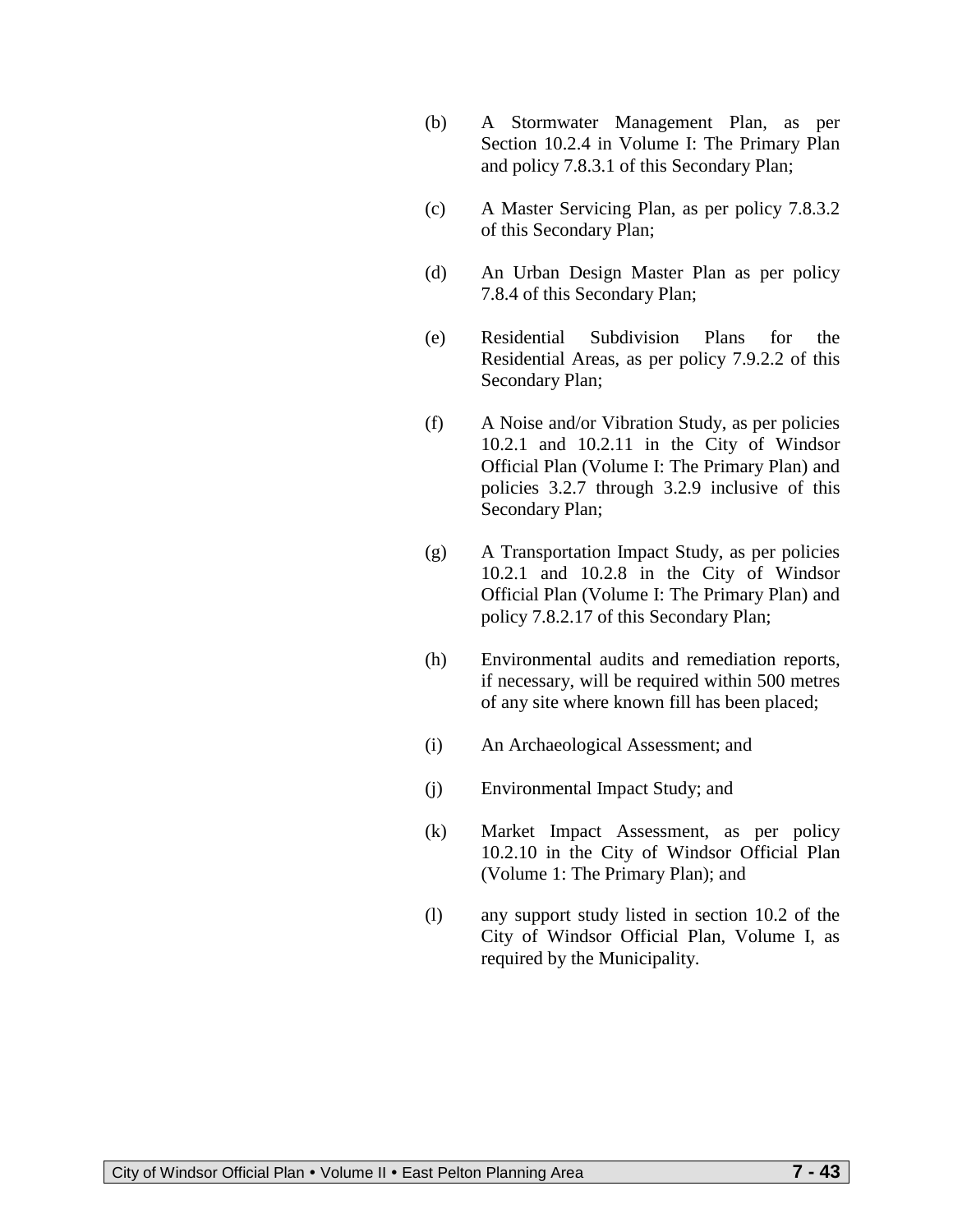*MINISTRY OF TRANSPORTATION*  7.9.1.2 The Ministry of Transportation (MTO) statutory authority for its permit control system adjacent to Highway 401 is set out in Section 38 (controlled access highway) of the Public Transportation and Highway Improvement Act R.S.O. 1990, c.P.50 (PTHIA). Any development located within MTO's permit control area under PTHIA is subject to MTO review and approval prior to the issuance of permits. Technical studies may include, but be limited to the following:

- a) A stormwater management plan shall be submitted to MTO for review and approval to ensure that stormwater runoff from this property does not affect the provincial highway drainage system or right-of-way. Drainage requirements can be obtained from the MTO.
- b) A comprehensive Transportation Impact Study shall be submitted to MTO for review and approval to address the impact on to Highway 401 and the Provincial Road interchange ramps. Requirements of a Transportation Impact Study can be obtained from MTO.

7.9.1.3 a) Prior to the approval of zoning amendments within the lands designated Commercial Centre and Commercial Corridor, a market impact assessment shall be prepared which assesses the need for local serving retail facilities to service the new population of Sandwich South Planning District as well as the need for new regional serving facilities. The assessment of regional servicing facilities shall be cognizant of the existing inventory of designated commercial lands within the applicable regional market area.

> b) The market impact assessment may identify phasing for the retail facilities based on the population and income growth of the Sandwich South Planning District for local serving retail facilities and based on the market growth and inflow capture rates within the applicable regional market area for regional serving facilities.

> c) The market impact assessment shall be peer reviewed by a qualified consultant selected by the City, and at the proponent's cost.

*MARKET IMPACT ASSESSMENT*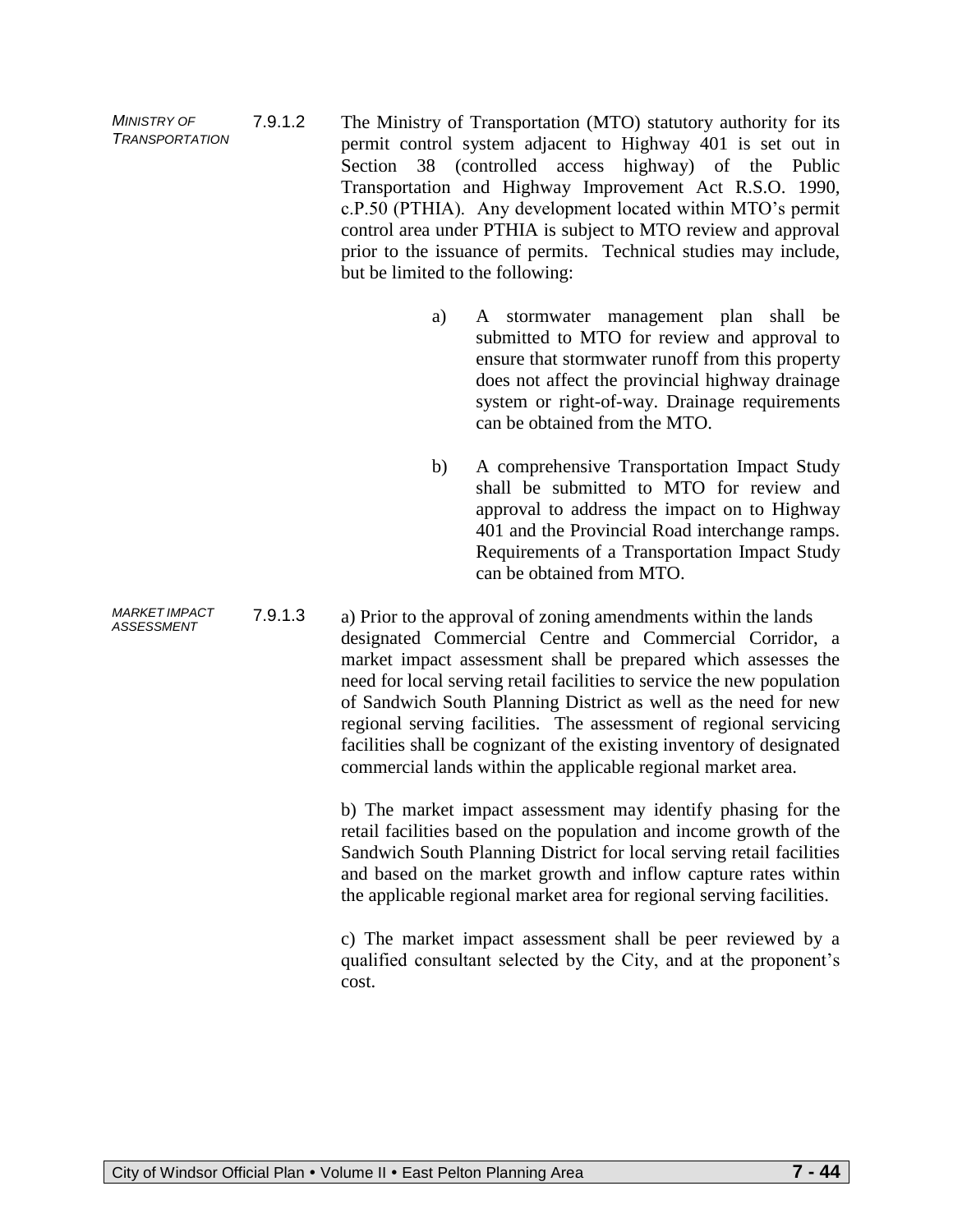## **7.9.2 Development Approval Process**

*DEVELOPMENT APPLICATIONS* 7.9.2.1 All development applications shall conform to the land use and development policies established by this Secondary Plan.

- *DRAFT PLANS OF SUBDIVISION*  7.9.2.2 To ensure that each development parcel is an integral part of a larger development and where ownership permits, the City of Windsor will require that draft plans of subdivision within the Residential Areas include an area of not less than 9 hectares within the Residential areas. Phasing within these draft plans may provide for registered plans of a smaller area. Plans of subdivision will also be encouraged in the Commercial Centre area. Where plans of subdivisions are registered, part lot exemption by-laws may be passed to facilitate creation of lots for semi-detached and townhouse dwellings or to allow flexibility in lotting for single detached dwellings.
- *DEVELOPMENT PHASING* 7.9.2.3 Most of the East Pelton Secondary Plan remains in the "Agriculture (A) Zone" under the Township of Sandwich South Zoning By-law 85-18. The Municipality will encourage prezoning of larger development areas wherever residential subdivision plans are approved. Phasing of development will be implemented by means of an 'H' holding prefix.
- *CONSENTS* 7.9.2.4 Consents will be discouraged in favour of plans of subdivision and may only be granted in accordance with the consent policies as established in the City of Windsor Official Plan.
- *ROAD FRONTAGE* 7.9.2.5 Any land severance in the Secondary Plan Area must have frontage on a road other than the proposed east-west Arterial Road in order to eliminate the need for direct access onto the Arterial Road itself.
- *AGREEMENTS* 7.9.2.6 The extension of infrastructure, parkland conveyances and other municipal requirements will be achieved by means of subdivision and consent agreements, as applicable.
- *ALTERNATIVE DESIGN* 7.9.2.7 Where an owner wishes to deviate from any of the design policies set out in policy 7.8.4.1, a revised Urban Design Master Plan is required prior to consideration of any rezoning, zoning variance or site plan control application. The revised Urban Design Master Plan must demonstrate that the Goal and Objectives of this Secondary Plan can be met by alternative development design.
- *GEOGRAPHIC SCOPE* 7.9.2.8 The geographic scope of the revised Urban Design Master Plan must be sufficient to show the relationship of the development proposal or policy change to all existing and proposed